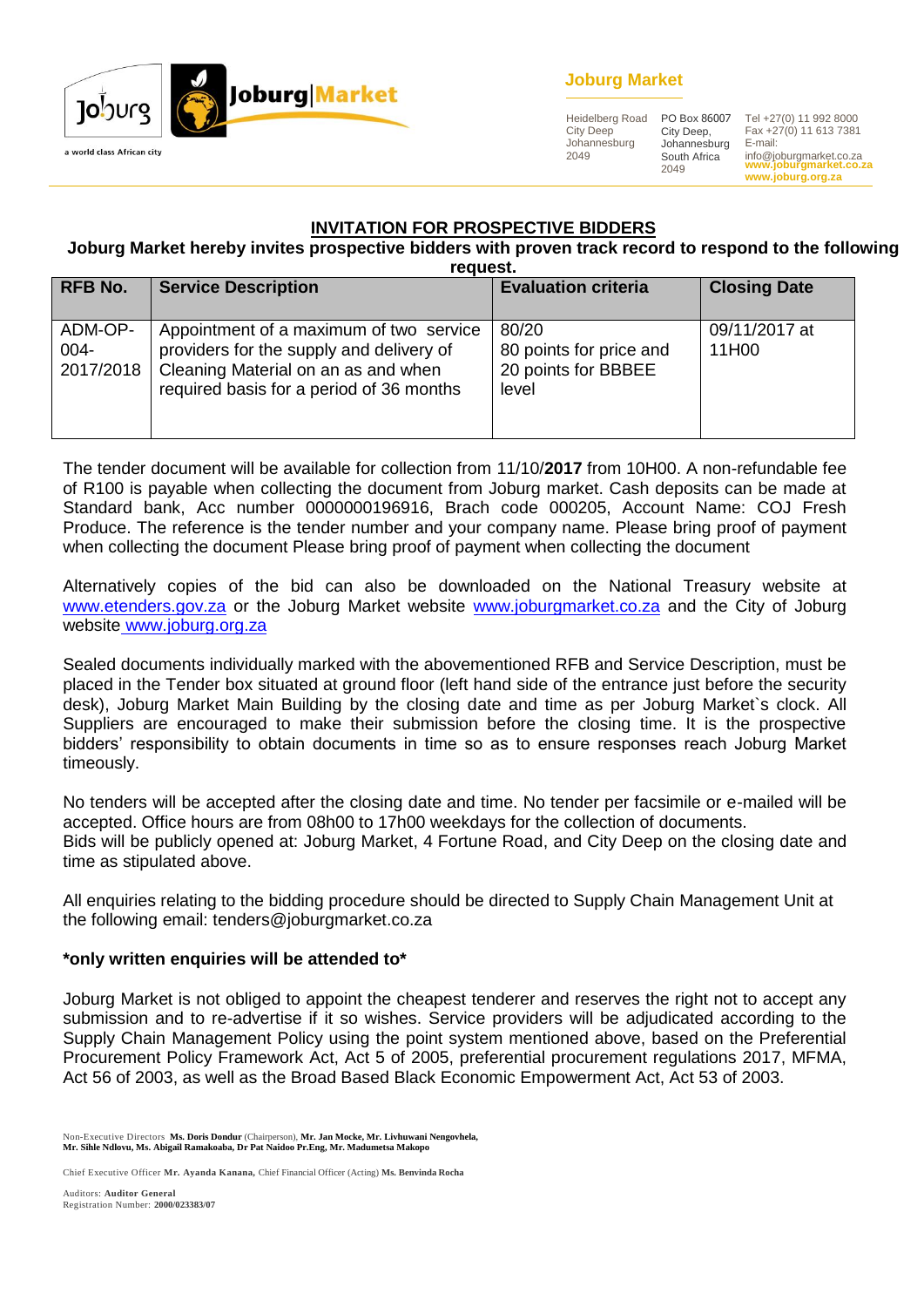#### **IMPORTANT NOTICE**

- 1. Bidders are reminded that for any and all alterations in the bid document must be initialled / signed in full by the bidder's authorised signatory and or provide an accompanying letter on the bidder's official letterhead will indicate such alterations.
- 2. This bid, correctly endorsed, is to be addressed to the Supply Chain Management and must be deposited into the tender/ bid box at the Ground Floor: Main Entrance, Joburg Market, 04 Fortune Street, City Deep, at the time and date shown herein. Under no circumstance will late tenders be accepted.
- 3. Failure to attend the compulsory briefing session (if applicable to the bid l) will result in disqualification of the bid.
- 4. Failure to submit samples, if requested will result in disqualification of the bid.
- 5. The bid document is to be completed in ink and in full. It is not to be re-typed at all.
- 6. The bid document is to be submitted in full in the same order as issued, with all the sections attached.
- 7. In bid where Consortiums and Joint Ventures are involved, an agreement endorsed with signatures of all parties involved, must be submitted.
- 8. Micro Exempted Enterprises (EME's) are required to submit a certificate issued by an Auditor Or Accounting Officer on a letter head with a practise number and contact number clearly Specified on the face of the certificate

### **FAILURE TO COMPLY WITH THE ABOVE REQUIREMENTS MAY DISQUALIFY THE BID**

**Cell : …………………………………………… E-Mail:………………………………………………**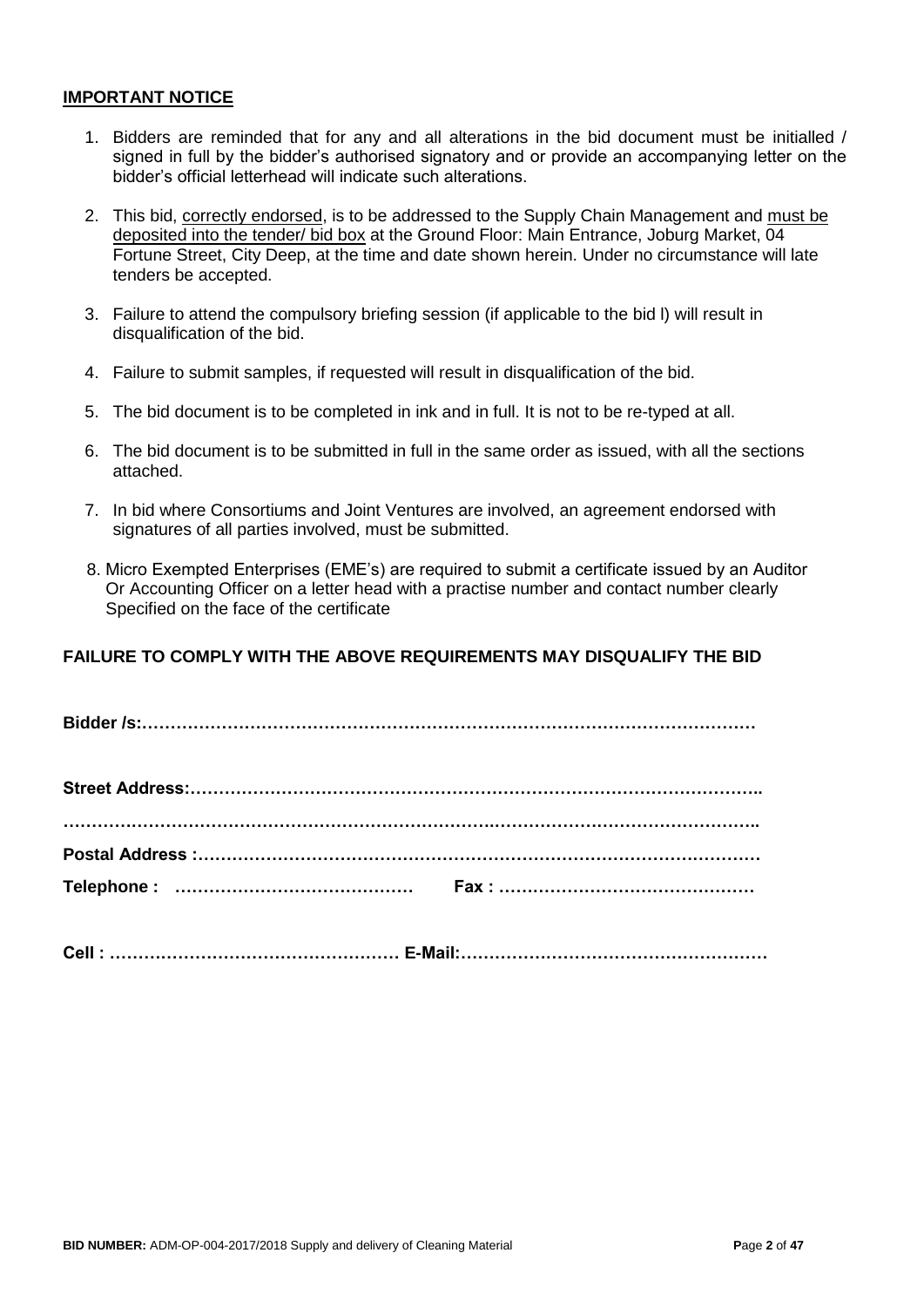### **INDEX**

| No. | <b>TABLE OF CONTENTS</b>                            | <b>SOURCE DOCUMENT</b> |
|-----|-----------------------------------------------------|------------------------|
| 1.  | <b>INVITATION TO BID</b>                            | MBD <sub>1</sub>       |
| 2.  | <b>TAX CLEARANCE CERTIFICATE REQUIREMENTS</b>       | MBD <sub>2</sub>       |
| 3.  | <b>DECLARATION OF INTEREST</b>                      | MBD <sub>4</sub>       |
| 4.  | <b>PREFERENCE POINTS CLAIMS</b>                     | <b>MBD 6.1</b>         |
| 5.  | <b>DECLARATION OF BIDDERS PAST SCM PRACTICE</b>     | <b>MBD8</b>            |
| 6.  | <b>CERTIFICATE OF INDEPENDENT BID DETERMINATION</b> | MBD <sub>9</sub>       |
| 7.  | <b>GENERAL CONDITIONS OF CONTRACT</b>               |                        |
|     | <b>TERMS OF REFERENCE</b>                           |                        |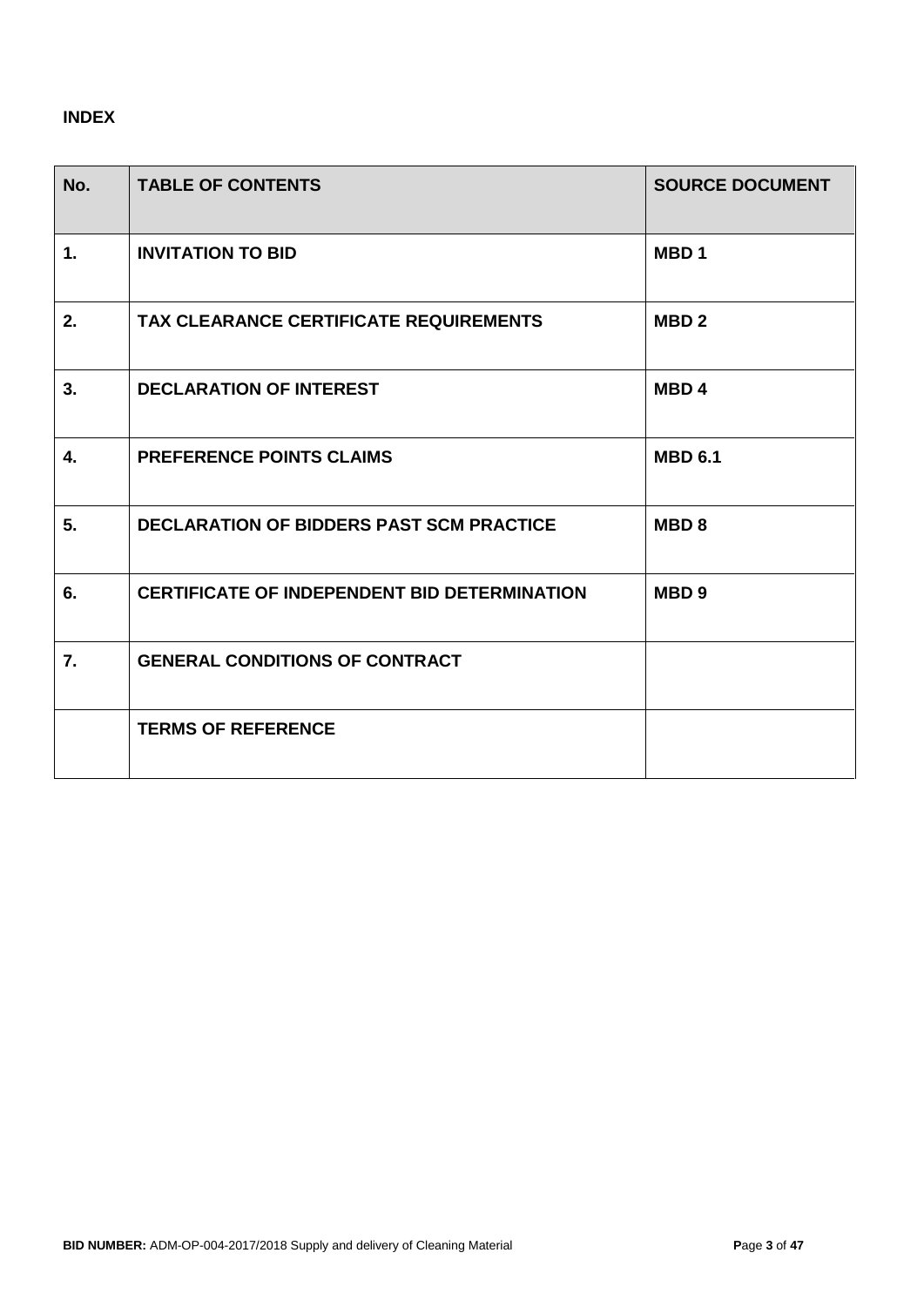### **BID DOCUMENTS CHECK LIST:**

**A completed and signed BID document must be submitted in a sealed envelope. The BID document must be submitted as issued with attachments on a separate file with dividers between every attachment. The dividers must be in the form and numbered according to the numbering stated below. That is:**

| <b>Item</b>    | <b>Description</b>                                                                                                                                                                                                                  | Submitted -         |
|----------------|-------------------------------------------------------------------------------------------------------------------------------------------------------------------------------------------------------------------------------------|---------------------|
|                |                                                                                                                                                                                                                                     | <b>Indicate YES</b> |
|                |                                                                                                                                                                                                                                     | or NO               |
| $\mathbf{1}$   | Completed Registration on the National Treasury Central Supplier Database                                                                                                                                                           |                     |
| 2              | Completed and signed MBD 1,4,6.1, 8, 9,                                                                                                                                                                                             |                     |
| <b>NB</b>      | Failure to fully complete all sections will lead to a disqualification of the bid.                                                                                                                                                  |                     |
| 3              | General Condition of Contract (GCC) to be signed                                                                                                                                                                                    |                     |
| $\overline{4}$ | Rates and taxes account not older than three months or lease agreement                                                                                                                                                              |                     |
| 5              | ID copies of shareholders / directors and share certificates; certification not older<br>than three months                                                                                                                          |                     |
| 6              | Signed JV agreement for Joint Venture companies. Separate National Treasury<br>Central Supplier Database registration and consolidated BBBEE certificate(where<br>applicable)                                                       |                     |
| $\overline{7}$ | Initial / sign for all alterations in the tender document                                                                                                                                                                           |                     |
| 8              | Registration with CIDB (where applicable)                                                                                                                                                                                           |                     |
| 9              | Submission of tender documents; the original thereof including all returnable                                                                                                                                                       |                     |
| 10             | B-BBEE Status Level of Contribution certificate OR SWORN AFFIDAVIT - B-BBEE<br><b>EXEMPTED MICRO ENTERPRISE</b> OR an Accounting Officer as contemplated in the<br>Close Corporation Act (CCA) in order to claim preference points. |                     |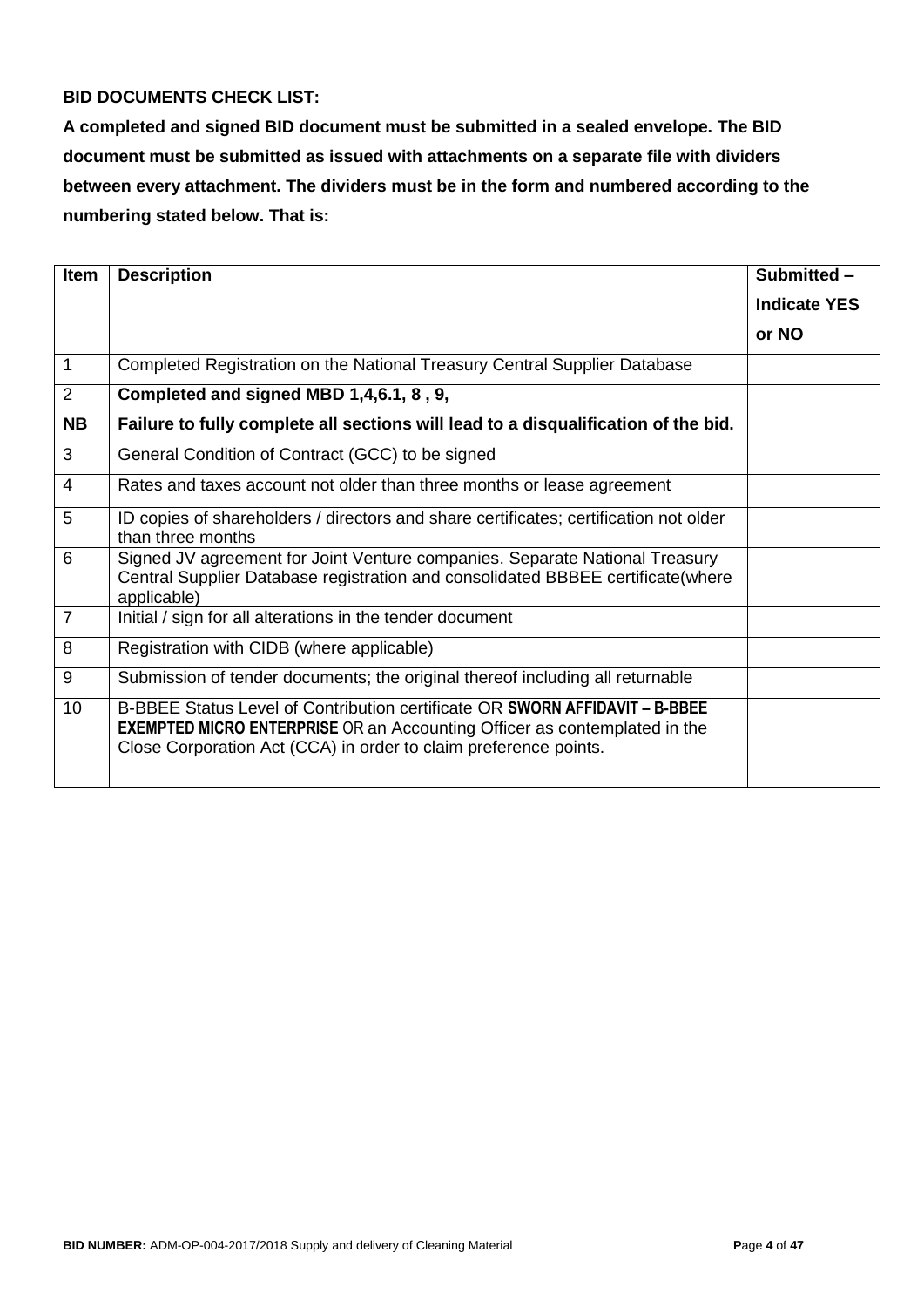#### **REQUEST FOR BID**

YOU ARE HEREBY INVITED TO BID FOR THE FOLLOWING REQUIREMENTS OF THE JOBURG MARKET

#### **RFB NUMBER: ADM-OP-004-2017/2018**

### Briefing session: No Briefing Closing Date: 09/11/2017 Closing Time: 11h00

### **DESCRIPTION:**

**Appointment of a maximum of two service providers for the supply and delivery of Cleaning Material on an as and when required basis for a period of 36 months**

BID DOCUMENTS MAY BE POSTED TO:

**Attention: Head of Supply Chain Management PO BOX 86007 City Deep Johannesburg 2049**

**OR**

**DEPOSITED IN THE BID BOX SITUATED AT GROUND FLOOR** (left hand side of the entrance just before the security desk), **Joburg Market Main Building by the closing date and time as per Joburg Market`s clock. All Suppliers are encouraged to make their submission before the closing time.**

**4 Fortune Road City Deep Johannesburg** 

**Bidders should ensure that bids are delivered timeously to the correct address. If the bid is late, it will not be accepted for consideration.**

The bid box is open 24 hours a day, 7 days a week.

**ALL BIDS MUST BE SUBMITTED ON THE OFFICIAL FORMS (NOT TO BE RE-TYPED or TAMPERED WITH)**

**THIS BID IS SUBJECT TO THE PREFERENTIAL PROCUREMENT POLICY FRAMEWORK ACT AND THE PREFERENTIAL PROCUREMENT REGULATIONS, 2011, THE GENERAL CONDITIONS OF CONTRACT (GCC) AND, IF APPLICABLE, ANY OTHER SPECIAL CONDITIONS OF CONTRACT**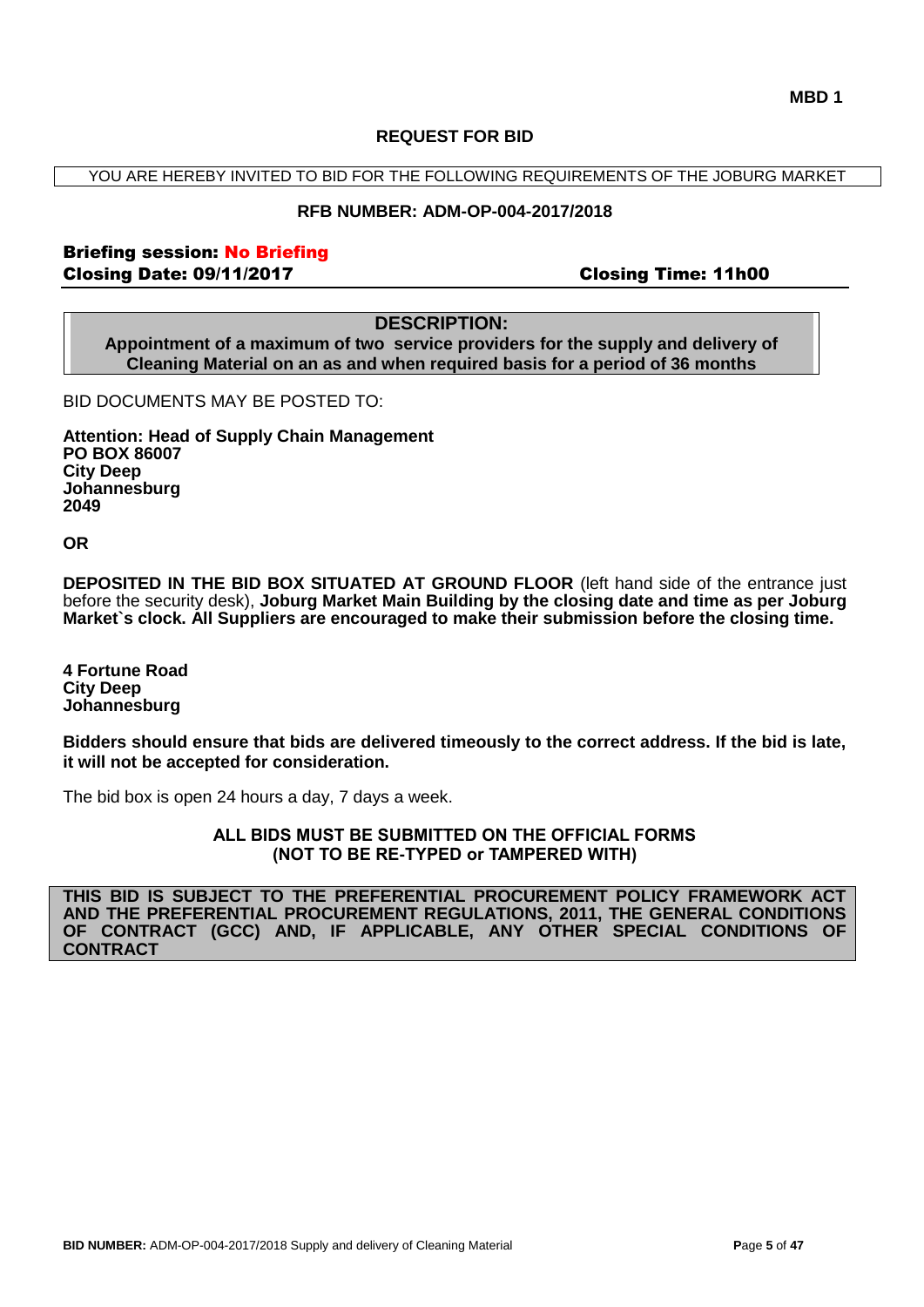### THE FOLLOWING PARTICULARS MUST BE FURNISHED **(FAILURE TO DO SO MAY RESULT IN YOUR BID BEING DISQUALIFIED)**

|                                             | <b>YES</b> | NO. | N/A      |                                                                                                                                                                                                                                                                 |
|---------------------------------------------|------------|-----|----------|-----------------------------------------------------------------------------------------------------------------------------------------------------------------------------------------------------------------------------------------------------------------|
|                                             |            |     |          |                                                                                                                                                                                                                                                                 |
| OFFERED BY YOU? Please tick appropriate box |            |     |          |                                                                                                                                                                                                                                                                 |
|                                             |            |     | N/A      |                                                                                                                                                                                                                                                                 |
|                                             |            |     |          |                                                                                                                                                                                                                                                                 |
|                                             |            |     |          |                                                                                                                                                                                                                                                                 |
|                                             |            |     |          |                                                                                                                                                                                                                                                                 |
|                                             |            |     |          |                                                                                                                                                                                                                                                                 |
|                                             |            |     |          |                                                                                                                                                                                                                                                                 |
|                                             |            |     |          |                                                                                                                                                                                                                                                                 |
|                                             |            |     |          |                                                                                                                                                                                                                                                                 |
|                                             |            |     |          |                                                                                                                                                                                                                                                                 |
|                                             |            |     |          |                                                                                                                                                                                                                                                                 |
|                                             |            |     |          |                                                                                                                                                                                                                                                                 |
|                                             |            |     | YES   NO | HAS AN ORIGINAL VAT CERTIFICATE BEEN ATTACHED? Please tick appropriate box<br>ARE YOU THE ACCREDITED REPRESENTATIVE IN SOUTH AFRICA FOR THE GOODS/SERVICES<br>IF YES ENCLOSE PROOF<br>ALL QUERIES REGARDING THE BIDDING PROCEDURE MAY BE DIRECTED TO THE SUPPLY |

[tenders@joburgmarket.co.za](mailto:tenders@joburgmarket.co.za)

**\*only written enquiries will be attended to.**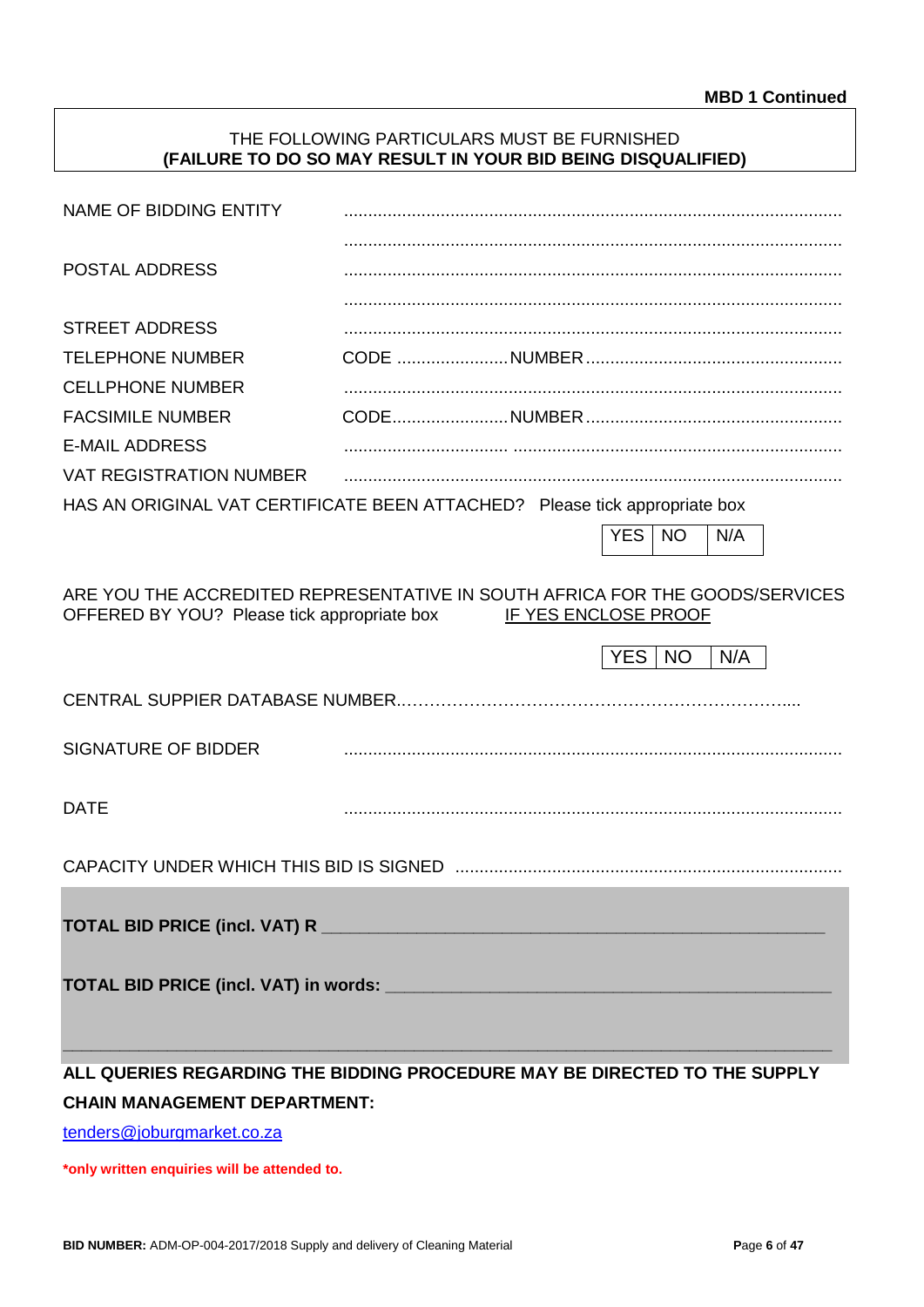### **TAX CLEARANCE CERTIFICATE REQUIREMENTS**

**It is a condition of bid that the taxes of the successful bidder must be in order, or that satisfactory arrangements have been made with South African Revenue Service (SARS) to meet the bidder's tax obligations.**

- 1. In order to meet this requirement bidders are required to submit the valid Tax Clearance Certificate
- 2. SARS will then furnish the bidder with a Tax Clearance Certificate that will be valid for a period of 1 (one) year from the date of approval.
- 3. The valid Tax Clearance Certificate must be submitted together with the bid. Failure to submit the valid Tax Clearance Certificate will result in the invalidation of the bid.
- 4. In bids where Consortia / Joint Ventures / Sub-contractors are involved, each party must submit a separate Tax Clearance Certificate.
- 5. Copies of the TCC 001 "Application for a Tax Clearance Certificate" form are available from any SARS branch office nationally or on the website [www.sars.gov.za.](http://www.sars.gov.za/)
- 6. Applications for the Tax Clearance Certificates may also be made via eFiling. In order to use this provision, taxpayers will need to register with SARS as eFilers through the website [www.sars.gov.za.](http://www.sars.gov.za/)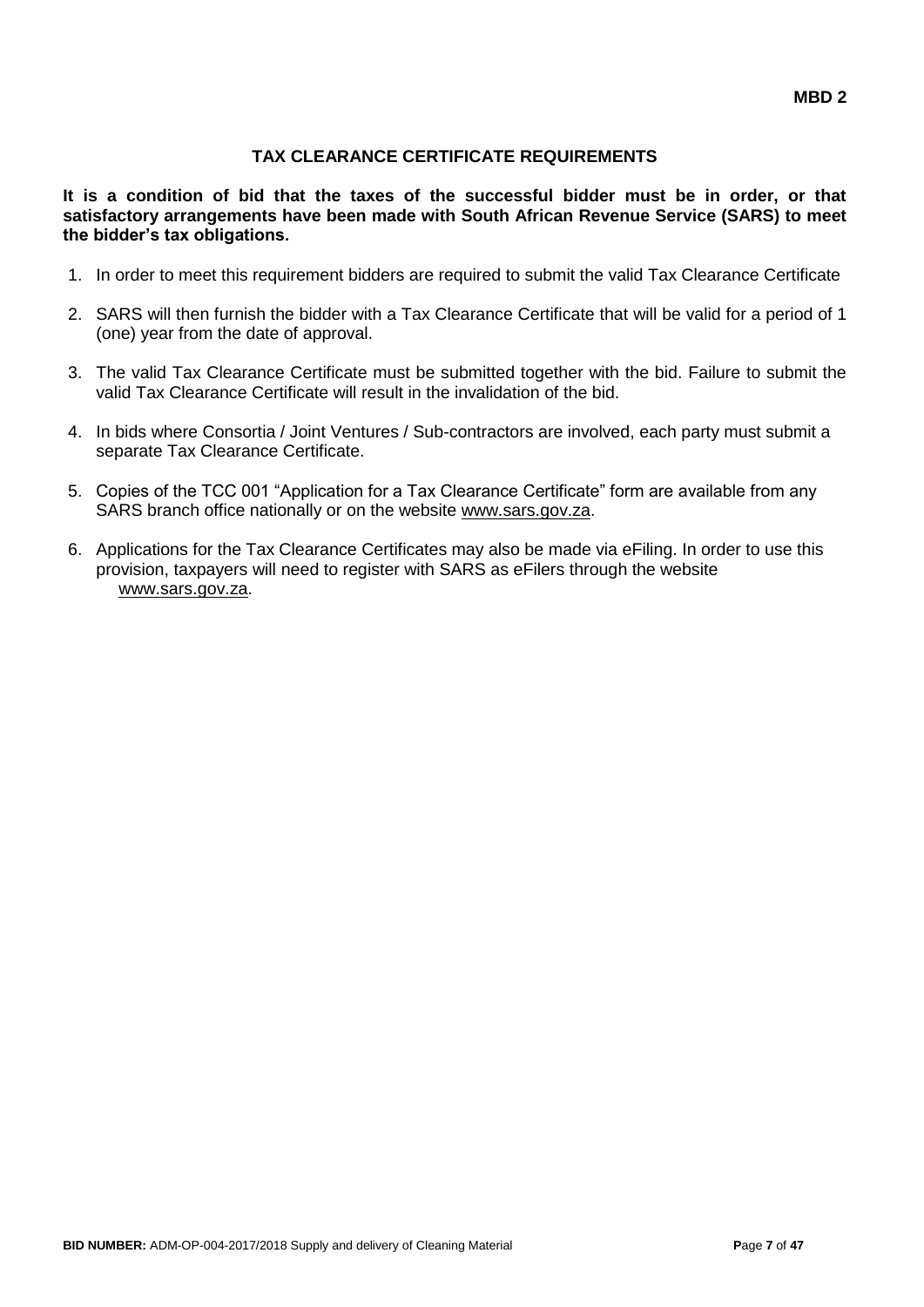### **DECLARATION OF INTEREST**

- 1. No bid will be accepted from persons in the service of the state<sup>1</sup>.
- 2. Any person, having a kinship with persons in the service of the state, including a blood relationship, may make an offer or offers in terms of this invitation to bid. In view of possible allegations of favouritism, should the resulting bid, or part thereof, be awarded to persons connected with or related to persons in service of the state, it is required that the bidder or their authorised representative declare their position in relation to the evaluating/adjudicating authority.
- 3. In order to give effect to the above, the following questionnaire must be completed and submitted with the bid.

| 3.3. Position occupied in the Company (director, trustee, hareholder <sup>2</sup> ): |
|--------------------------------------------------------------------------------------|
|                                                                                      |
|                                                                                      |
|                                                                                      |
|                                                                                      |

3.7. The names of all directors / trustees / shareholders members, their individual identity numbers and state employee numbers must be indicated in paragraph 4 below.

3.8. Are you presently in the service of the state?

YES INO

3.8.1. If yes, furnish particulars. ….…………………………………………………  $1$ MSCM Regulations: "in the service of the state" means to be  $-$ 

- (a) a member of –
- (i) any municipal council;
- (ii) any provincial legislature; or
- (iii) the national Assembly or the national Council of provinces;
- (b) a member of the board of directors of any municipal entity;
- (c) an official of any municipality or municipal entity;

(d) an employee of any national or provincial department, national or provincial public entity or constitutional institution within the meaning of the Public Finance Management Act, 1999 (Act No.1 of 1999);

- (e) a member of the accounting authority of any national or provincial public entity; or
- (f) an employee of Parliament or a provincial legislature.

² Shareholder" means a person who owns shares in the company and is actively involved in the management of the company or business and exercises control over the company.

3.9 Have you been in the service of the state for the past twelve months?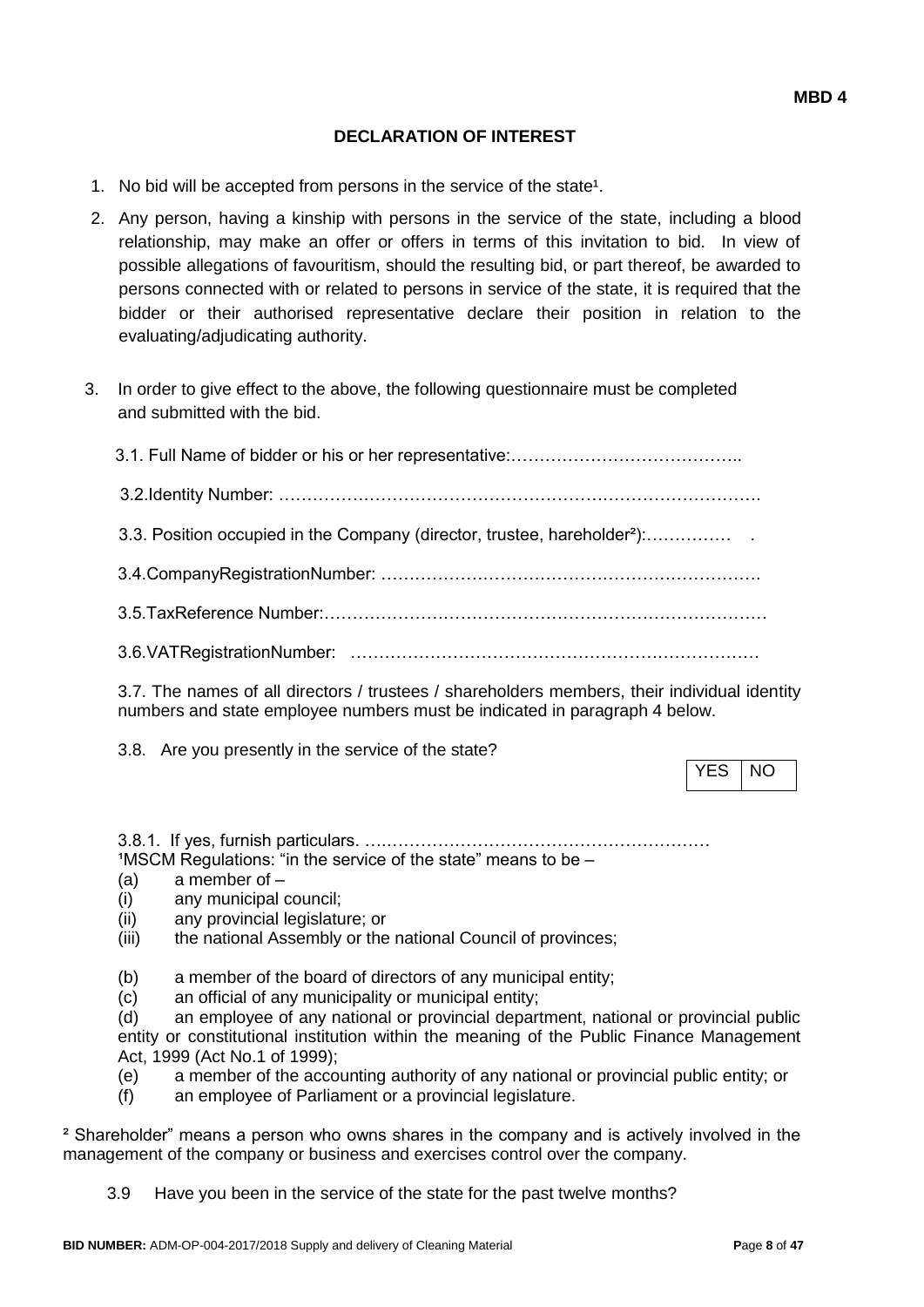|      |                                                                                                                                                                                                                                        | YES        | NO        |
|------|----------------------------------------------------------------------------------------------------------------------------------------------------------------------------------------------------------------------------------------|------------|-----------|
|      |                                                                                                                                                                                                                                        |            |           |
| 3.10 | Do you have any relationship (family, friend, other) with persons in the service<br>of the state and who may be involved with the evaluation and or adjudication of<br>this bid?                                                       | YES.       | <b>NO</b> |
|      | 3.10.1. If yes, furnish particulars.                                                                                                                                                                                                   |            |           |
| 3.11 | Are you, aware of any relationship (family, friend, other) between any other<br>bidder and any persons in the service of the state who may be involved with the<br>evaluation and or adjudication of this bid?                         | <b>YES</b> | <b>NO</b> |
|      | 3.11.1. If yes, furnish particulars                                                                                                                                                                                                    |            |           |
|      | 3.12 Are any of the company's directors, trustees, managers, principle shareholders<br>or stakeholders in service of the state?                                                                                                        | <b>YES</b> | <b>NO</b> |
|      |                                                                                                                                                                                                                                        |            |           |
|      | 3.13 Are any spouse, child or parent of the company's directors trustees, managers,<br>principle shareholders or stakeholders in service of the state?                                                                                 | <b>YES</b> | <b>NO</b> |
|      | 3.14 Do you or any of the directors, trustees, managers, principle shareholders, or<br>stakeholders of this company have any interest in any other related companies<br>or business whether or not they are bidding for this contract. | YES        | NO.       |
|      |                                                                                                                                                                                                                                        |            |           |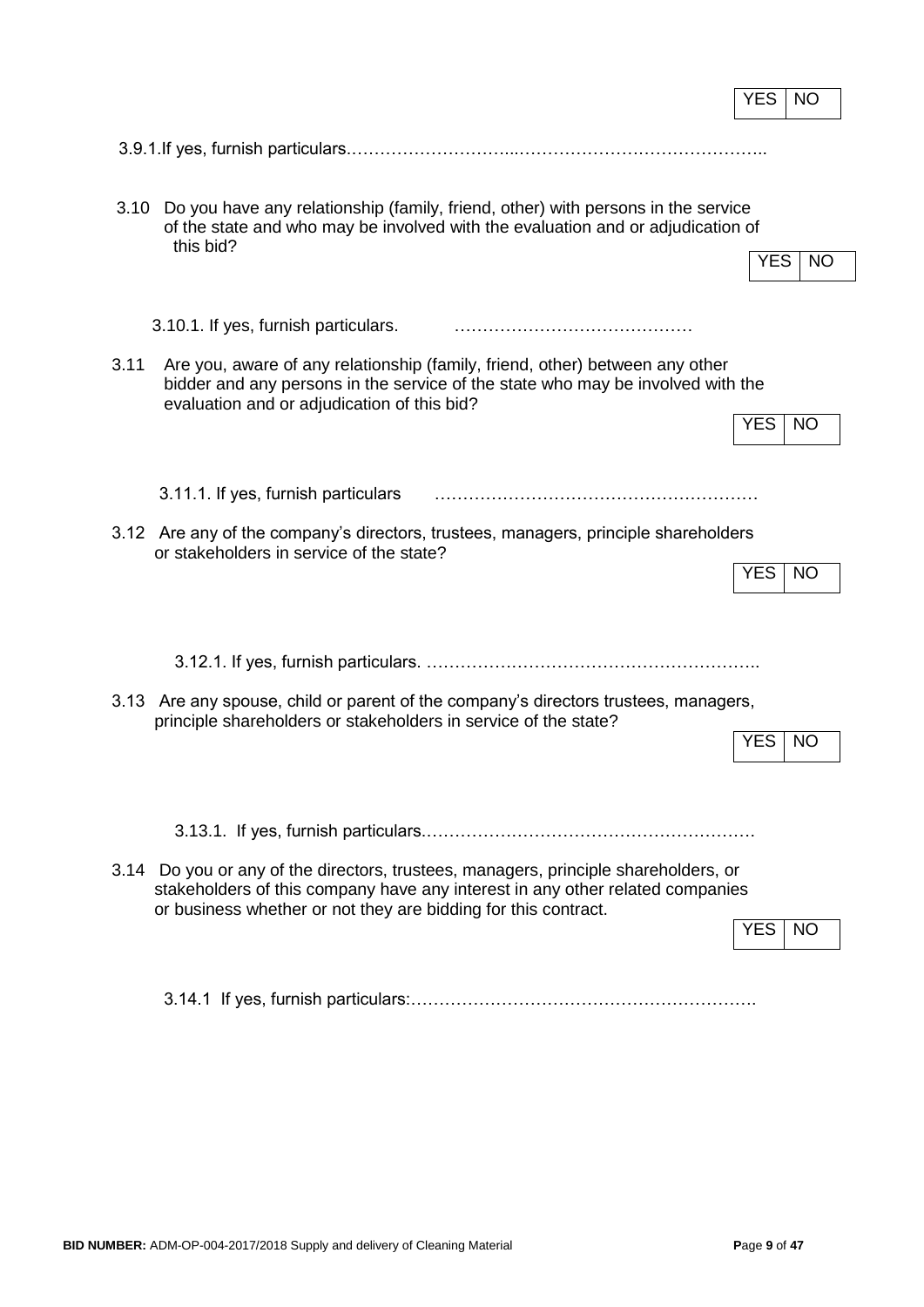### 4. **Full details of directors / trustees / members / shareholders**

| <b>Full Name</b> | <b>Identity Number</b> | <b>State Employee Number</b> |
|------------------|------------------------|------------------------------|
|                  |                        |                              |
|                  |                        |                              |
|                  |                        |                              |

**Signature Date** 

 **……………………………. …………………………………**

 **…………………………..... ……………………………………**

**Capacity Capacity Name of Bidder**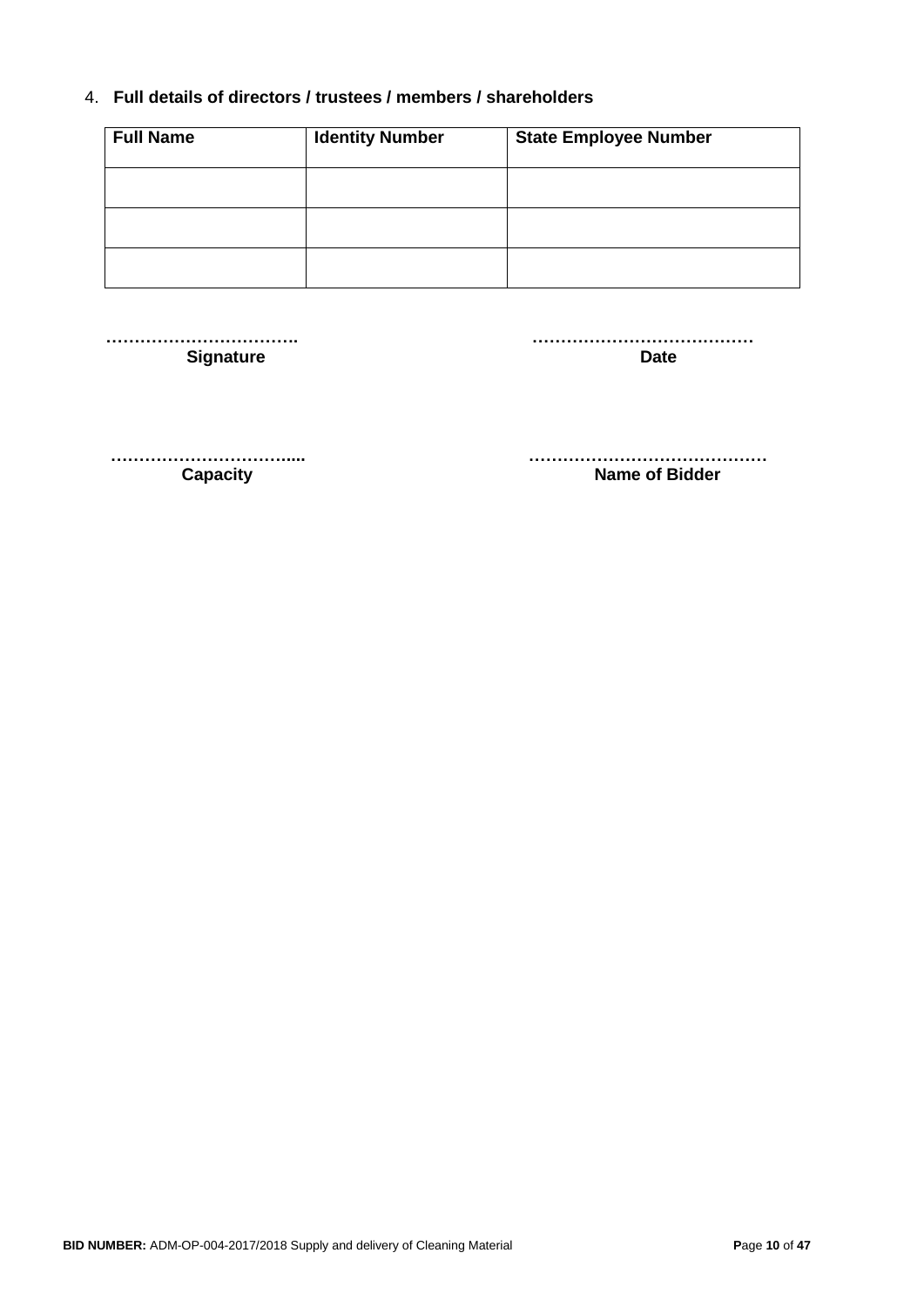#### **PREFERENCE POINTS CLAIM FORM IN TERMS OF THE PREFERENTIAL PROCUREMENT REGULATIONS 2017**

This preference form must form part of all bids invited. It contains general information and serves as a claim form for preference points for Broad-Based Black Economic Empowerment (B-BBEE) Status Level of Contribution

#### **NB: BEFORE COMPLETING THIS FORM, BIDDERS MUST STUDY THE GENERAL CONDITIONS, DEFINITIONS AND DIRECTIVES APPLICABLE IN RESPECT OF B-BBEE, AS PRESCRIBED IN THE PREFERENTIAL PROCUREMENT REGULATIONS, 2017.**

#### **1. GENERAL CONDITIONS**

- 1.1 The following preference point systems are applicable to all bids:
	- the 80/20 system for requirements with a Rand value of up to R50 000 000 (all applicable taxes included); and
	- the 90/10 system for requirements with a Rand value above R50 000 000 (all applicable taxes included).
- 1.2 The value of this bid is estimated to not exceed R50 000 000 (all applicable taxes included) and therefore the 80/20 preference point system shall be applicable;
- 1.3 Points for this bid shall be awarded for:
	- (a) Price; and
	- (b) B-BBEE Status Level of Contributor.
- 1.4 The maximum points for this bid are allocated as follows:

|                                                      | <b>POINTS</b> |
|------------------------------------------------------|---------------|
| <b>PRICE</b>                                         | 80            |
| <b>B-BBEE STATUS LEVEL OF CONTRIBUTOR</b>            | 20            |
| Total points for Price and B-BBEE must not<br>exceed | 100           |

- 1.5 Failure on the part of a bidder to submit proof of B-BBEE Status level of contributor together with the bid, will be interpreted to mean that preference points for B-BBEE status level of contribution are not claimed.
- 1.6 The purchaser reserves the right to require of a bidder, either before a bid is adjudicated or at any time subsequently, to substantiate any claim in regard to preferences, in any manner required by the purchaser.

#### **2. DEFINITIONS**

(a) **"B-BBEE"** means broad-based black economic empowerment as defined in section 1 of the Broad-Based Black Economic Empowerment Act;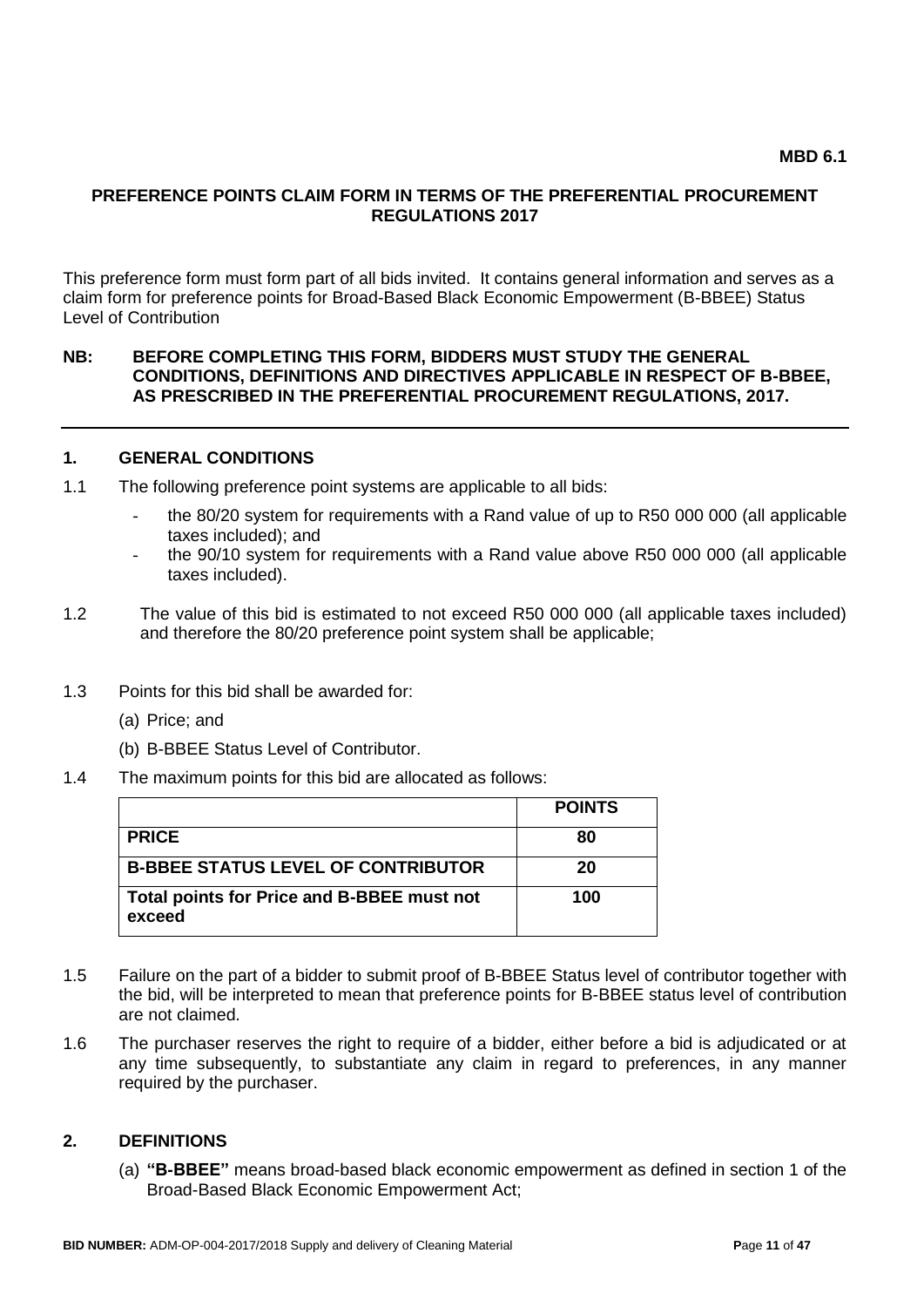- (b) "**B-BBEE status level of contributor"** means the B-BBEE status of an entity in terms of a code of good practice on black economic empowerment, issued in terms of section 9(1) of the Broad-Based Black Economic Empowerment Act;
- (c) **"bid"** means a written offer in a prescribed or stipulated form in response to an invitation by an organ of state for the provision of goods or services, through price quotations, advertised competitive bidding processes or proposals;
- (d) **"Broad-Based Black Economic Empowerment Act"** means the Broad-Based Black Economic Empowerment Act, 2003 (Act No. 53 of 2003);
- **(e) "EME"** means an Exempted Micro Enterprise in terms of a code of good practice on black economic empowerment issued in terms of section 9 (1) of the Broad-Based Black Economic Empowerment Act;
- (f) **"functionality"** means the ability of a tenderer to provide goods or services in accordance with specifications as set out in the tender documents.
- (g) **"prices"** includes all applicable taxes less all unconditional discounts;
- (h) **"proof of B-BBEE status level of contributor"** means:
	- **1)** B-BBEE Status level certificate issued by an authorized body or person;
	- **2)** A sworn affidavit as prescribed by the B-BBEE Codes of Good Practice;
	- **3)** Any other requirement prescribed in terms of the B-BBEE Act;
- (i) **"QSE"** means a qualifying small business enterprise in terms of a code of good practice on black economic empowerment issued in terms of section 9 (1) of the Broad-Based Black Economic Empowerment Act;
- *(j)* **"rand value"** means the total estimated value of a contract in Rand, calculated at the time of bid invitation, and includes all applicable taxes;

### **3. POINTS AWARDED FOR PRICE**

### **3.1 THE 80/20 OR 90/10 PREFERENCE POINT SYSTEMS**

A maximum of 80 or 90 points is allocated for price on the following basis:

$$
x\in \mathbb{R}^n
$$

**80/20 or 90/10**

$$
Ps = 80 \left( 1 - \frac{Pt - P \min}{P \min} \right) \qquad \text{or} \qquad \qquad Ps = 90 \left( 1 - \frac{Pt - P \min}{P \min} \right)
$$

**Where** 

Ps = Points scored for price of bid under consideration

 $Pt =$  Price of bid under consideration

Pmin = Price of lowest acceptable bid

### **4. POINTS AWARDED FOR B-BBEE STATUS LEVEL OF CONTRIBUTOR**

4.1 In terms of Regulation 6 (2) and 7 (2) of the Preferential Procurement Regulations, preference points must be awarded to a bidder for attaining the B-BBEE status level of contribution in accordance with the table below:

| <b>B-BBEE Status Level of</b> | Number of points     | <b>Number of points</b> |
|-------------------------------|----------------------|-------------------------|
| <b>Contributor</b>            | <u>(90/10 system</u> | (80/20 system)          |
|                               |                      | 20                      |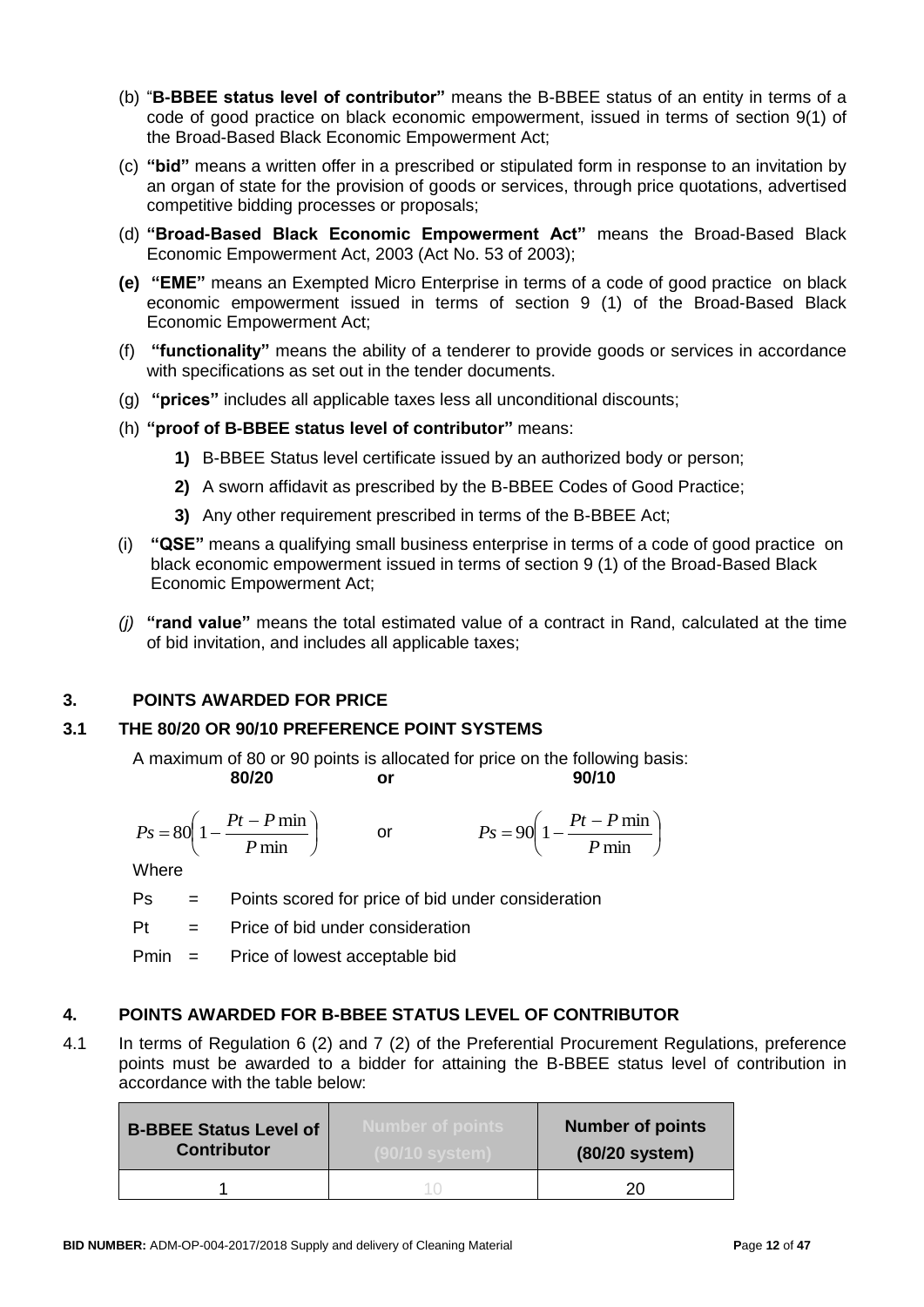| 2                            | 18 |
|------------------------------|----|
| 3                            | 14 |
|                              | 12 |
| 5                            |    |
| 6                            | 6  |
|                              |    |
|                              | 2  |
| Non-compliant<br>contributor |    |

### **5. BID DECLARATION**

5.1 Bidders who claim points in respect of B-BBEE Status Level of Contribution must complete the following:

### **6. B-BBEE STATUS LEVEL OF CONTRIBUTOR CLAIMED IN TERMS OF PARAGRAPHS 1.4 AND 4.1**

6.1 B-BBEE Status Level of Contributor: . = ………(maximum of 20 points)

(Points claimed in respect of paragraph 7.1 must be in accordance with the table reflected in paragraph 4.1 and must be substantiated by relevant proof of B-BBEE status level of contributor.

#### **7. SUB-CONTRACTING**

7.1 Will any portion of the contract be sub-contracted?

(*Tick applicable box*)



- 7.1.1 If yes, indicate:
	- i) What percentage of the contract will be subcontracted............…………….…………%
	- ii) The name of the sub-contractor…………………………………………………………..
	- iii) The B-BBEE status level of the sub-contractor......................................……………..
	- iv) Whether the sub-contractor is an EME or QSE *(Tick applicable box*)
		- YES NO
	- v) Specify, by ticking the appropriate box, if subcontracting with an enterprise in terms of Preferential Procurement Regulations,2017:

| Designated Group: An EME or QSE which is at last 51% owned by:    |   | <b>QSE</b> |
|-------------------------------------------------------------------|---|------------|
|                                                                   | V | V          |
| Black people                                                      |   |            |
| Black people who are youth                                        |   |            |
| Black people who are women                                        |   |            |
| Black people with disabilities                                    |   |            |
| Black people living in rural or underdeveloped areas or townships |   |            |
| Cooperative owned by black people                                 |   |            |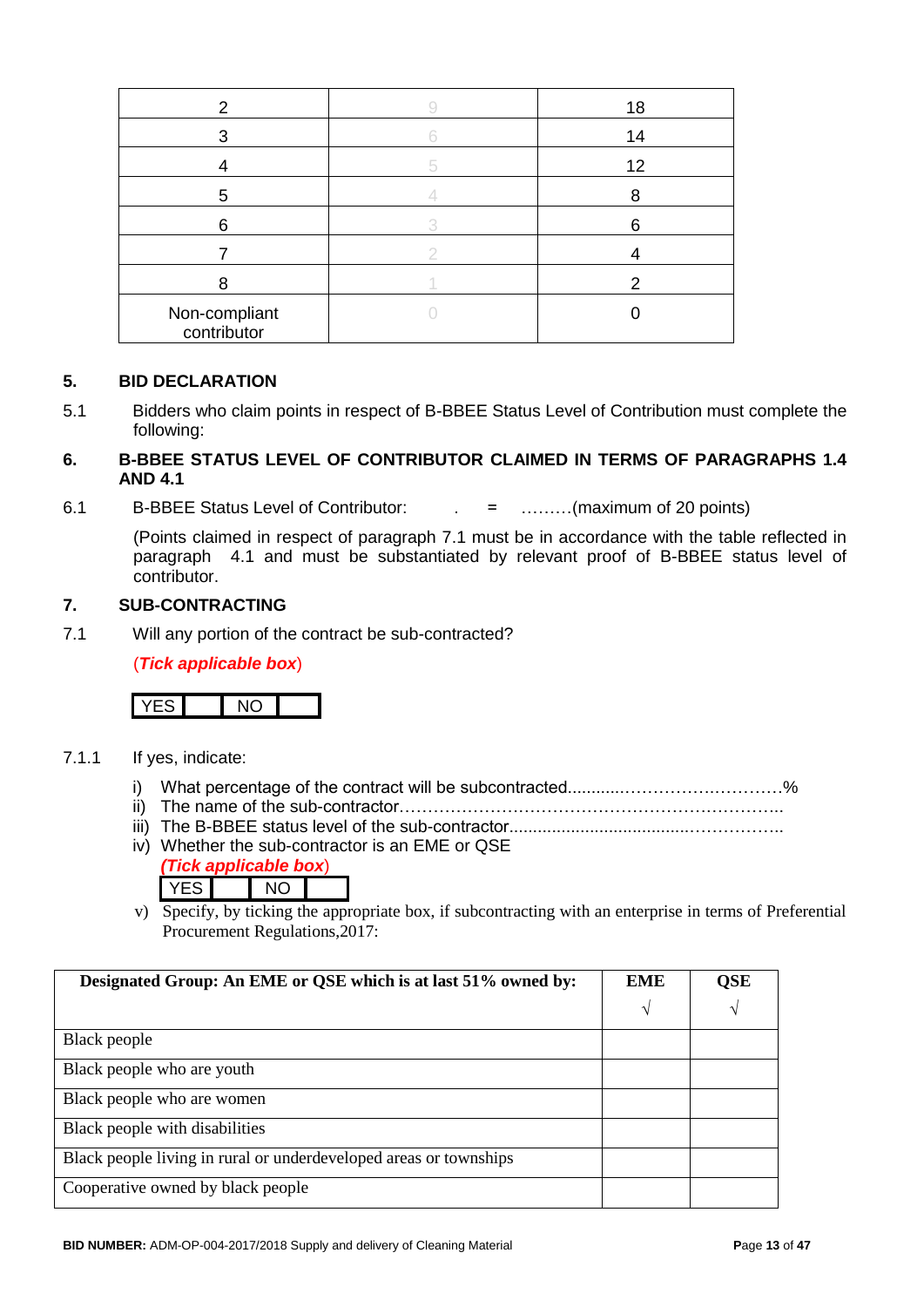| <b>OR</b><br>Any EME<br>Any QSE<br><b>DECLARATION WITH REGARD TO COMPANY/FIRM</b><br>8.<br>8.1<br>8.2<br>8.3<br><b>TYPE OF COMPANY/ FIRM</b><br>8.4                                                                                                                                                                                                |  |
|----------------------------------------------------------------------------------------------------------------------------------------------------------------------------------------------------------------------------------------------------------------------------------------------------------------------------------------------------|--|
|                                                                                                                                                                                                                                                                                                                                                    |  |
|                                                                                                                                                                                                                                                                                                                                                    |  |
|                                                                                                                                                                                                                                                                                                                                                    |  |
|                                                                                                                                                                                                                                                                                                                                                    |  |
|                                                                                                                                                                                                                                                                                                                                                    |  |
|                                                                                                                                                                                                                                                                                                                                                    |  |
|                                                                                                                                                                                                                                                                                                                                                    |  |
|                                                                                                                                                                                                                                                                                                                                                    |  |
|                                                                                                                                                                                                                                                                                                                                                    |  |
| Partnership/Joint Venture / Consortium<br>П<br>One person business/sole propriety<br>$\mathbf{L}$<br>Close corporation<br>$\Box$<br>Company<br>$\Box$<br>(Pty) Limited<br><b>TICK APPLICABLE BOX</b>                                                                                                                                               |  |
| DESCRIBE PRINCIPAL BUSINESS ACTIVITIES<br>8.5                                                                                                                                                                                                                                                                                                      |  |
|                                                                                                                                                                                                                                                                                                                                                    |  |
| <b>COMPANY CLASSIFICATION</b><br>8.6                                                                                                                                                                                                                                                                                                               |  |
| Manufacturer<br>$\mathbf{L}$<br>Supplier<br>$\Box$<br>Professional service provider<br>$\mathbf{L}$<br>Other service providers, e.g. transporter, etc.<br>$\mathbb{R}^n$<br>[TICK APPLICABLE BOX]                                                                                                                                                  |  |
| 8.7<br><b>MUNICIPAL INFORMATION</b>                                                                                                                                                                                                                                                                                                                |  |
|                                                                                                                                                                                                                                                                                                                                                    |  |
|                                                                                                                                                                                                                                                                                                                                                    |  |
|                                                                                                                                                                                                                                                                                                                                                    |  |
| 8.8                                                                                                                                                                                                                                                                                                                                                |  |
| I/we, the undersigned, who is / are duly authorised to do so on behalf of the company/firm,<br>8.9<br>certify that the points claimed, based on the B-BBE status level of contributor indicated in<br>paragraphs 1.4 and 6.1 of the foregoing certificate, qualifies the company/ firm for the<br>preference(s) shown and I / we acknowledge that: |  |
| The information furnished is true and correct;<br>i)<br>The preference points claimed are in accordance with the General Conditions as indicated<br>ii)                                                                                                                                                                                            |  |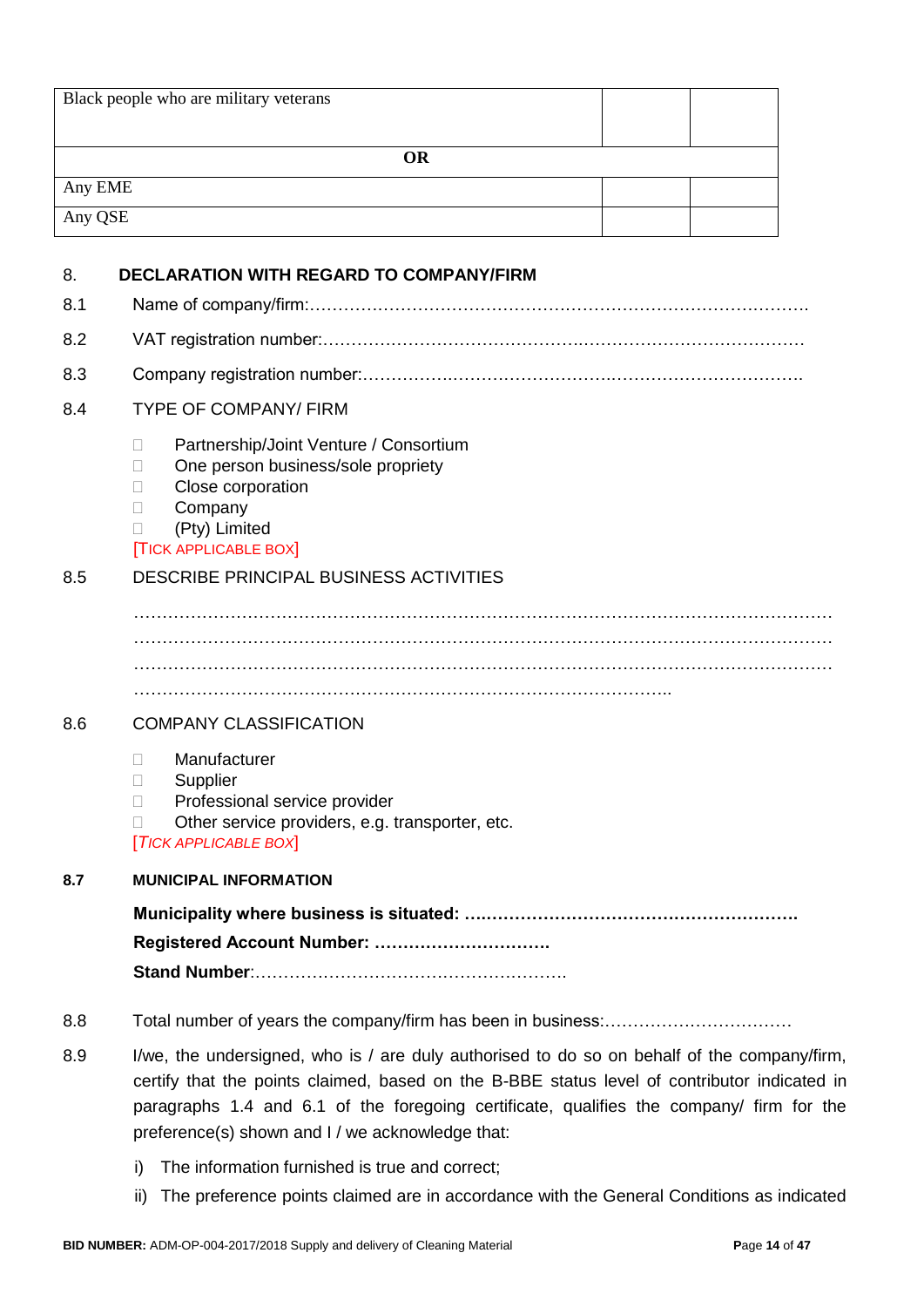in paragraph 1 of this form;

- iii) In the event of a contract being awarded as a result of points claimed as shown in paragraphs 1.4 and 6.1, the contractor may be required to furnish documentary proof to the satisfaction of the purchaser that the claims are correct;
- iv) If the B-BBEE status level of contributor has been claimed or obtained on a fraudulent basis or any of the conditions of contract have not been fulfilled, the purchaser may, in addition to any other remedy it may have –
	- (a) disqualify the person from the bidding process;
	- (b) recover costs, losses or damages it has incurred or suffered as a result of that person's conduct;
	- (c) cancel the contract and claim any damages which it has suffered as a result of having to make less favourable arrangements due to such cancellation;
	- (d) recommend that the bidder or contractor, its shareholders and directors, or only the shareholders and directors who acted on a fraudulent basis, be restricted by the National Treasury from obtaining business from any organ of state for a period not exceeding 10 years, after the *audi alteram partem* (hear the other side) rule has been applied; and
	- (e) forward the matter for criminal prosecution.

| <b>WITNESSES</b> |                            |
|------------------|----------------------------|
|                  | SIGNATURE(S) OF BIDDERS(S) |
| ົ                | DATE:<br><b>ADDRESS</b>    |
|                  | -----                      |
|                  |                            |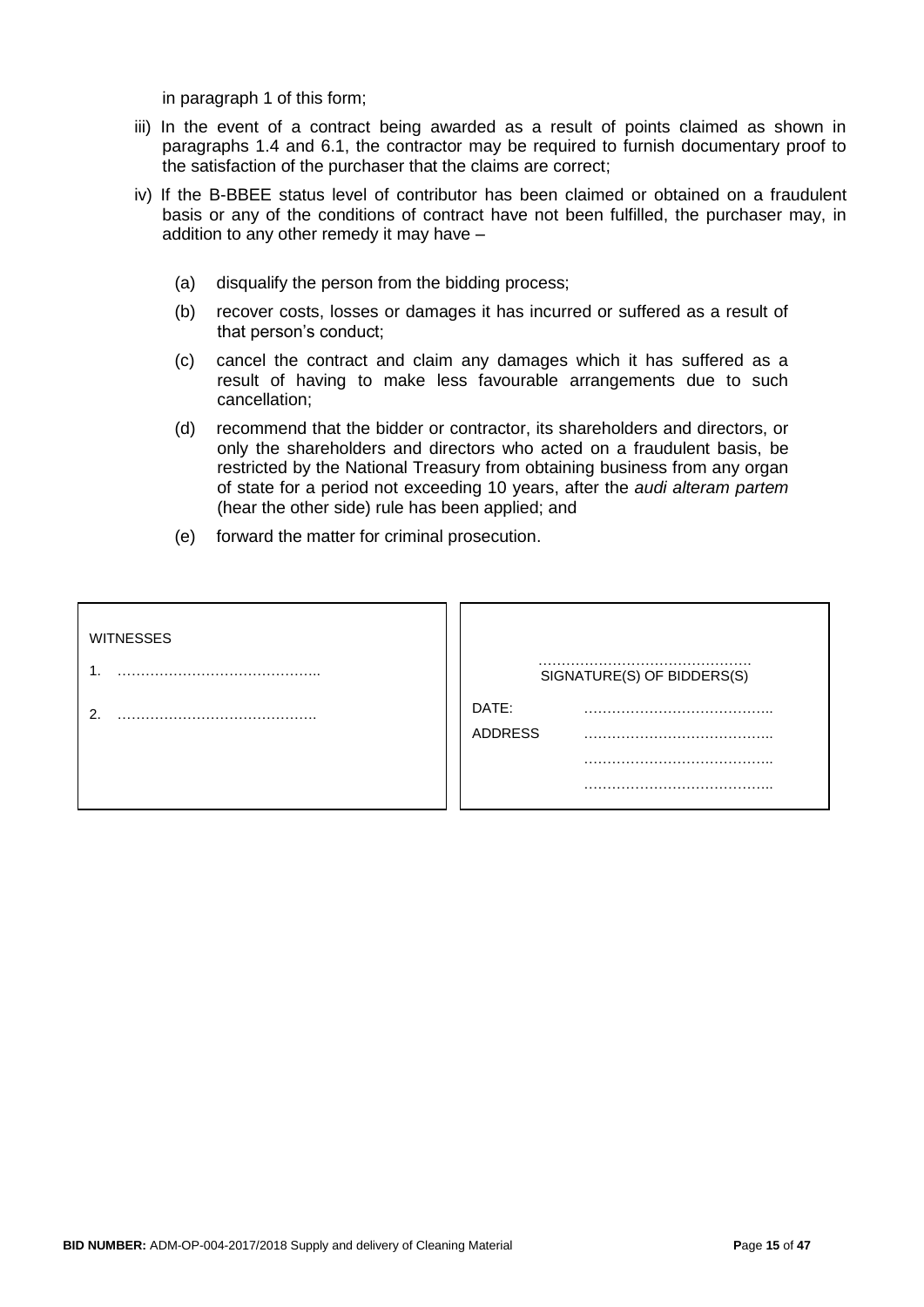### **9. AUTHORITY FOR SIGNATORY**

Signatories for close corporations and companies shall confirm their authority **by singing or attaching to this form** a duly signed and dated copy of the relevant resolution of their members or their board of directors, as the case may be.

| No <sub>__________________________________</sub> and any Contract, which may arise there from on behalf of             |                                                                                              |
|------------------------------------------------------------------------------------------------------------------------|----------------------------------------------------------------------------------------------|
|                                                                                                                        |                                                                                              |
| In his capacity as: <u>example and the contract of the contract of the contract of the contract of the contract of</u> |                                                                                              |
|                                                                                                                        |                                                                                              |
|                                                                                                                        |                                                                                              |
| As witnesses:                                                                                                          |                                                                                              |
|                                                                                                                        |                                                                                              |
|                                                                                                                        |                                                                                              |
|                                                                                                                        | 11. I/we, the undersigned, who warrants that he/she is duly authorised to do so on behalf of |

- the firm certify that points claimed, based on the equity ownership, indicated in paragraph 8 of the foregoing certificate, qualifies the firm for the preference(s) shown and I / we acknowledge that:
	- (i) The information furnished is true and correct.
	- (ii) The Equity ownership claimed is in accordance with the General Conditions as indicated in paragraph 1 of this form.
		- In the event of a contract being awarded as a result of points claimed as shown in paragraph 8, the contractor may be required to furnish documentary proof to the
		- satisfaction of the purchaser that the claims are correct.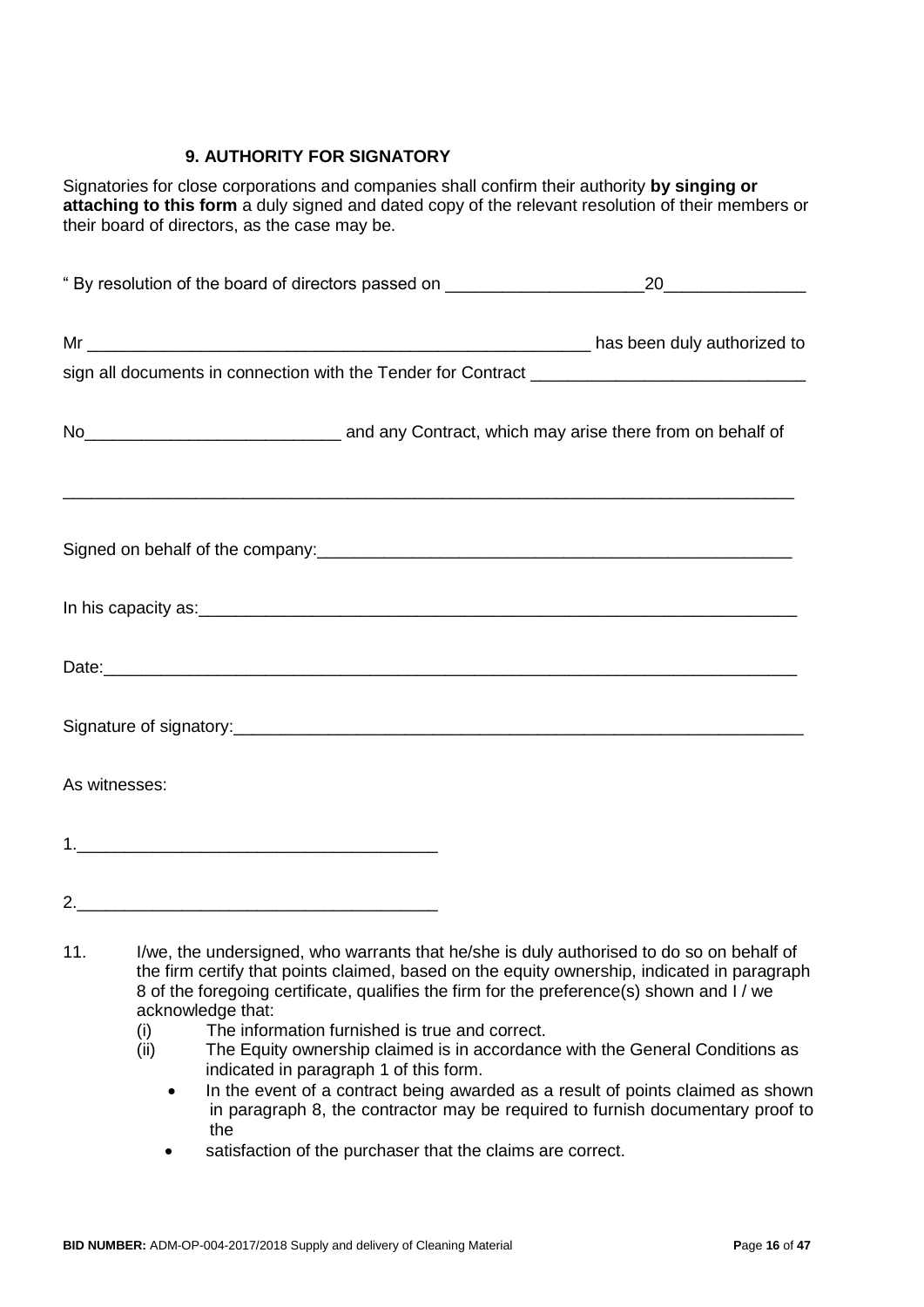- (iv) If the claims are found to be incorrect, the purchaser may, in addition to any other remedy it may have -
	- (a) recover costs, losses or damages it has incurred or suffered as a result of that person's conduct; and
	- (b) cancel the contract and claim any damages which it has suffered as a result of having to make less favourable arrangements due to such cancellation

### **WITNESSES:**

1. \_\_\_\_\_\_\_\_\_\_\_\_\_\_\_\_\_\_\_\_\_\_\_\_\_\_\_\_

2. \_\_\_\_\_\_\_\_\_\_\_\_\_\_\_\_\_\_\_\_\_\_\_\_\_\_\_\_

**SIGNATURE (S) OF BIDDER (S)**

**DATE: \_\_\_\_\_\_\_\_\_\_\_\_\_\_\_\_\_\_\_\_\_\_\_\_\_\_\_\_\_**

**ADDRESS: \_\_\_\_\_\_\_\_\_\_\_\_\_\_\_\_\_\_\_\_\_\_\_\_\_**

\_\_\_\_\_\_\_\_\_\_\_\_\_\_\_\_\_\_\_\_\_\_\_\_\_\_\_\_\_\_\_\_\_\_\_

\_\_\_\_\_\_\_\_\_\_\_\_\_\_\_\_\_\_\_\_\_\_\_\_\_\_\_\_\_\_\_\_\_\_\_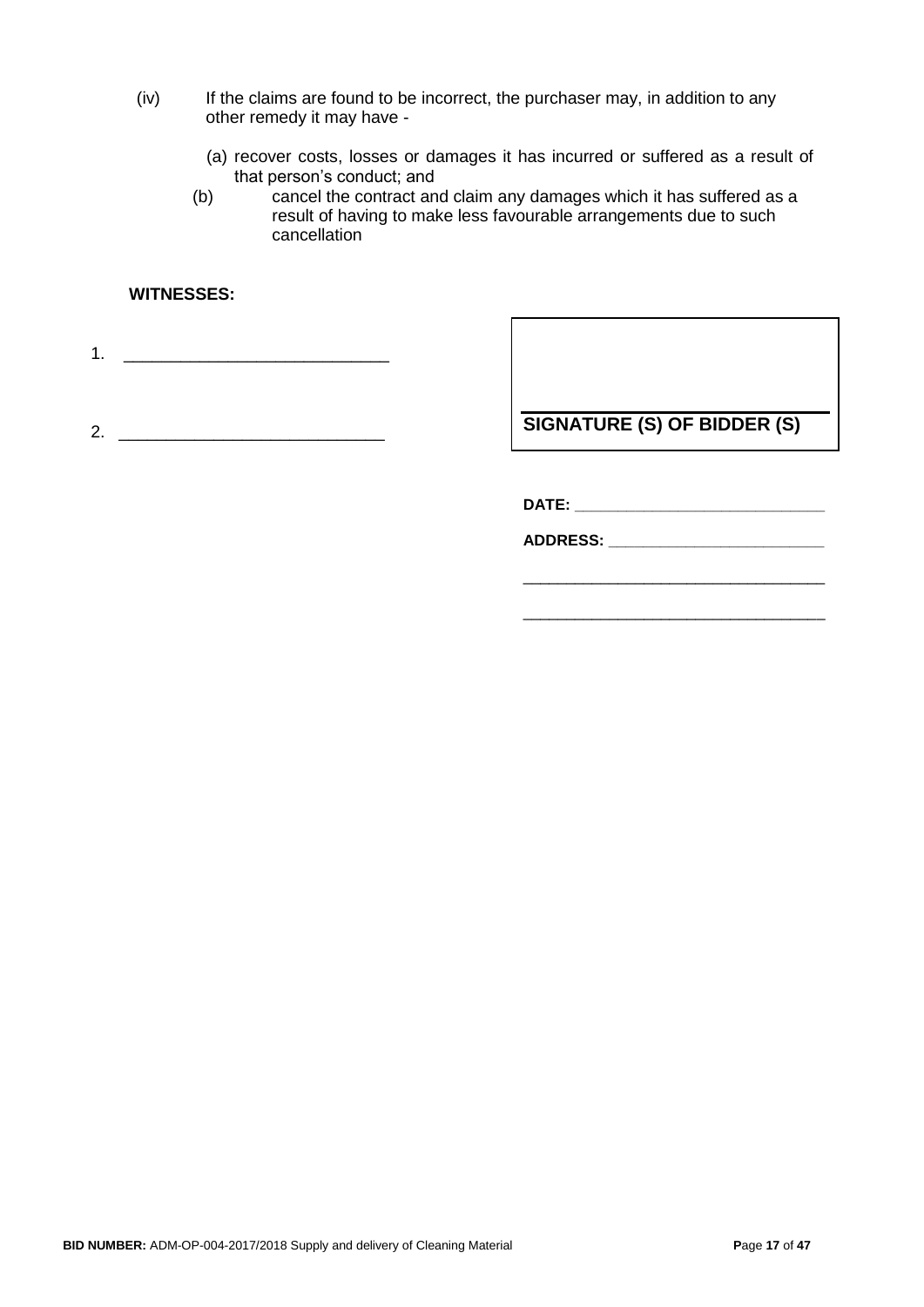#### **DECLARATION OF BIDDER'S PAST SUPPLY CHAIN MANAGEMENT PRACTICES**

- 1 This Municipal Bidding Document must form part of all bids invited.
- 2 It serves as a declaration to be used by municipalities and municipal entities in ensuring that when goods and services are being procured, all reasonable steps are taken to combat the abuse of the supply chain management system.
- 3 The bid of any bidder may be rejected if that bidder, or any of its directors have:
	- a. abused the municipality's / municipal entity's supply chain management system or committed any improper conduct in relation to such system;
	- b. been convicted for fraud or corruption during the past five years;
	- c. willfully neglected, reneged on or failed to comply with any government, municipal or other public sector contract during the past five years; or
	- d. been listed in the Register for Tender Defaulters in terms of section 29 of the Prevention and Combating of Corrupt Activities Act (No 12 of 2004).

#### **4 In order to give effect to the above, the following questionnaire must be completed and submitted with the bid.**

| Item  | Question                                                                             | Yes        | <b>No</b> |
|-------|--------------------------------------------------------------------------------------|------------|-----------|
| 4.1   | Is the bidder or any of its directors listed on the National Treasury's<br>$\bullet$ | Yes        | No        |
|       | Database of Restricted Suppliers as companies or persons prohibited                  |            |           |
|       | from doing business with the public sector?                                          |            |           |
|       | (Companies or persons who are listed on this Database                                |            |           |
|       | were informed in writing of this restriction by the Accounting                       |            |           |
|       | Officer/Authority of the institution that imposed the restriction                    |            |           |
|       | after the audi alteram partem rule was applied). The Database                        |            |           |
|       | of Restricted Suppliers now resides on the National                                  |            |           |
|       | Treasury's website(www.treasury.gov.za) and<br>can<br>be                             |            |           |
|       | accessed by clicking on its link at the bottom of the home                           |            |           |
| 4.1.1 | page.                                                                                |            |           |
|       | If so, furnish particulars:                                                          |            |           |
|       |                                                                                      |            |           |
| 4.2   | Is the bidder or any of its directors listed on the Register for Tender              | <b>Yes</b> | <b>No</b> |
|       | Defaulters in terms of section 29 of the Prevention and Combating of                 |            |           |
|       | Corrupt Activities Act (No 12 of 2004)? The Register for Tender                      |            |           |
|       | Defaulters can be accessed on the National Treasury's                                |            |           |
|       | websitewww.treasury.gov.za) by clicking on its link at the bottom                    |            |           |
|       | of the home page.                                                                    |            |           |
| 4.2.1 | If so, furnish particulars:                                                          |            |           |
|       |                                                                                      |            |           |
|       |                                                                                      |            |           |
| 4.3   | Was the bidder or any of its directors convicted by a court of law                   | <b>Yes</b> | No        |
|       | (including a court of law outside the Republic of South Africa) for fraud            |            |           |
|       | or corruption during the past five years?                                            |            |           |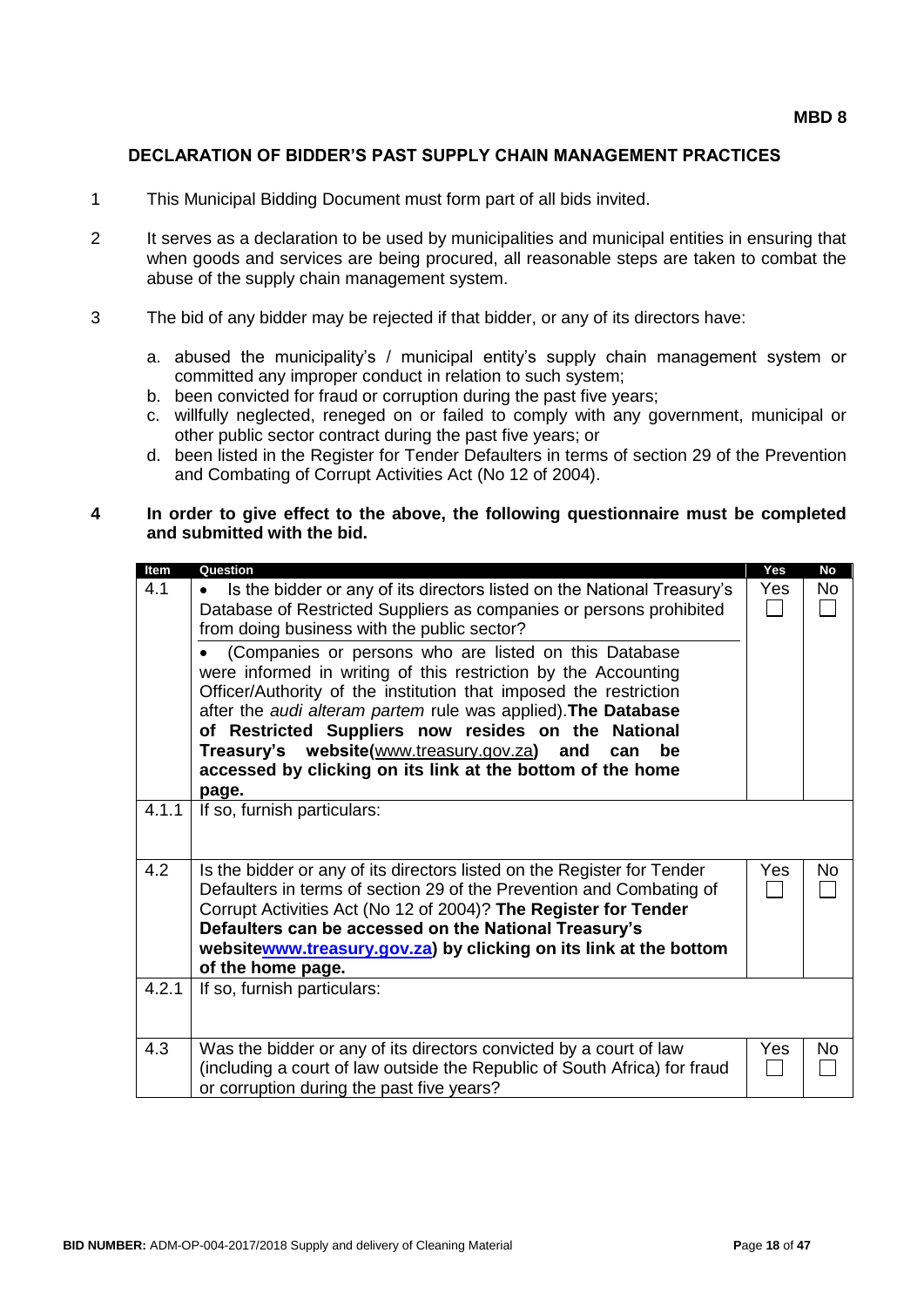| 4.3.1 | If so, furnish particulars:                                                                                                                                                                                               |     |    |
|-------|---------------------------------------------------------------------------------------------------------------------------------------------------------------------------------------------------------------------------|-----|----|
|       |                                                                                                                                                                                                                           |     |    |
|       |                                                                                                                                                                                                                           |     |    |
|       |                                                                                                                                                                                                                           |     |    |
|       |                                                                                                                                                                                                                           |     |    |
| Item  | <b>Question</b>                                                                                                                                                                                                           | Yes | No |
| 4.4   | Does the bidder or any of its directors owe any municipal rates and<br>taxes or municipal charges to the municipality / municipal entity, or to<br>any other municipality / municipal entity, that is in arrears for more | Yes | No |
|       | than three months?                                                                                                                                                                                                        |     |    |
| 4.4.1 | If so, furnish particulars:                                                                                                                                                                                               |     |    |
| 4.5   | Was any contract between the bidder and the municipality / municipal<br>entity or any other organ of state terminated during the past five years<br>on account of failure to perform on or comply with the contract?      | Yes | No |
| 4.7.1 | If so, furnish particulars:                                                                                                                                                                                               |     |    |
|       |                                                                                                                                                                                                                           |     |    |
|       |                                                                                                                                                                                                                           |     |    |
|       | <b>CERTIFICATION</b>                                                                                                                                                                                                      |     |    |

# **I, THE UNDERSIGNED (FULL NAME) \_\_\_\_\_\_\_\_\_\_\_\_\_\_\_\_\_\_\_\_\_\_\_\_\_\_\_\_\_\_\_\_\_\_\_\_\_\_\_\_\_\_\_\_\_\_**

**CERTIFY THAT THE INFORMATION FURNISHED ON THIS DECLARATION FORM TRUE AND CORRECT.**

**I ACCEPT THAT, IN ADDITION TO CANCELLATION OF A CONTRACT, ACTION MAY BE TAKEN AGAINST ME SHOULD THIS DECLARATION PROVE TO BE FALSE.**

**Signature Date** 

**\_\_\_\_\_\_\_\_\_\_\_\_\_\_\_\_\_\_\_\_\_\_\_\_\_\_\_\_\_\_ \_\_\_\_\_\_\_\_\_\_\_\_\_\_\_\_\_\_\_\_\_\_\_\_\_**

**\_\_\_\_\_\_\_\_\_\_\_\_\_\_\_\_\_\_\_\_\_\_\_\_\_\_\_\_\_\_ \_\_\_\_\_\_\_\_\_\_\_\_\_\_\_\_\_\_\_\_\_\_\_\_\_ Position Name of Bidder**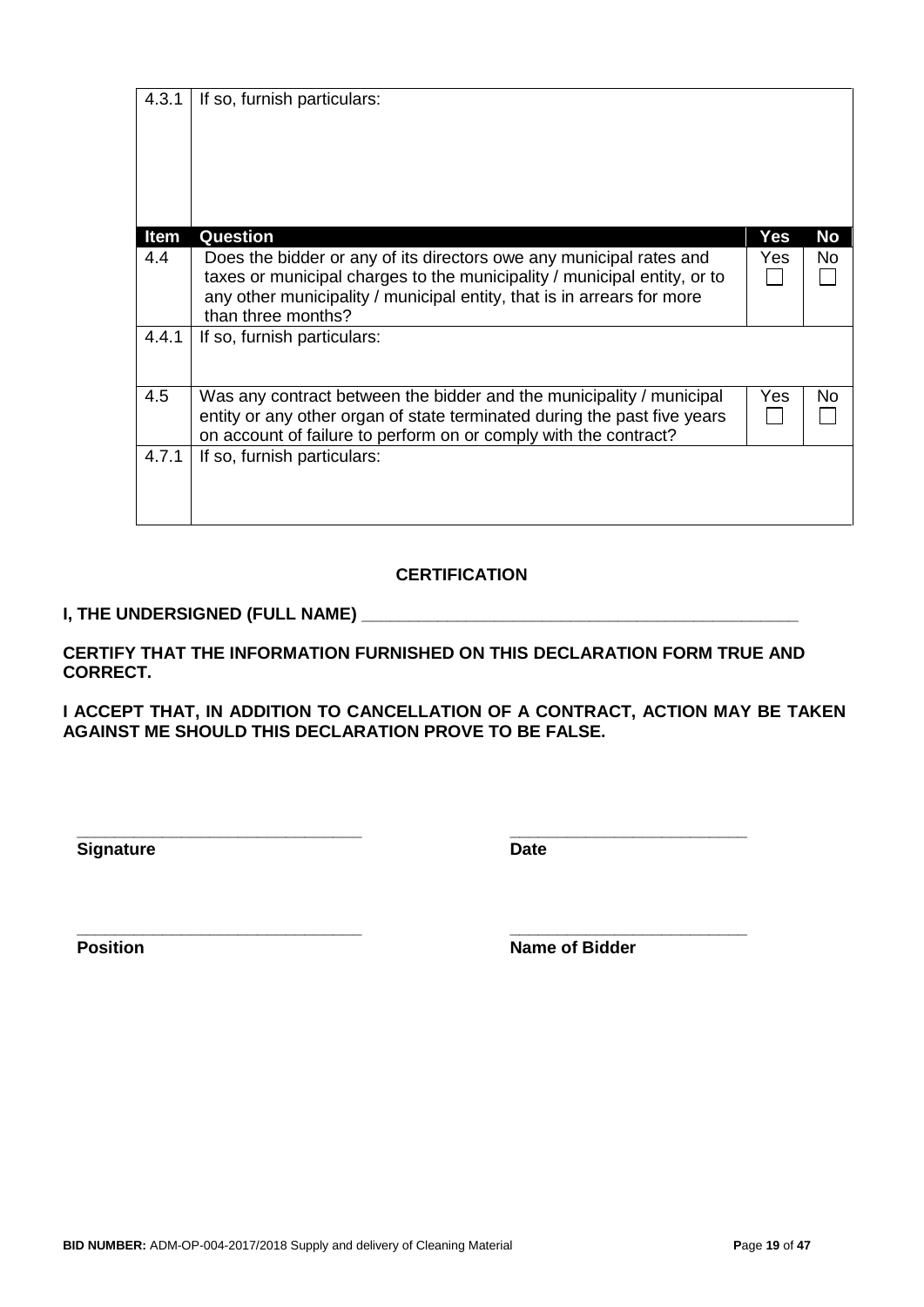### **CERTIFICATE OF INDEPENDENT BID DETERMINATION**

- 1 This Municipal Bidding Document (MBD) must form part of all bids<sup>1</sup> invited.
- 2 Section 4 (1) (b) (iii) of the Competition Act No. 89 of 1998, as amended, prohibits an agreement between, or concerted practice by, firms, or a decision by an association of firms, if it is between parties in a horizontal relationship and if it involves collusive bidding (or bid rigging).² Collusive bidding is a *pe se* prohibition meaning that it cannot be justified under any grounds.
- 3 Municipal Supply Regulation 38 (1) prescribes that a supply chain management policy must provide measures for the combating of abuse of the supply chain management system, and must enable the accounting officer, among others, to:
	- a. take all reasonable steps to prevent such abuse;
	- b. reject the bid of any bidder if that bidder or any of its directors has abused the supply chain management system of the municipality or municipal entity or has committed any improper conduct in relation to such system; and
	- c. cancel a contract awarded to a person if the person committed any corrupt or fraudulent act during the bidding process or the execution of the contract.
- 4 This MBD serves as a certificate of declaration that would be used by institutions to ensure that, when bids are considered, reasonable steps are taken to prevent any form of bid-rigging.
- 5 In order to give effect to the above, the attached Certificate of Bid Determination (MBD 9) must be completed and submitted with the bid:

**¹ Includes price quotations, advertised competitive bids, limited bids and proposals.**

**² Bid rigging (or collusive bidding) occurs when businesses, that would otherwise be expected to compete, secretly conspire to raise prices or lower the quality of goods and / or services for purchasers who wish to acquire goods and / or services through a bidding process. Bid rigging is, therefore, an agreement between competitors not to compete.**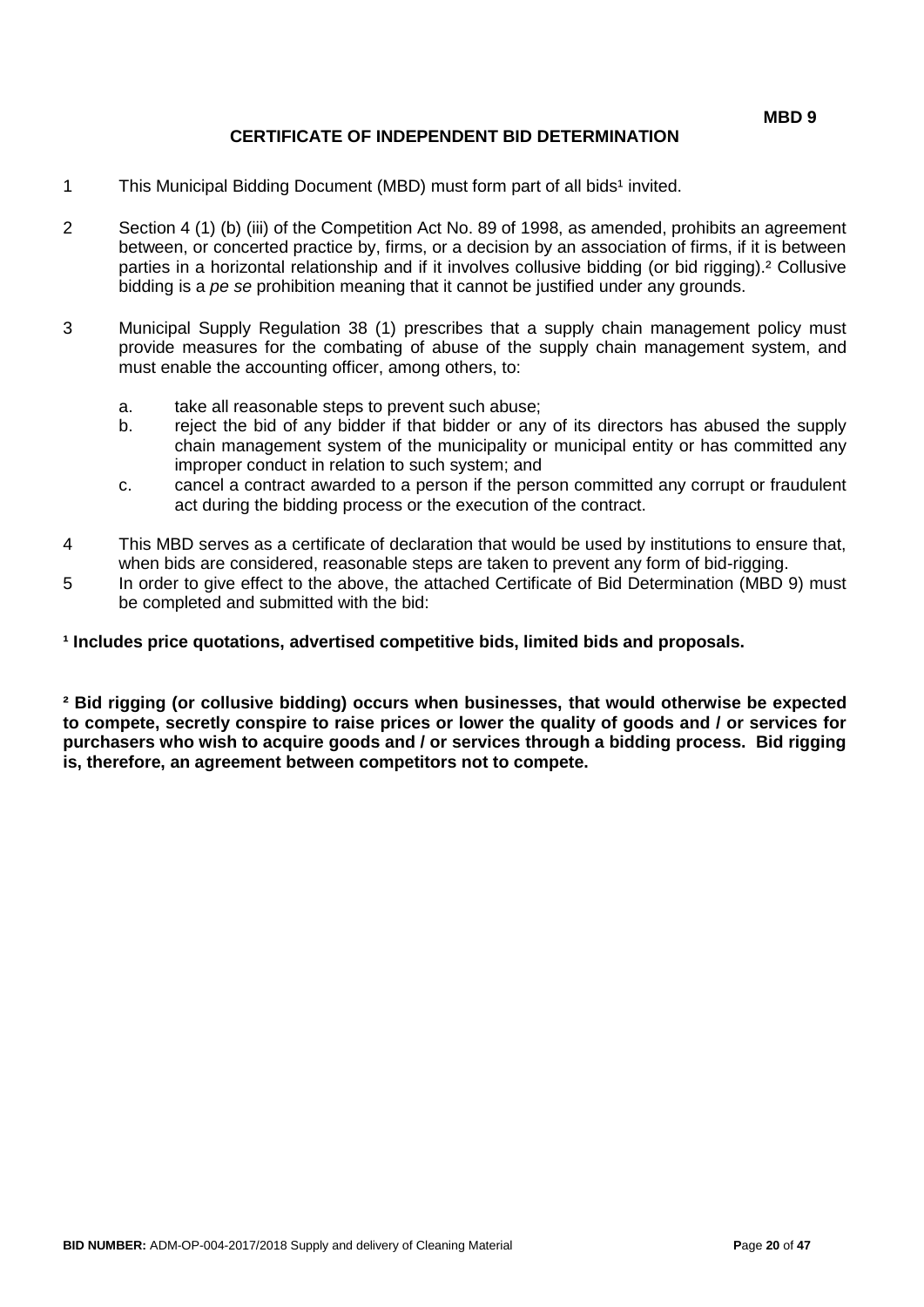## **CERTIFICATE OF INDEPENDENT BID DETERMINATION**

I, the undersigned, in submitting the accompanying bid:

(Bid Number and Description)

\_\_\_\_\_\_\_\_\_\_\_\_\_\_\_\_\_\_\_\_\_\_\_\_\_\_\_\_\_\_\_\_\_\_\_\_\_\_\_\_\_\_\_\_\_\_\_\_\_\_\_\_\_\_\_\_\_\_\_\_\_\_\_\_\_\_\_\_\_\_\_\_\_\_\_\_\_\_

\_\_\_\_\_\_\_\_\_\_\_\_\_\_\_\_\_\_\_\_\_\_\_\_\_\_\_\_\_\_\_\_\_\_\_\_\_\_\_\_\_\_\_\_\_\_\_\_\_\_\_\_\_\_\_\_\_\_\_\_\_\_\_\_\_\_\_\_\_\_\_\_\_\_\_\_\_\_

in response to the invitation for the bid made by:

(Name of Municipality / Municipal Entity)

do hereby make the following statements that I certify to be true and complete in every respect:

I certify, on behalf of: \_\_\_\_\_\_\_\_\_\_\_\_\_\_\_\_\_\_\_\_\_\_\_\_\_\_\_\_\_\_\_\_\_\_\_\_\_\_\_\_\_\_\_\_\_\_\_\_\_\_\_\_\_\_\_that:

(Name of Bidder)

- 1. I have read and I understand the contents of this Certificate;
- 2. I understand that the accompanying bid will be disqualified if this Certificate is found not to be true and complete in every respect;
- 3. I am authorized by the bidder to sign this Certificate, and to submit the accompanying bid, on behalf of the bidder;
- 4. Each person whose signature appears on the accompanying bid has been authorized by the bidder to determine the terms of, and to sign, the bid, on behalf of the bidder;
- 5. For the purposes of this Certificate and the accompanying bid, I understand that the word "competitor" shall include any individual or organization, other than the bidder, whether or not affiliated with the bidder, who:
	- (a) has been requested to submit a bid in response to this bid invitation;
	- (b) could potentially submit a bid in response to this bid invitation, based on their qualifications, abilities or experience; and
	- (c) provides the same goods and services as the bidder and/or is in the same line of business as the bidder
- 6. The bidder has arrived at the accompanying bid independently from, and without consultation, communication, agreement or arrangement with any competitor. However communication between partners in a joint venture or consortium<sup>3</sup> will not be construed as collusive bidding.
- 7. In particular, without limiting the generality of paragraphs 6 above, there has been no consultation, communication, agreement or arrangement with any competitor regarding: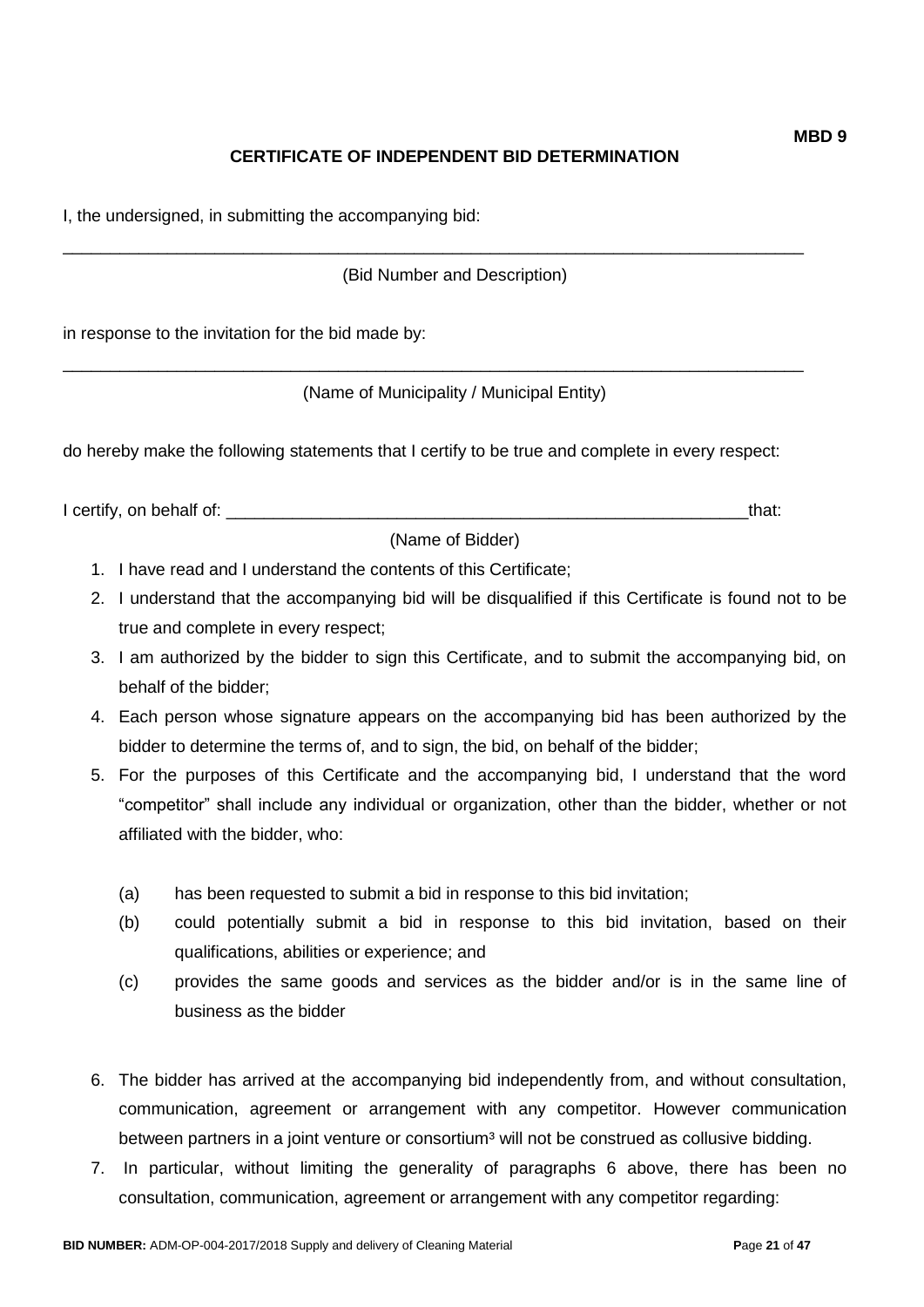- (a) prices;
- (b) geographical area where product or service will be rendered (market allocation)
- (c) methods, factors or formulas used to calculate prices;
- (d) the intention or decision to submit or not to submit, a bid;
- (e) the submission of a bid which does not meet the specifications and conditions of the bid; or
- (f) bidding with the intention not to win the bid.
- 8. In addition, there have been no consultations, communications, agreements or arrangements with any competitor regarding the quality, quantity, specifications and conditions or delivery particulars of the products or services to which this bid invitation relates.
- 9. The terms of the accompanying bid have not been, and will not be, disclosed by the bidder, directly or indirectly, to any competitor, prior to the date and time of the official bid opening or of the awarding of the contract.

### **³ Joint venture or Consortium means an association of persons for the purpose of combining their expertise, property, capital, efforts, skill and knowledge in an activity for the execution of a contract.**

10. I am aware that, in addition and without prejudice to any other remedy provided to combat any restrictive practices related to bids and contracts, bids that are suspicious will be reported to the Competition Commission for investigation and possible imposition of administrative penalties in terms of section 59 of the Competition Act No 89 of 1998 and or may be reported to the National Prosecuting Authority (NPA) for criminal investigation and or may be restricted from conducting business with the public sector for a period not exceeding ten (10) years in terms of the Prevention and Combating of Corrupt Activities Act No 12 of 2004 or any other applicable legislation.

\_\_\_\_\_\_\_\_\_\_\_\_\_\_\_\_\_\_\_\_\_\_\_\_\_\_\_\_\_\_\_\_\_\_\_\_\_\_\_ \_\_\_\_\_\_\_\_\_\_\_\_\_\_\_\_\_\_\_\_\_\_\_

**Signature Date**

\_\_\_\_\_\_\_\_\_\_\_\_\_\_\_\_\_\_\_\_\_\_\_\_\_\_\_\_\_\_\_\_\_\_\_\_\_\_\_ \_\_\_\_\_\_\_\_\_\_\_\_\_\_\_\_\_\_\_\_\_\_\_ **Position Name of Bidder**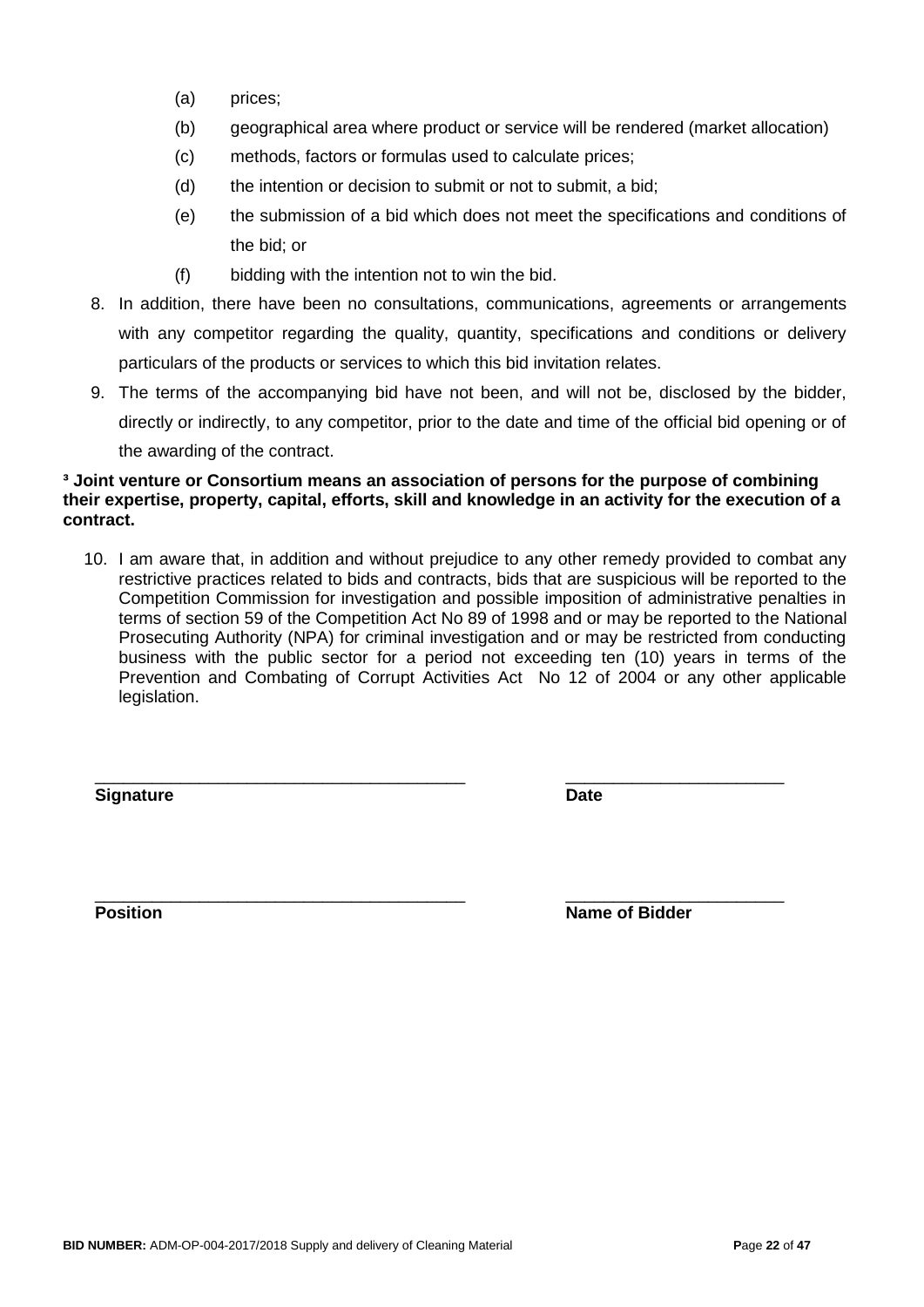## **GENERAL CONDITIONS OF CONTRACT**

| 1.  |  |
|-----|--|
|     |  |
|     |  |
|     |  |
|     |  |
|     |  |
|     |  |
| 2.  |  |
| 3.  |  |
|     |  |
|     |  |
| 4.  |  |
| 5.  |  |
| 6.  |  |
| 7.  |  |
|     |  |
| 8.  |  |
| 9.  |  |
|     |  |
| 10. |  |
|     |  |
|     |  |
|     |  |
| 11. |  |
| 12. |  |
| 13. |  |
| 14. |  |
| 15. |  |
| 16. |  |
| 17. |  |
| 18. |  |
| 19. |  |
| 20. |  |
| 21. |  |
| 22. |  |
| 23. |  |
|     |  |
|     |  |
|     |  |
|     |  |
| 24. |  |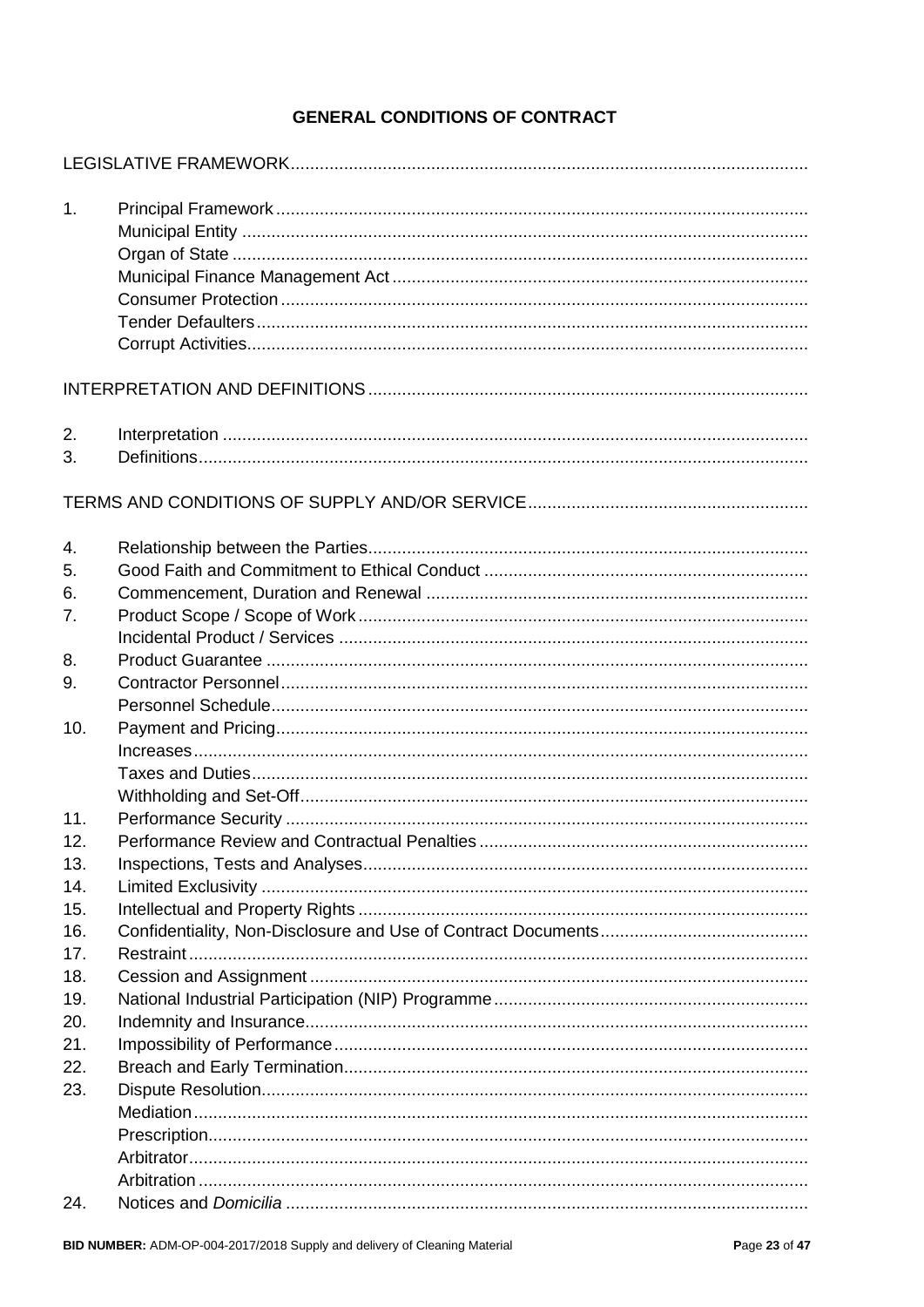#### LEGISLATIVE FRAMEWORK

1. Principal Framework

The information contained under this heading summarises certain of the principal statutory provisions applicable to the transaction concluded between the Parties. It is included for information purposes only and should not be regarded as legal advice, it being incumbent upon the Contractor to familiarise itself with the legislative framework. These provisions apply at law and the Parties are not competent to exclude the operation thereof by mutual agreement. As such, no agreement, transaction or series of transactions concluded outside of or in contravention of the legislative framework and the procedures provided for therein shall be binding on the Parties notwithstanding the capacity or office held or undertakings given, in writing or otherwise, by the persons contracting on behalf of either Party.

### Municipal Entity

1.1 Joburg Market is a municipal entity contemplated in section 1, read with sections 86B(1)(a)(i) and 86D(1)(a), of the Municipal Systems Act (32 of 2000), ("MSA"). It was established as such by the Greater Johannesburg Metropolitan Council (predecessor to the City of Johannesburg Metropolitan Municipality or "COJ") who procured, by virtue of the provisions of section 17D of the Promotion of Local Government Affairs Act (91 of 1983) the formation, registration and incorporation of its fresh produce market as the Joburg Market (SOC) Limited in terms of the Companies Act, with the COJ as its sole shareholder. Upon the foregoing and as required by the MSA, Joburg Market entered into a Service Delivery Agreement with the COJ in terms of which Joburg Market was appointed as an external mechanism for the delivery of a municipal service with the mandate to manage and operate the business of the fresh produce market and its assets.

### Organ of State

1.2 As a municipal entity Joburg Market is an "organ of state" as defined in section 239 of the Constitution of South Africa (108 of 1996) read with section 1 of the Institution of Legal Proceedings Against Organs of State Act (40 of 2002).

### Municipal Finance Management Act

1.3 Contracting with Joburg Market is subject, amongst others, to the Municipal Finance Management Act (56 of 2003) ("MFMA"), the MFMA Supply Chain Management Regulations (GN 868 in GG 27636 of 30 May 2005) ("SCM Regulations") and, specifically, Joburg Market's Supply Chain Management Policy made in terms of section 111 of the MFMA and regulation 2 of the SCM Regulations (collectively referred to as the "SCM Regulatory Framework"). In terms of the irregular expenditure provisions of the SCM Regulatory Framework, Joburg Market is prohibited from making any payment in relation to goods or services unlawfully or irregularly procured and/or rendered, notwithstanding that value might have been received.

#### Consumer Protection

1.4 The Consumer Protection Act (68 of 2008) does not, in terms of section 5(2)(a), apply to any transaction in terms of which goods or services are supplied to the State. However, section 5(5) stipulates that notwithstanding the foregoing exemption, those goods, and the importer or producer, distributor and retailer of those goods are nevertheless subject to, amongst others, the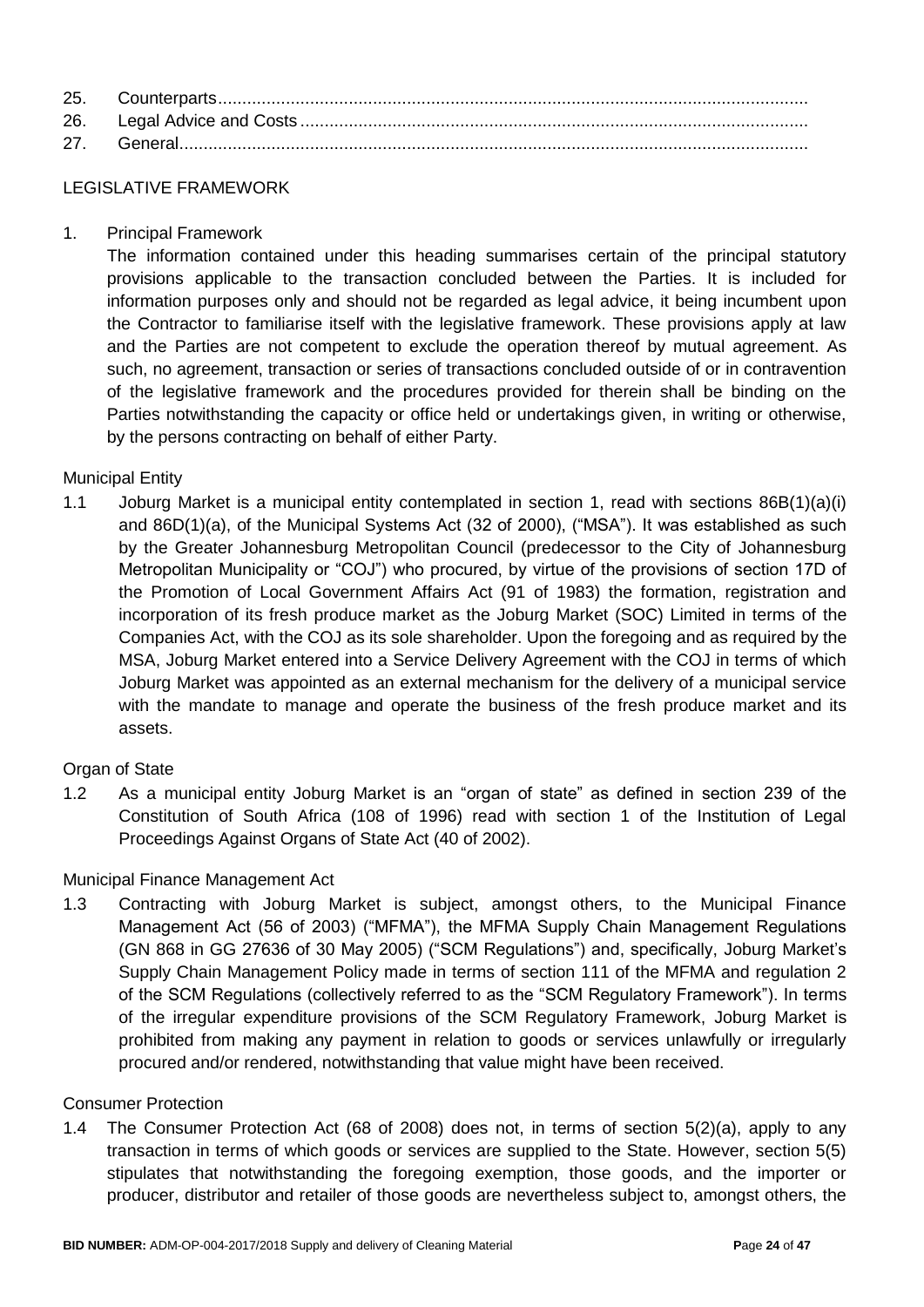provisions of section 61. Section 61 sets out the liability of the producer and/or supplier for any harm caused wholly or partly as a consequence of a product failure, defect or hazard in any goods, irrespective of whether the harm resulted from any negligence on the part of the producer, importer, distributor or retailer, as the case may be. In terms of subsections 61(5)(c) and (d), harm for which the Contractor may be held liable includes any loss of, or physical damage to, any property of Joburg Market irrespective of whether it is movable or immovable including economic loss occasioned by such harm.

### Competitive Behaviour

1.5 In terms of section 4(1)(b)(iii) of the Competition Act (89 of 1998) an agreement between, or concerted practice by, firms, or a decision by an association of firms, is prohibited if it is between parties in a horizontal relationship and if bidders was involved in collusive bidding (or bid rigging). If bidders, based on reasonable grounds or evidence obtained by Joburg Market, have engaged such restrictive practices, Joburg Market may refer the matter to the Competition Commission for investigation and possible imposition of administrative penalties. If a bidders are found guilty by the Competition Commission Joburg Market may, in addition and without prejudice to any other remedy provided for in this Agreement or at law, invalidate the bid and/or terminate this Agreement in whole or part, and/or restrict the bidders from conducting business with the public sector for a period not exceeding ten (10) years.

### Tender Defaulters

- 1.6 Where Joburg Market terminates this Agreement in whole or in part, it may decide to impose a restriction penalty on the Contractor by prohibiting the Contractor from doing business with the public sector for a period not exceeding 10 years. If Joburg Market intends imposing a restriction on a Contractor or any person associated with the Contractor, the Contractor will be allowed a period of not more than fourteen (14) days to provide reasons why the envisaged restriction should not be imposed. Should the Contractor fail to respond within the stipulated fourteen (14) days, Joburg Market might regard the intended penalty as not objected against and may impose it. Any restriction imposed on any person by the Accounting Officer of Joburg Market will, at the discretion of the Accounting Officer, also be applicable to any other enterprise or any partner, manager, director or other person who wholly or partly exercises, exercised or may exercise control over the enterprise of the first-mentioned person.
- 1.7 If a restriction is imposed, Joburg Market must, within five (5) working days of such imposition, furnish the National Treasury, with the following information:
	- 1.7.1 the name and address of the Contractor and/or person restricted by Joburg Market;
	- 1.7.2 the date of commencement of the restriction;
	- 1.7.3 the period of restriction; and
	- 1.7.4 the reasons for the restriction.
- 1.8 These details will be loaded in the National Treasury's central database of suppliers or persons prohibited from doing business with the public sector.

#### Corrupt Activities

1.9 If a court of law convicts a person of an offence under sections 12 or 13 of the Prevention and Combating of Corrupt Activities Act (12 of 2004), the court may also rule that such person's name be endorsed on the Register for Tender Defaulters. When a person's name has been endorsed on the Register, the person will be prohibited from doing business with the public sector for a period not less than five years and not more than 10 years.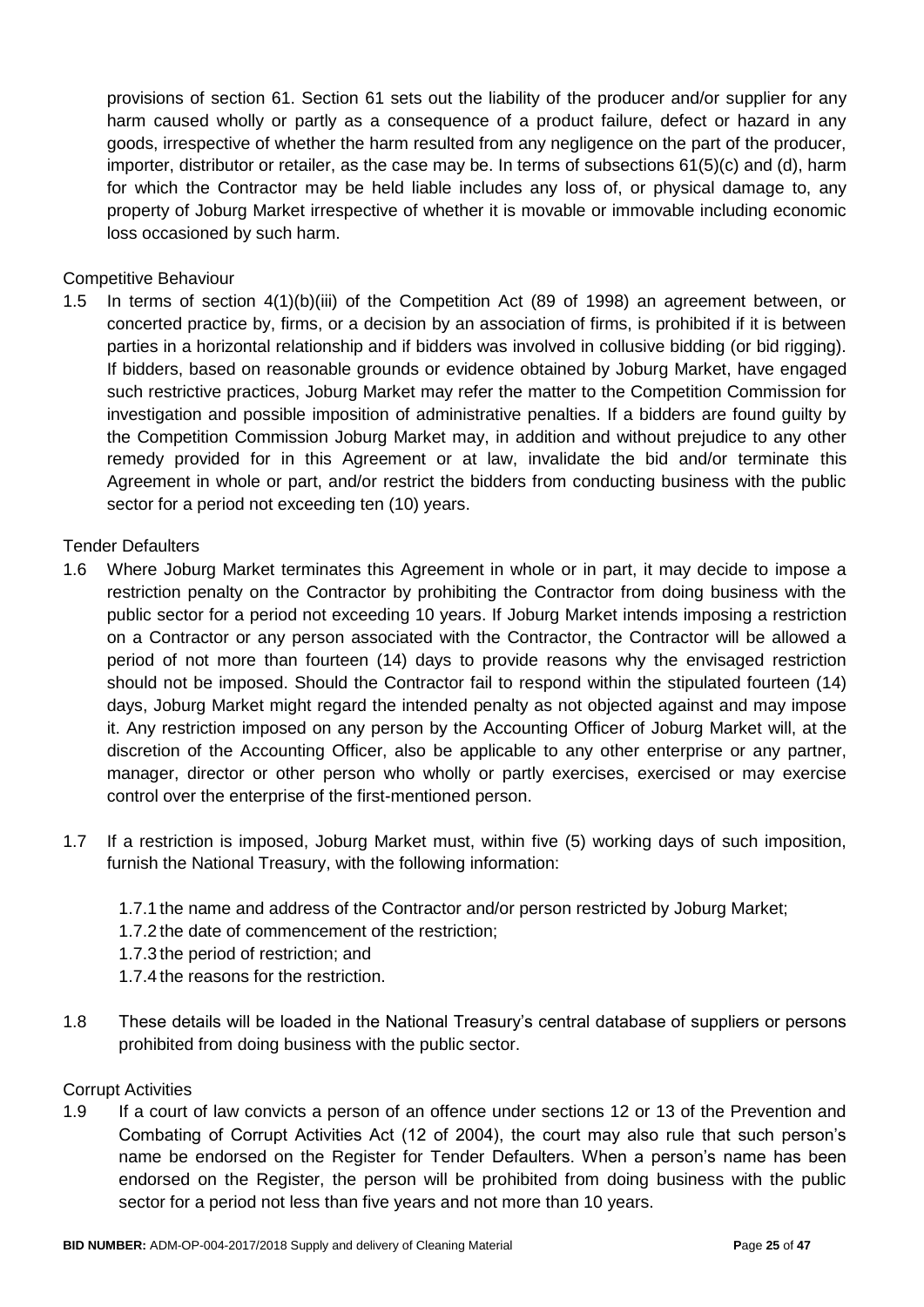### INTERPRETATION AND DEFINITIONS

### 2. Interpretation

This Agreement shall be governed and interpreted in accordance with the laws of the RSA; and

- 2.1 headings shall be read for the purpose of reference only and shall not be used in the interpretation of nor modify nor amplify the terms of this Agreement.
- 2.2 words importing any gender include the others; the singular include the plural and vice versa and natural persons include created entities, other legal *personae* (corporate or unincorporate) and the state and vice versa.
- 2.3 all provisions of this Agreement are severable from each other and any provision which is or may become unenforceable shall be ineffective to the extent of such unenforceability and shall be treated as if not written and severed without invalidating the remaining provisions of this Agreement (or affecting the validity or enforceability of such provision in any other jurisdiction); the Parties who declare their intention that this Agreement would be executed without such unenforceable provision if they were aware of such unenforceability at the time of execution hereof and that this Agreement should be implemented or continue to be implemented, having regard to each Party's rationale and purpose in entering into this Agreement.
- 2.4 when any number of days is prescribed, these shall business days (unless days are described as calendar days in which event Saturdays, Sundays and public holiday's shall be included) reckoned exclusively of the first and inclusively of the last day.
- 2.5 any reference to any statute, regulation or other legislation shall be a reference to that statute, regulation or other legislation as at the Signature Date, and as amended or substituted from time to time thereafter.
- 2.6 the words "include", "including" and "in particular" shall be construed as being by way of example or emphasis and shall not be construed as, nor shall they take effect as, limiting the generality of any preceding words.
- 2.7 the rule of construction that a contract shall be interpreted against the Party principally responsible for the drafting or preparation of the contract, shall not apply.
- 2.8 any annexures, schedules, and/or documents ("appendices") referred to in this Agreement shall be deemed to be incorporated in and form an integral part hereof; in the event of a conflict between any appendices and this Agreement, the provisions of this Agreement shall prevail.
- 2.9 the termination of this Agreement shall not affect those of the provisions which provide that they shall operate after termination or which of necessity must continue to have effect thereafter notwithstanding that specific clauses do not expressly provide for such continuation.
- 2.10 any substantive provision imposing rights or obligations on a Party, notwithstanding that it is only in a definition clause, shall have effect as if it were a substantive provision in the body of this Agreement.
- 2.11 information supplied in the bidding documents shall be construed as material representations made by the Contractor, which induced Joburg Market to enter into this Agreement.
- 3. Definitions

Unless clearly inconsistent with or otherwise indicated by the context, the following expressions shall bear the meanings assigned to them and cognate expressions shall bear corresponding meanings in this Agreement: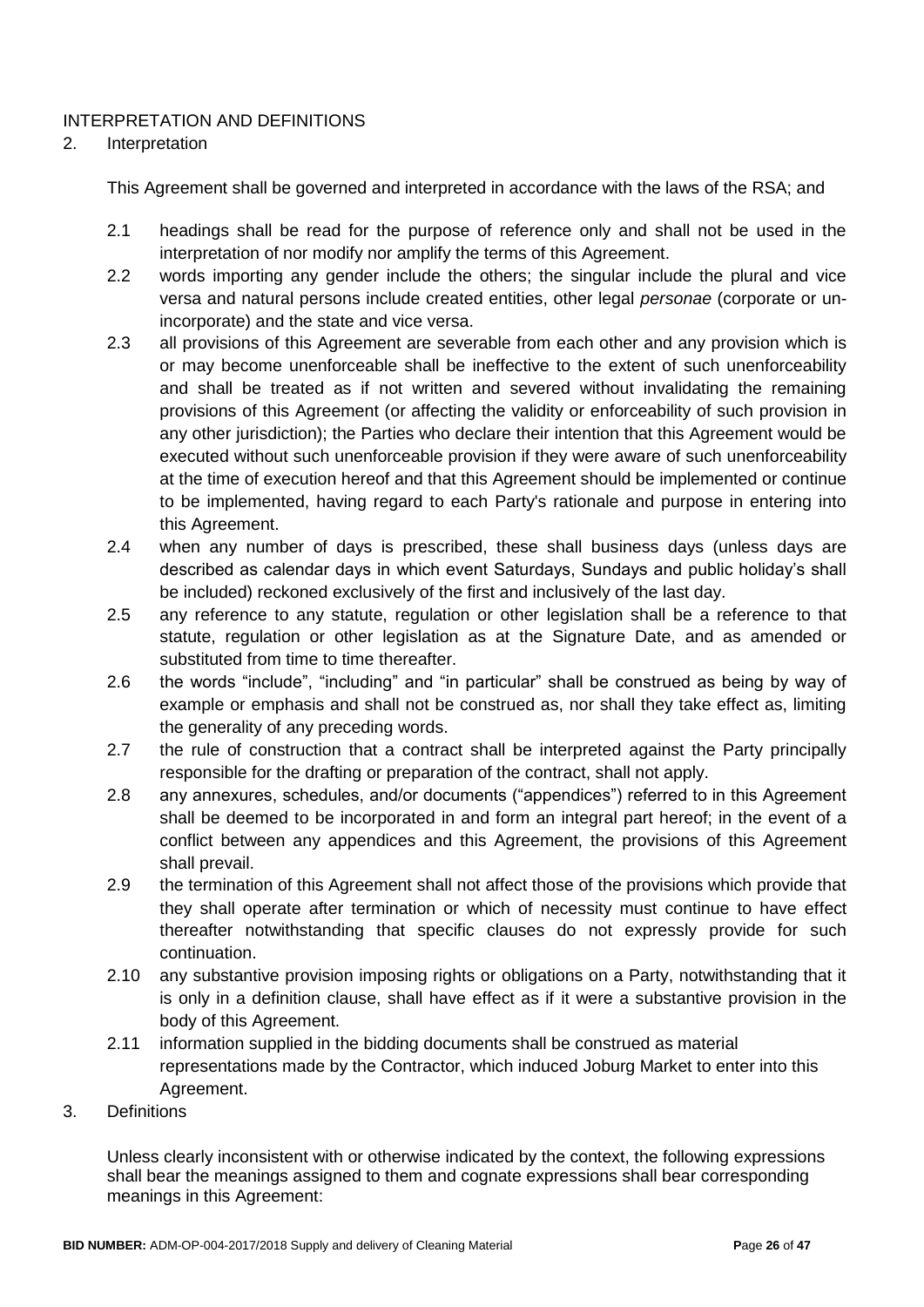- 3.1 "Agreement" means this Agreement entered into between Joburg Market and the Contractor including the appendices and all documents included therein by reference.
- 3.2 "Annexure A" means the Contractor's tender to supply the Product or render the Services or works to Joburg Market in terms of the scope of work and on the terms and conditions, pricing and payment terms set out therein.
- 3.3 "Annexure B" means a copy of Joburg Market Supply Chain Management Policy in terms of which this Agreement and the bid was specified, evaluated, adjudicated and awarded.
- 3.4 "Annexure C" means, if applicable to the subject matter of this Agreement and the Contractor's obligations in terms thereof, the Contractor's Personnel Schedule.
- 3.5 "Annexure D" means, if applicable to services rendered at Joburg Market's premises by the Contractor, the Occupational Health and Safety Act Agreement entered into between the Parties in terms of section 37(2) of that Act.
- 3.6 "Annexure E" means, if applicable in terms of the scope of work, the Contractor's Project Plan delivered to Joburg Market within the time specified therefore.
- 3.7 "Annexure F" means, if applicable to the Product or the subject matter of this Agreement and read conjunctively with the Contractor's obligations in terms of the Consumer Protection Act, the express warranties provided by the Contractor in relation to the Product.
- 3.8 "Annexure G" means a copy of the regulation 36 deviation approved by the Accounting Officer (Chief Executive Officer) of Joburg Market in the event that in the procurement of this Agreement the official procurement processes was dispensed with based on an exceptional circumstance allowed by the SCM Regulatory Framework.
- 3.9 "Closing Time" means the date and hour specified in the bidding documents for the receipt of bids.
- 3.10 "Commencement Date" means, notwithstanding the Signature Date, the date specified in the Contract Schedule.
- 3.11 "Confidential Information" means including this Agreement, Joburg Market's trade secrets, processes, techniques, methods, designs, products and organisational and other structures employed in its business, the contractual and financial arrangements with its suppliers, customers, employees, clients and other business associates, its financial details including its results, details of the prospective and existing clients, customers and employees, its business strategies, general modus operandi, client information including its customer lists and customer contact details, price lists, employee remuneration and salary packages, medical and/or patient information, computer programs and information systems, policies and procedures, diagnostic tools, data, diagrams, reports including incidents, incident reports, electronic and other visual and audio recordings, related statistics, specifications, charts, studies and Intellectual Property, know-how, trade and any other similar information all of which is, by its nature, confidential and/or proprietary to Joburg Market and its business.
- 3.12 "Contractor" means the incorporated entity, consortium, and partnership or individual who is the service provider, supplier or seller in terms of this Agreement, identified as such in the Contract Schedule; howsoever the Contractor may be legally constituted or formed.
- 3.13 "Contract Period" means the period set out in the Contract Schedule.
- 3.14 "Contract Price" means the price payable to the Contractor under this Agreement for the full and proper performance of its contractual obligations specified in the Contract Schedule.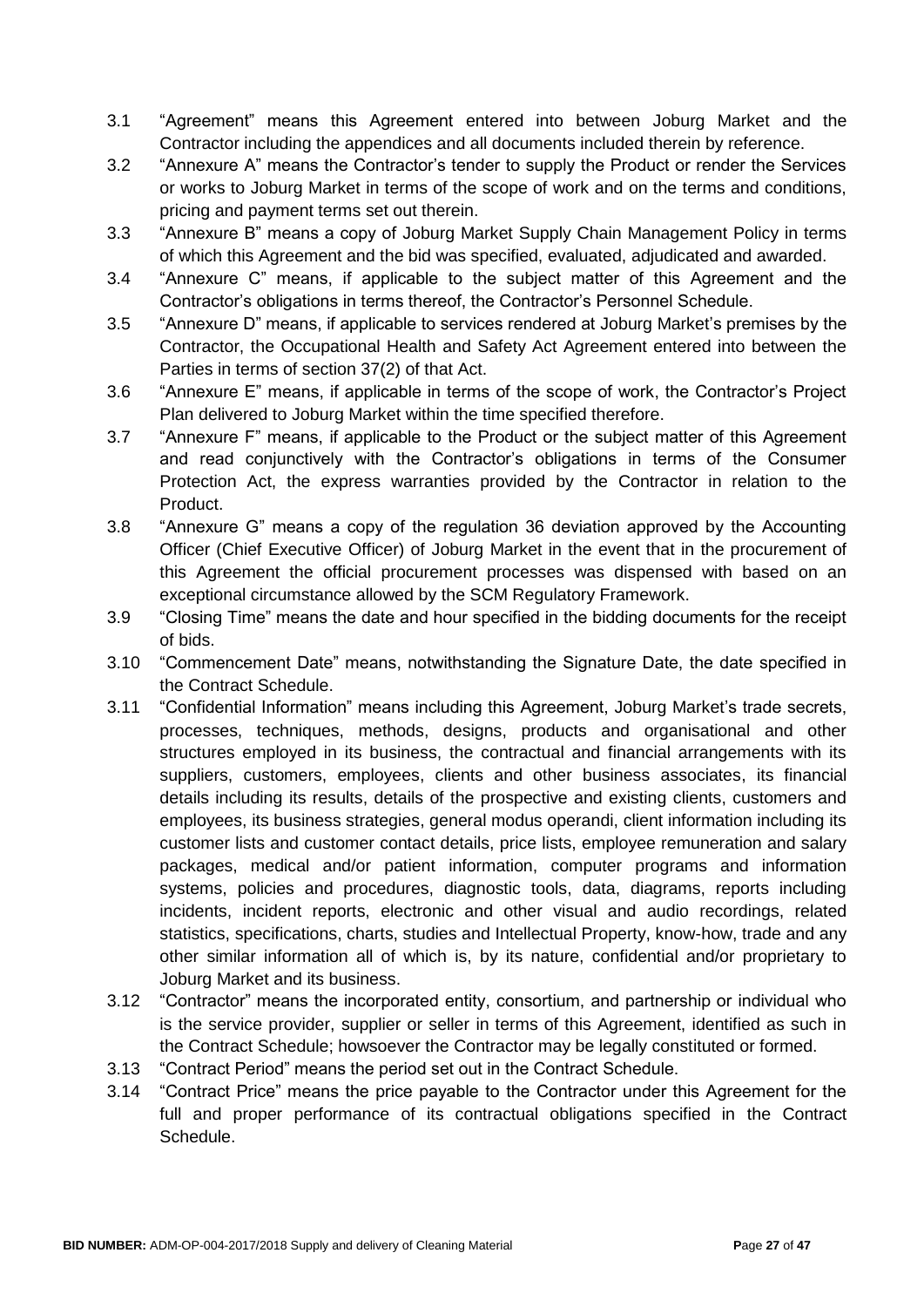- 3.15 "Corrupt Practice" means the offering, giving, receiving, or soliciting of a thing of value to influence the action of a public official in the procurement process or in the execution of this Agreement.
- 3.16 "Countervailing Duties" are imposed in cases where an enterprise abroad is subsidised by its government and encouraged to market its products internationally.
- 3.17 "Country of Origin" means the place where the Product was mined, grown or produced or from which the services are supplied.
- 3.18 "CPI" means the headline consumer price index (for all urban areas) annual inflation rate, or such amended or replacement index, as published monthly by Statistics South Africa in Statistical Release P0141, available from <http://www.statssa.gov.za>.
- 3.19 "Default Interest" means interest chargeable in terms of this Agreement to unpaid amounts or outstanding obligations which interest shall be calculated, from the due date until date of payment, on a daily balance and compounded monthly in arrear at an annual rate of two percent (2%) above the prevailing, variable prime rate publicly quoted by ABSA Bank Limited from time to time.
- 3.20 "Delivery" means delivery of the Product (and a reference to the rendering any service or executing any works) inclusive of necessary clearing, documentation, carriage (through whatsoever mode), insurance, licensing, unloading, installation and commissioning in operational working order at the store, site or premises of Joburg Market (which shall, unless the contrary is agreed in writing, be performed, conducted and/or delivered in accordance with Joburg Market's usual policies and procedures), the Contractor bearing all the risks and charges in the Product until completion of delivery is confirmed in writing by Joburg Market.
- 3.21 "Delivery Period" means that period agreed in writing between the Parties in relation to Delivery of the Product or parts thereof by the Contractor, any delay in which shall be deemed a breach of this Agreement and entitle Joburg Market to exercise its remedies in terms of this Agreement or at law.
- 3.22 "Dumping" means a private enterprise resident outside of the RSA market its goods on own initiative in the RSA at lower prices than that of the Country of Origin and which have the potential to harm the local industries in the RSA.
- 3.23 "Fraudulent practice" means a misrepresentation of facts in order to influence a procurement process or the execution of this Agreement to the detriment of any bidder or Joburg Market, and includes collusive practice among bidders (prior to or after bid submission) designed to establish bid prices at artificial non-competitive levels and to deprive the bidder of the benefits of free and open competition.
- 3.24 "Intellectual Property" means collectively, patents, copyright, trademarks, logos, style names, slogans, designs, models, methodologies, inventions, software object code or programme interface and/or structure, and any other type of intellectual property (whether registered or unregistered including applications for and rights to obtain, use or for their protection) which are used or held, whether or not currently, in connection with Joburg Market's business and includes the Confidential Information and, "know-how" being ideas, designs, documents, diagrams, information, devices, technical data, scientific data, secret and other processes and methods used in connection with Joburg Market's business, and, all available information regarding marketing and promotion of the goods and services of Joburg Market, and, all and any modifications or improvements to any of them.
- 3.25 "Joburg Market" means Joburg Market (SOC) Limited (trading as Joburg Market), a corporatized municipal entity incorporated in terms of the laws of the RSA under registration number 2000/023383/07 and with VAT registration number 4840195038, with its *domicilium citandi et executandi* situated at The Office of the CEO, 3<sup>rd</sup> Floor, Main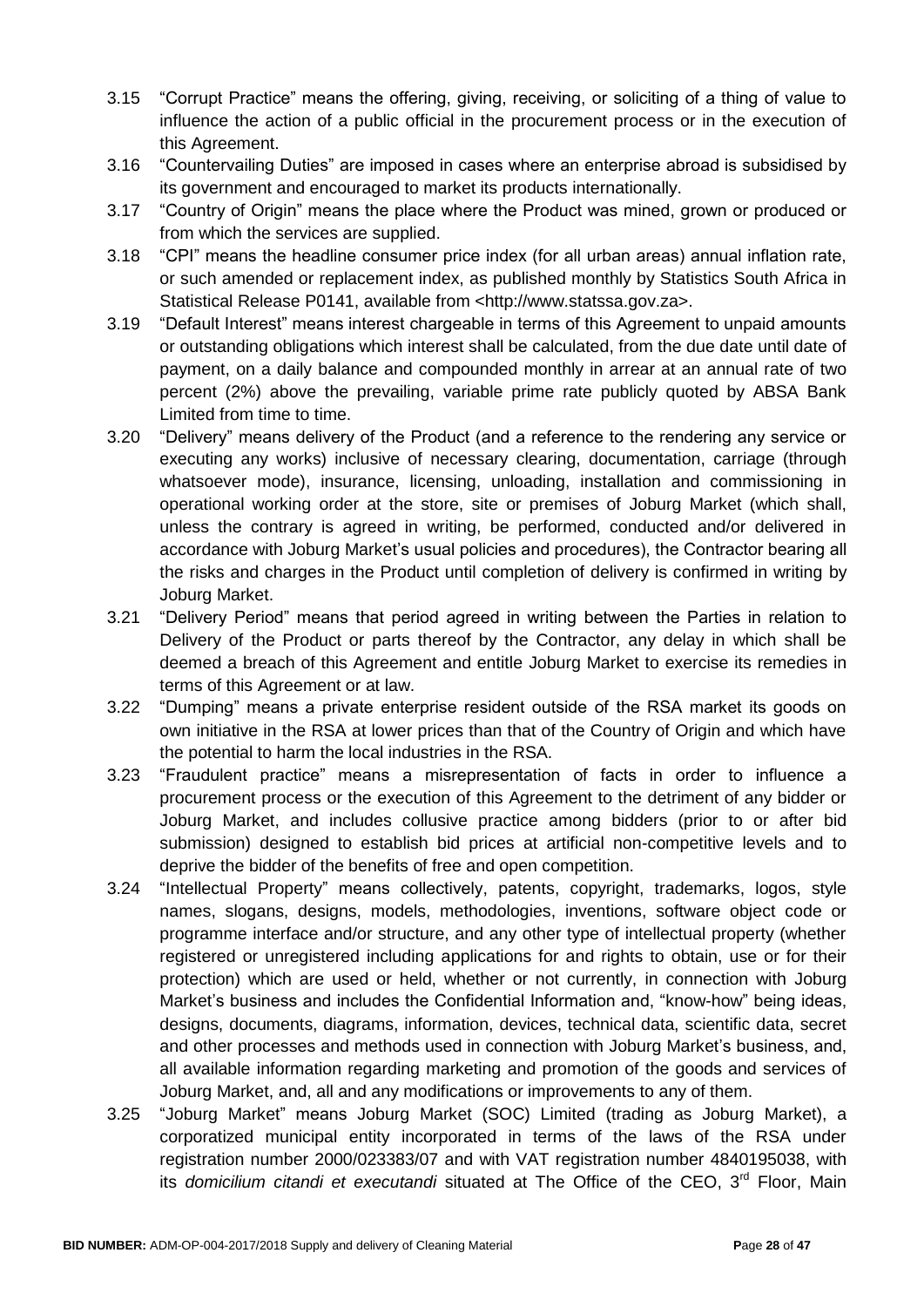Building, Joburg Market, 4 Fortune Road (off Heidelberg Road), City Deep, 2049, Johannesburg.

- 3.26 "Imported Content" means that portion of the bidding price represented by the cost of components, parts or materials which have been or are still to be imported (whether by the Contractor or its subcontractors) and which costs are inclusive of the costs abroad, plus freight and other direct importation costs such as landing costs, dock dues, import duty, sales duty or other similar tax or duty at the RSA place of entry as well as transportation and handling charges to the factory in the RSA where the Product covered by the bid will be manufactured.
- 3.27 "Local Content" means that portion of the bidding price, which is not included in the imported content provided that local manufacture does take place.
- 3.28 "Order" means an official written order or requisition issued for the supply of the Product.
- 3.29 "Parties" mean the Contractor and Joburg Market and "Party" shall mean that one of them be indicated by the context.
- 3.30 "Product" means, depending on the subject matter of this Agreement, either or both of:
	- 3.30.1 "Goods" e.g. plant, equipment, machinery, manufactured items and/or other materials or combined works that the Contractor is required to supply to Joburg Market including (where usually, logically or of right or common practice) ancillary services such as installation, commissioning, provision of technical assistance, after sales support, warranty services etc. and/or
	- 3.30.2 "Services" e.g. those functional, consulting and/or professional services or combined works the Contractor as service provider is required to render to Joburg Market including (where usually, logically or of right or common practice) ancillary goods such as spare parts, packing, documents, manuals, reports etc.).
- 3.31 "RSA" means the Republic of South Africa as defined in section 1 of the Constitution of the Republic of South Africa (108 of 1996).
- 3.32 "Signature Date" means the date of the on which this Agreement, or any other document in relation thereto, is signed by the Party signing it last in time on the last date in time.
- 3.33 "VAT" means Value-Added Tax defined and levied in terms of the Value-Added Tax Act (89 of 1991) and unless stated to the contrary, all amounts quoted in this Agreement are quoted exclusive of VAT.

### TERMS AND CONDITIONS OF SUPPLY AND/OR SERVICE

- 4. Relationship between the Parties
	- 4.1 The Contractor shall fulfil its obligations in terms of this Agreement as an independent contractor to Joburg Market and not as an employee, labour broker, agent, partner (whether in consortium or joint venture) of Joburg Market; and, neither it nor any of its employees shall hold itself/themselves out as being the same.
	- 4.2 In addition, save as set out herein, neither Party shall be entitled to bind the other Party to any representation, obligation or promise of any nature whatsoever, pledge the credit of the other or incur any liability on behalf of the other Party or purport to do so.
- 5. Good Faith and Commitment to Ethical Conduct
	- 5.1 The Parties commit to ethical business conduct and undertake to exercise and display the utmost good faith to one another in giving effect to the terms of this Agreement.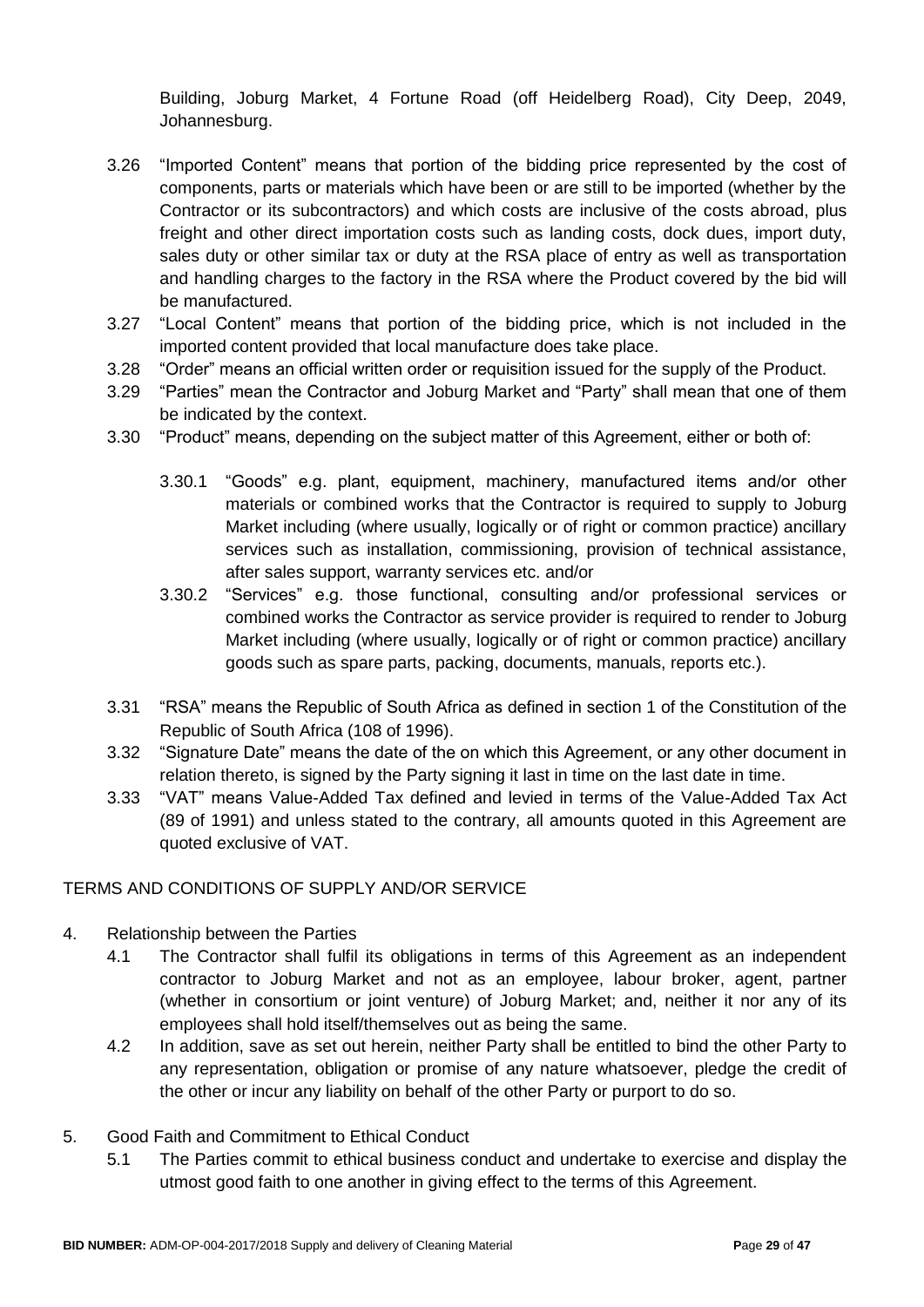- 5.2 Without limiting the generality of the foregoing the Parties undertake not to accept, offer, induce, permit or promote the acceptance or offering of any gratuity, enticement, incentive or gift that could reasonably be regarded as a bribe or an attempt to otherwise exert undue influence over the recipient.
- 5.3 The Parties will use their best endeavours to prevent their officers, employees, agents and contractors from doing any of the foregoing; or, to otherwise act in a manner which a reasonable and informed person would regard as unethical or do anything which could reasonably be expected to damage or diminish the reputation or business image of the other.
- 6. Commencement, Duration and Renewal
	- 6.1 This Agreement shall commence on the Commencement Date and endure for the Contract Period, delimited in terms of time and/or the expenditure of a particular amount, as set out in the Contract Schedule.
	- 6.2 In the event that the Contractor's obligations is to be performed in terms of a project plan or in phased or other manner, the same shall be set out in a separate annexure.
	- 6.3 Unless provision is made for renewal in the Contract Schedule, this Agreement shall terminate on the expiry of the Contract Period unless terminated earlier in terms of this Agreement or at law. Any renewal shall be conditional upon the subject matter of this Agreement being susceptible for renewal and, the proper performance by the Contractor of its obligations during the initial Contract Period.
	- 6.4 However, notwithstanding anything to the contrary contained in this Agreement or any terms contained in any document produced whether in relation to this Agreement of otherwise by Joburg Market or the Contractor, any renewal of this Agreement shall at all times:
		- 6.4.1 remain within the discretion and at the option of Joburg Market,
		- 6.4.2 be express and in writing, and
		- 6.4.3 executed no sooner than three (3) months before and no later than the termination date.

### 7. Product Scope / Scope of Work

The relevant part of Annexure A shall apply in relation to the description, quality and quantity of the Product (goods, services, works or any combination thereof) to be delivered to Joburg Market in terms of this Agreement.

- 7.1 The Product shall conform to the standards, specifications and/or scope of work set out in the bidding documents and, where applicable, be packed in a manner designed to prevent damage or deterioration during transit to its final destination / Joburg Market, which packing, marking, case size, weights and documentation both inside and outside the packaging shall:
	- 7.1.1 be sufficient to withstand, without limitation, rough handling during transit and exposure to extreme temperatures, salt and precipitation during transit, and open storage.
	- 7.1.2 take into consideration, where appropriate, the location of the Product's final destination and the absence of heavy handling facilities at all points in transit.
	- 7.1.3 comply strictly with such special requirements expressly provided for in the bidding documents and in any subsequent instructions ordered by Joburg Market.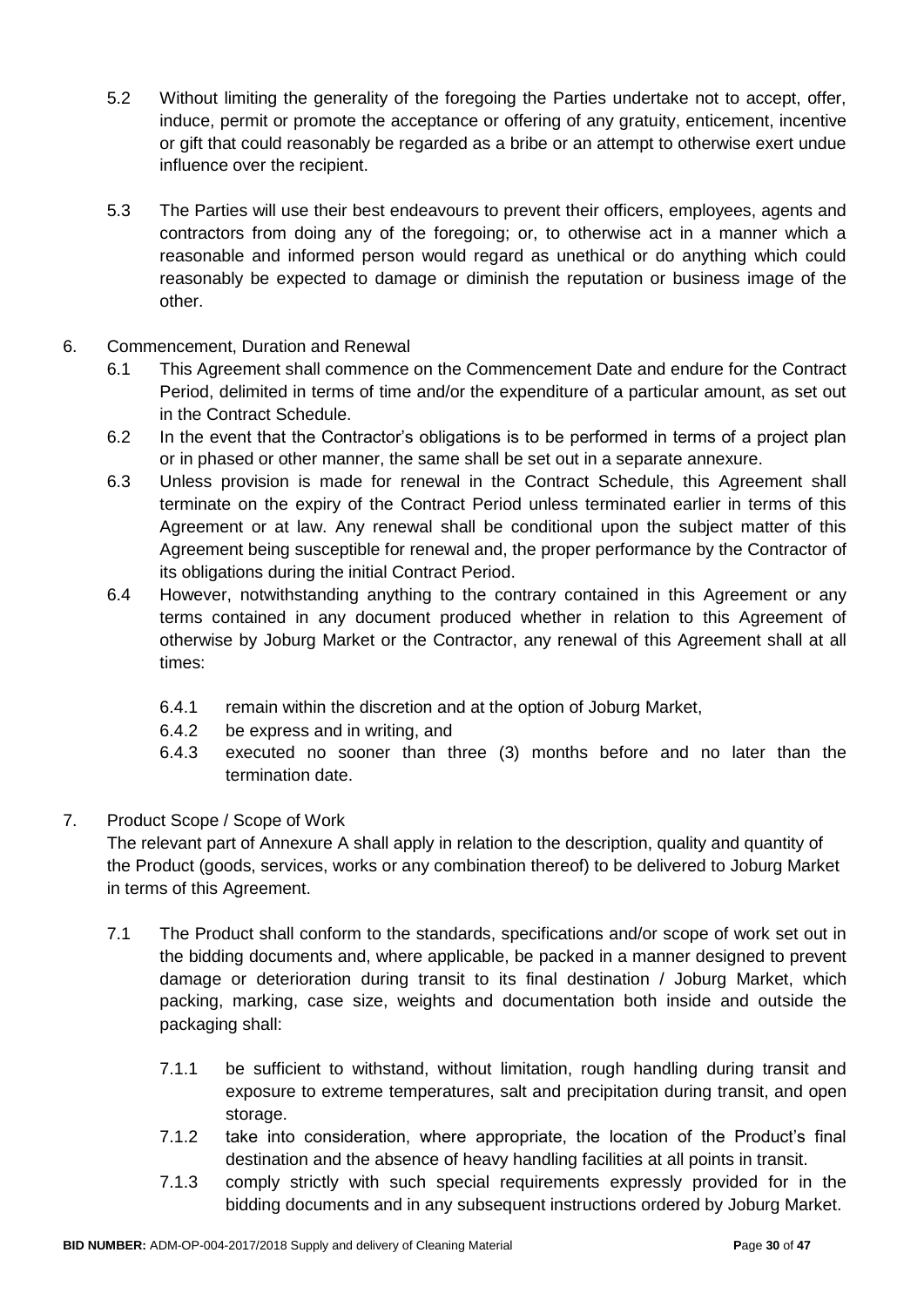### Incidental Product / Services

- 7.2 The bid documents may require that the Contractor provide any or all of the following incidental Product (services, goods or works including materials, notifications, and information pertaining to spare parts manufactured or distributed by the Contractor or its principal):
	- 7.2.1 performance or supervision of on-site assembly and/or commissioning of the Product.
	- 7.2.2 furnishing of tools required for assembly and/or maintenance of the Product.
	- 7.2.3 furnishing of a detailed operations and maintenance manual for each appropriate unit of the Product.
	- 7.2.4 performance or supervision or maintenance and/or repair of the Product, for a period agreed by the Parties, provided that this shall not relieve the Contractor of any warranty obligations under this Agreement.
	- 7.2.5 training of Joburg Market's personnel, at the Contractor's plant and/or on-site, in assembly, start-up, operation, maintenance, and/or repair of the Product.
	- 7.2.6 such spare parts as Joburg Market may elect to purchase from the Contractor, provided that this election shall not relieve the Contractor of any warranty obligations under this Agreement and advance notification to the discontinuation of any particular model of Product, spare parts etc. in sufficient time to permit Joburg Market to procure needed requirements.
- 7.3 Prices charged by the Contractor for incidental Product and/or services, if not included in the Contract Price, shall be agreed upon in advance by the Parties and shall not exceed the prevailing rates charged to other Parties by the supplier for similar services.

### 8. Product Guarantee

- 8.1 The Contractor warrants that the Product shall be fit for the intended purpose of use and free of defect, arising from design, materials, or workmanship (except when the design and/or material is required by Joburg Market's specifications) or from any act or omission of the Contractor and that it is new, unused, of the most recent or current model, and incorporates all recent improvements in design and materials unless provided otherwise in the bid documents.
- 8.2 Unless a more favourable Product warranty is offered by the Contractor or warranty terms are expressly agreed between the Parties (refer annexures and Contract Schedule), this warranty shall remain valid for twelve (12) months after the Product have been delivered to Joburg Market or, for eighteen (18) months after the date of shipment from the port or place of loading in the source country, whichever period concludes earlier.
- 8.3 Joburg Market shall notify the Contractor in writing of any claims arising under this warranty. Upon receipt of such notice, the Contractor shall, within the reasonable period specified therein and with all reasonable speed, repair or replace the defective goods or parts thereof, without costs to Joburg Market. If the Contractor, having been notified, fails to remedy the defect(s) within the period specified in the notice, Joburg Market may proceed to take such remedial action as may be necessary at the Contractor's risk and expense and without prejudice to any other rights, which Joburg Market may have against the Contractor.
- 9. Contractor Personnel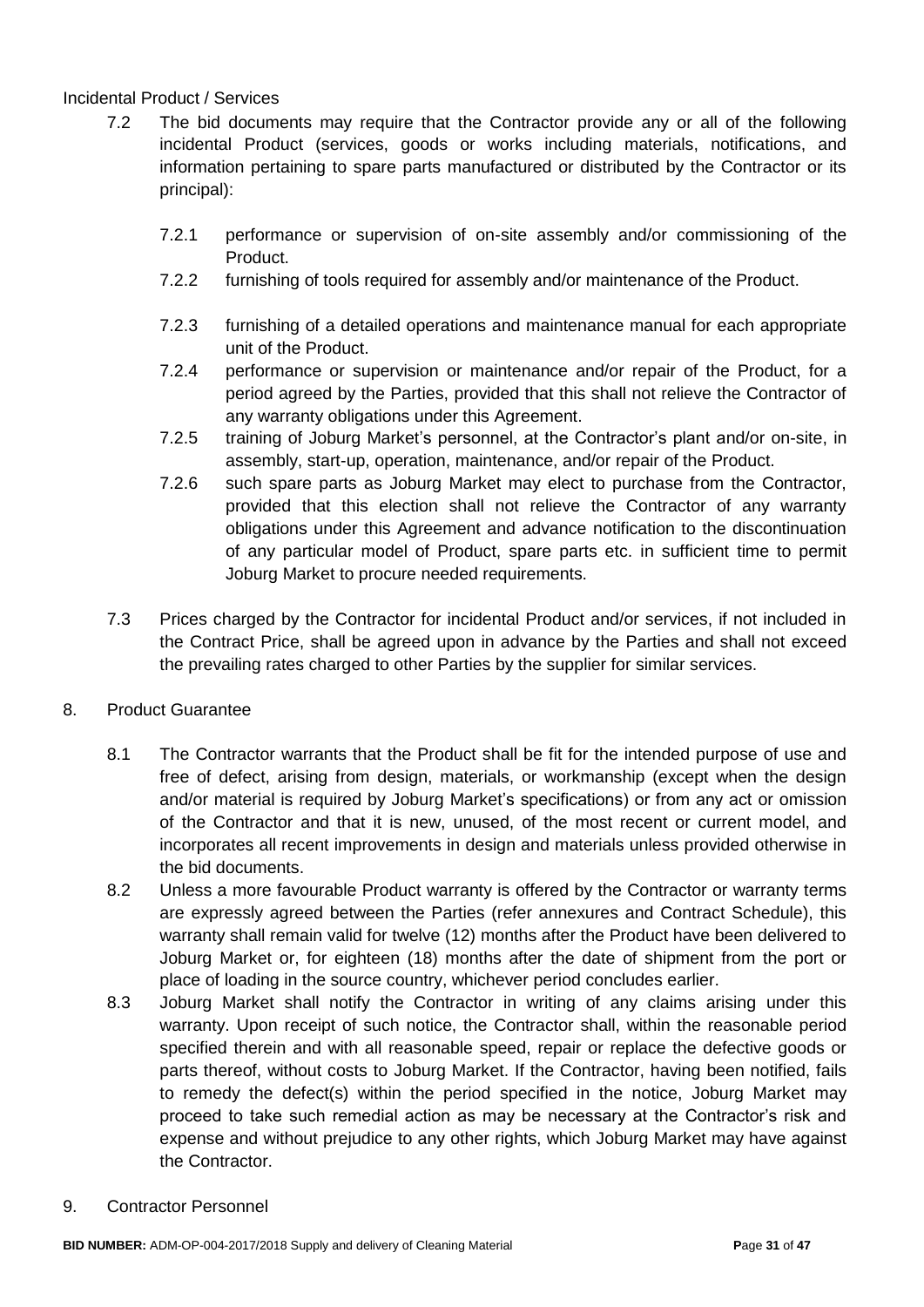The Contractor shall employ and provide all qualified and experienced personnel required to perform the Services and shall take all measures necessary and shall provide all materials and equipment necessary to enable personnel to perform their duties in an efficient, workmanlike and professional manner.

### Personnel Schedule

- 9.1 If required in terms of this Agreement, the Contractor shall provide key persons or named personnel listed (including titles, job descriptions, qualifications and estimated periods of engagement) in a Personnel Schedule who will perform specific duties for periods of time indicated therein in the delivery of the Product; and shall forward same to Joburg Market for approval within ten (10) days of the Signature Date or the Commencement Date (whichever is the earlier).
- 9.2 If at any time, a key person cannot be made available, the Contractor may engage a replacement who is equally or better qualified to perform the stated duty. Where the fees for the Product are time-based, the fee payable for a person provided as a replacement to a named key person shall not exceed that which would have been payable to the person replaced and the Contractor shall bear all additional costs arising out of or incidental to replacement of personnel.
- 9.3 Where the Contractor proposes to utilise a person not listed in the Personnel Schedule, it shall submit the name, relevant qualifications and experience of the proposed replacement person to Joburg Market for approval. Should Joburg Market not object in writing within ten (10) days of receipt of such notification, the replacement shall be deemed to have been approved by Joburg Market.
- 10. Payment and Pricing

The Contract Price shall be fixed and not vary from the Contractor's tendered prices with the exception of variations allowed in the tender document.

- 10.1 The method and conditions of payment (in South African Rand) to be made to the Contractor under this Agreement shall be specified in relevant part of Annexure A. Unless specified to the contrary in Annexure A, payment shall be made thirty (30) days from the end of the month in which the relevant invoice is received.
- 10.2 Notwithstanding the foregoing, payment shall at all times remain subject to such deductions / penalties as may be allowed in terms of this Agreement and the Contractor upon fulfilment of its obligations furnishing Joburg Market with an valid tax invoice accompanied by a copy of the delivery note, completion certificate or such other document as may be prescribed or customary given the subject matter of the Product delivered.

#### Increases

10.3 The Contractor shall not be entitled to increase its rates or prices to Joburg Market; however, in the event of an annual of multi-year agreement, the Contractor shall be entitled, on the anniversary of the Commencement Date, to increase its rate and/or prices to Joburg Market by an amount not exceeding CPI.

#### Taxes and Duties

10.4 The Contractor shall be entirely liable for all taxes, stamp duties, license fees, and other such levies imposed in relation to the Product / this Agreement, whether levied in the RSA or abroad, until the Product is delivered to Joburg Market.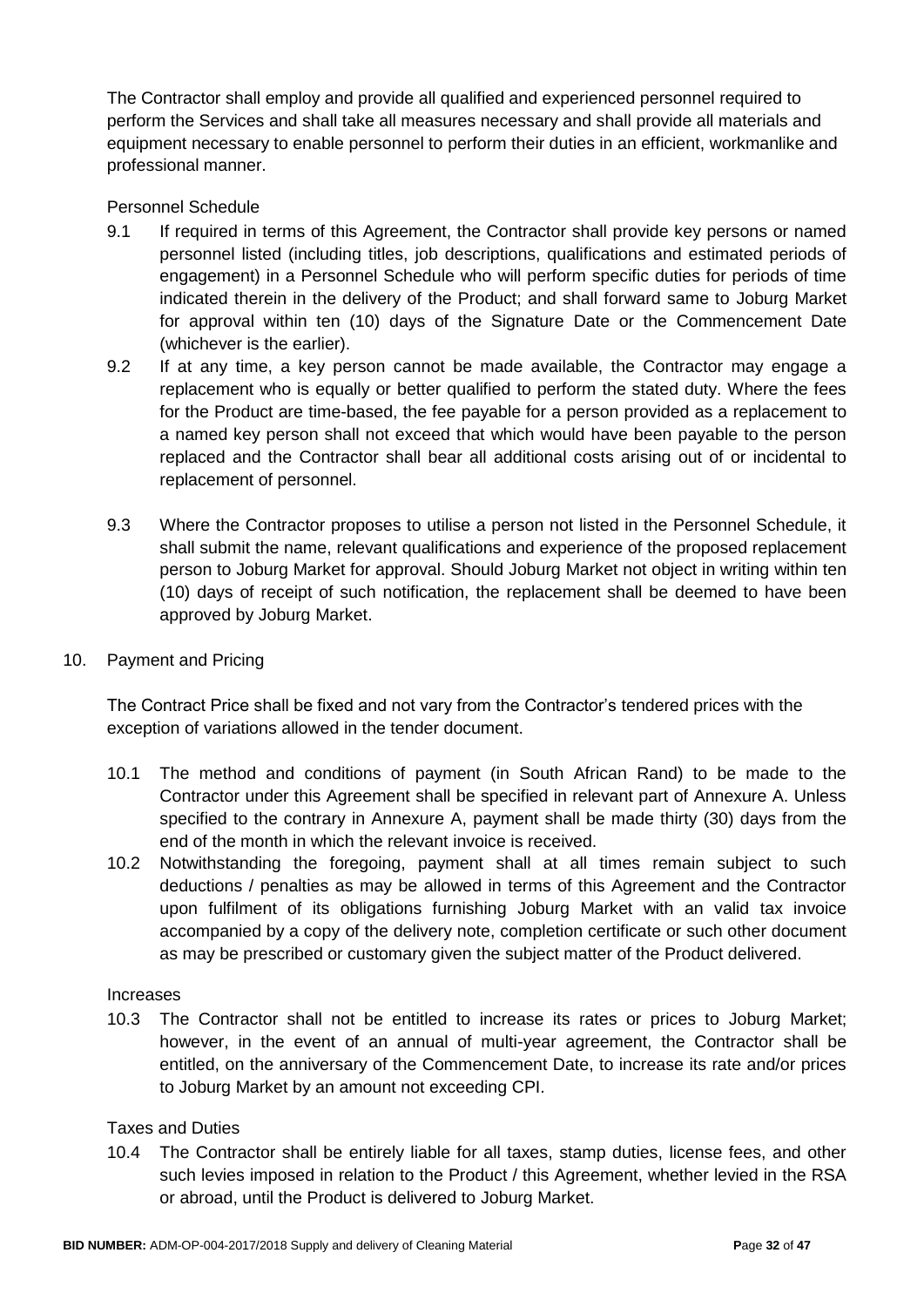Withholding and Set-Off

10.5 The Contractor shall not be entitled because of any (improvement) lien, set-off, counterclaim, abatement or other similar deduction to withhold delivery or hand-over of any of the Product under any circumstances including when same is disputed.

### 11. Performance Security

If specified in the bid documents, Joburg Market may within thirty (30) days of the Signature Date, require the Contractor to furnish Joburg Market with performance security in the amount specified in the bid documents (refer Contract Schedule), the furnishing of which shall be a resolutive condition to the continued operation of this Agreement.

- 11.1 The performance security shall be denominated in South African Rand and shall be a bank guarantee or an irrevocable letter of credit issued by a reputable bank located in the RSA.
- 11.2 The bank guarantee shall be payable to Joburg Market on demand, in whole or in part, as either contractual penalties or, as compensation for any loss resulting from the Contractor's failure to comply with its obligations under this Agreement.
- 11.3 The performance security will be discharged by Joburg Market and returned to the Contractor not later than thirty (30) days following the date of completion of the Contractor's obligations under this Agreement, including any warranty obligations, unless otherwise specified.

### 12. Performance Review and Contractual Penalties

The Contractor's performance of its obligations in terms of this Agreement may be monitored and evaluated by Joburg Market in terms of its performance measurement criteria and contract management systems from time to time against the requirements of this Agreement. In the event that the Contractor's performance is at any time, in Joburg Market's reasonable opinion:

- 12.1 not carried out in accordance with this Agreement and/or any instruction to rectify any performance shortcoming, whether or not the obligation arose as a result of a breach of this Agreement or a performance evaluation, or
- 12.2 of a quality not in conformance with the specifications that places the objectives of this Agreement or Joburg Market's public service delivery mandate at undue risk, or
- 12.3 represents a performance shortcoming or delay or a series or trend of such shortcomings or delays which is likely to continue or recur,

Joburg Market shall at its discretion and with reservation of Joburg Market's rights in terms of this Agreement and its remedies at law to:

12.4 suspend the Contractor and at the Contractor's cost take or cause corrective action and/or take over the rendering of the services / supply of the goods in whole or in part (itself or through another party) to the extent and for the time deemed necessary to remedy or rectify the performance shortcomings or delays, or

without prejudice to claim damages in lieu of the following and/or Joburg Market's right to terminate this Agreement, to deduct from any payments due and payable to the Contractor:

12.5 a contractual penalty, calculated on the delivered price or Contract Price of the delayed goods or underperformed services, per instance, in an amount equal to the Default Interest pro-rated per day of delay or as a percentage of underperformance, and/or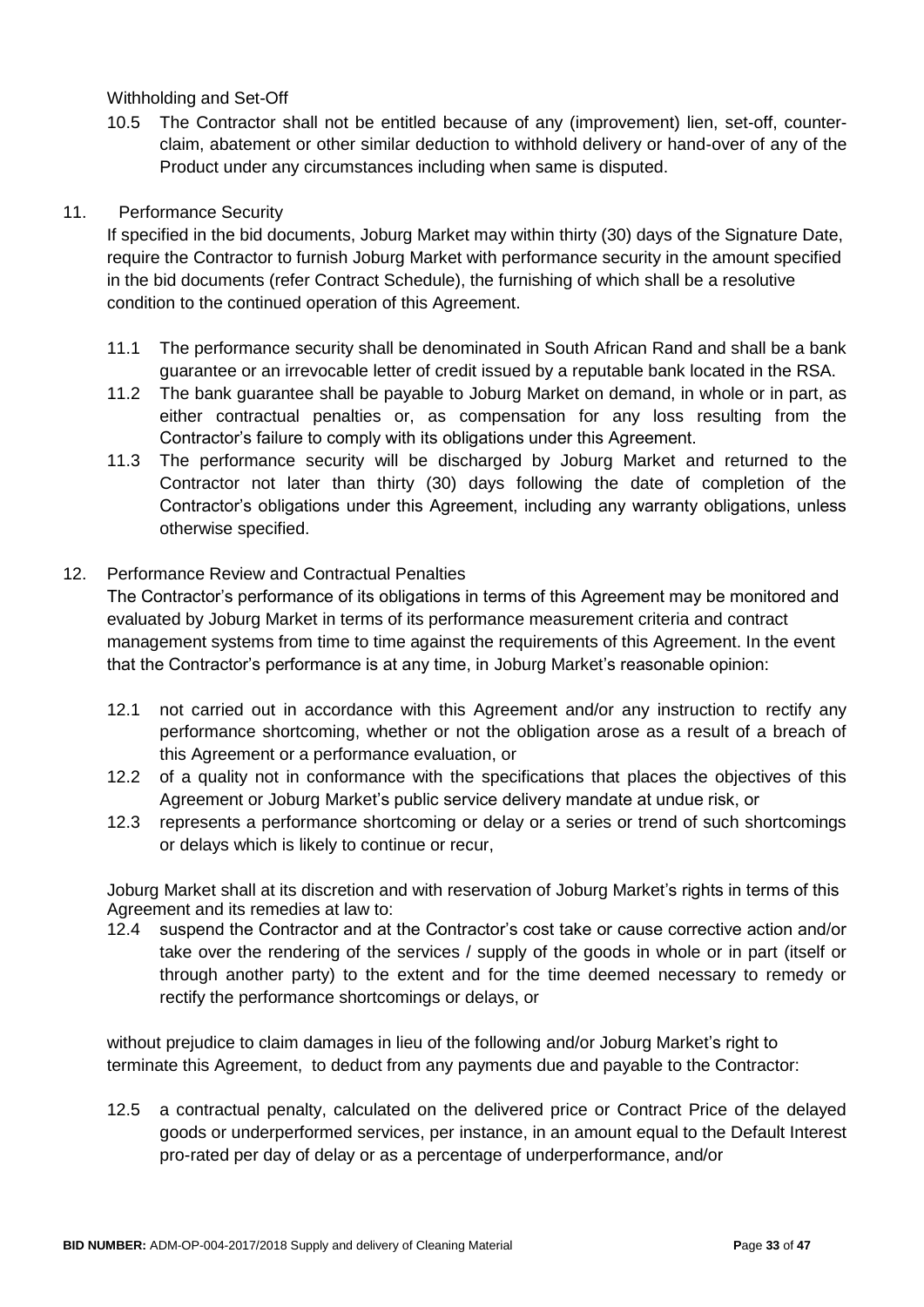- 12.6 calculated as the reasonable cost of repair or replacement, any damage to Joburg Market's property, plant, equipment and/or infrastructure attributable to the wilful or negligent actions and/or omissions of the Contractor.
- 13. Inspections, Tests and Analyses
	- 13.1 All pre-bidding testing will be for the account of the bidder / Contractor. If it is a bid condition that Product to be produced or rendered should at any stage during production or execution or on completion be subject to inspection, the premises of the bidder or Contractor shall be open, at all reasonable hours, for inspection by a representative or nominee of Joburg Market.
	- 13.2 If there are no inspection requirements indicated in the bidding documents but during the Contract Period Joburg Market in its discretion decide that inspections shall be carried out, the Contractor shall make the necessary arrangements, including payment arrangements with the testing and/or certification authority concerned. If the results of the foregoing inspections, tests and/or analyses reflects that the Product is:
		- 13.2.1 in good order and/or complies with the bid requirements, the cost of the inspections, tests and analyses shall be defrayed by Joburg Market, or
		- 13.2.2 defective and/or does not comply with the bid requirements, tests and analyses shall be defrayed by the Contractor.
	- 13.3 Joburg Market shall, irrespective of whether defective and/or non-compliant Product was previously accepted by it, be entitled to reject the same based on the inspections, tests and/or analyses result.
	- 13.4 Any Product may on or after (subject to the Product guarantee) Delivery be inspected, tested or analysed and may be rejected if found not to comply with the requirements of this Agreement. Such rejected Product shall be held at the cost and risk of the Contractor who shall, when called upon, remove them immediately at its own cost and forthwith substitute them with Product which do comply with the requirements of this Agreement. Failing such removal, the rejected Product shall be returned at the Contractor's cost and risk. Should the Contractor fail to provide the substitute supplies forthwith, Joburg Market may, without giving the Contractor further opportunity to substitute the rejected Product, purchase such Product as may be necessary at the expense of the Contractor.
	- 13.5 Joburg Market's right (whether personally or through a third party) to test, inspect, analyse or certify the Product and the remedies set out above, shall be without prejudice to Joburg Market's right to terminate this Agreement for breach, impose contractual penalties or to claim damages in lieu of the penalty.

### 14. Limited Exclusivity

The appointment of the Contractor by Joburg Market is on an exclusive basis and Joburg Market shall for the duration of this Agreement obtain all of the Product listed in the scope of work from the Contractor, subject thereto that:

- 14.1 the Contractor is not in default of its obligations in terms of this Agreement, failing which the exclusivity afforded to the Contractor shall end and Joburg Market shall be free to conclude contractual arrangements with third parties.
- 14.2 no provision in this Agreement shall prohibit the procurement of similar Product from a national department, provincial department, or a local authority; or, outside of this Agreement in small quantities or to have minor essential Product executed if an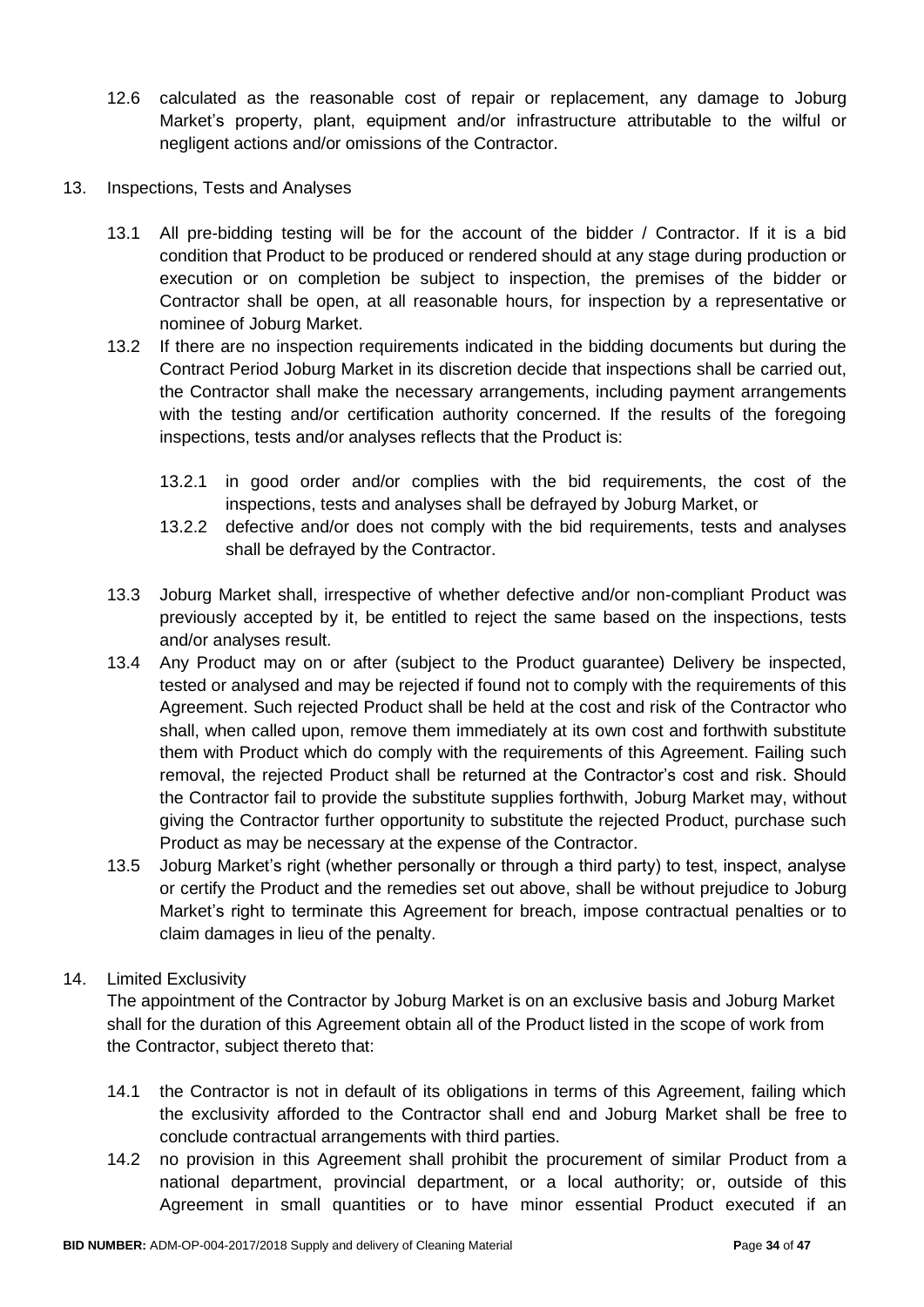emergency arises which in Joburg Market sole discretion cannot timeously be delivered / rendered by the Contractor.

- 15. Intellectual and Property Rights
	- 15.1 In respect of the Product any of the same that are either transferred or rendered to Joburg Market under this Agreement, including without limitation the items listed in the scope of work (if any) or any part of them, the Contractor warrants, to the best of its knowledge, that it has full clear and unencumbered title to all such items, and that at the date of delivery of such items to Joburg Market it will have full and unrestricted rights to sell and transfer the Product. For the avoidance of doubt, it is recorded that any Intellectual Property Rights created prior to the Commencement Date or the Signature Date (whichever is the earlier), shall vest exclusively with the Party who created same and this Agreement does not transfer to the receiving Party title to any Intellectual Property Rights so vested.
	- 15.2 The Contractor hereby indemnifies Joburg Market against losses arising directly out of any claim brought by a third party that operation, possession or use of the Product in accordance with the terms of this Agreement infringes an RSA patent or copyright or is subject to claims of misappropriation of trade secrets protected by RSA law. Where any Product become the subject of any such claims, the Contractor may, in consultation with Joburg Market, choose to either at the Contractor 's cost to:
		- 15.2.1 obtain the right of use of the Product if commercially practicable, or
		- 15.2.2 replace or modify the Product to avoid the claim of infringement, or
		- 15.2.3 require that Joburg Market cease use of the item of Product and return it to the Contractor / supplier, in which case the Contractor shall refund Joburg Market the consideration paid by Joburg Market for that item of Product and any additional costs incurred by Joburg Market in relation to such return including the costs of obtaining reasonably similar replacement Product.
	- 15.3 This indemnity shall not apply if such claim is made by a parent, subsidiary or affiliate of Joburg Market or Joburg Market's holding company, or results from any modification, alteration, repair or addition made by Joburg Market to the Product to the extent that if it were removed, the infringement or violation would cease, or arises out of the use by Joburg Market of the Product in combination with any other product, service or materials.
- 16. Confidentiality, Non-Disclosure and Use of Contract Documents
	- 16.1 All of Joburg Market's Confidential Information, Intellectual Property and know-how received by or exchanged with the Contractor, shall be kept confidential and not disclosed by the Contractor to any person other than a person employed by the Contractor in the performance of this Agreement. Disclosure to employed persons shall be made in confidence and shall extend only as far as may be necessary for purposes of such performance and the Contractor shall take all reasonable steps to minimise the risk of disclosure.
	- 16.2 Notwithstanding the foregoing, the Contractor may disclose Confidential Information to its own professional advisers and, if required to do so by law or any applicable regulatory requirement or requested to do so by any regulatory body to whose jurisdiction the Contractor is subject or with whose instruction it is customary to comply.
	- 16.3 All documents produced in the course of this Agreement or in relation thereto, shall remain or become, as the case may be, the property of Joburg Market and Joburg Market shall be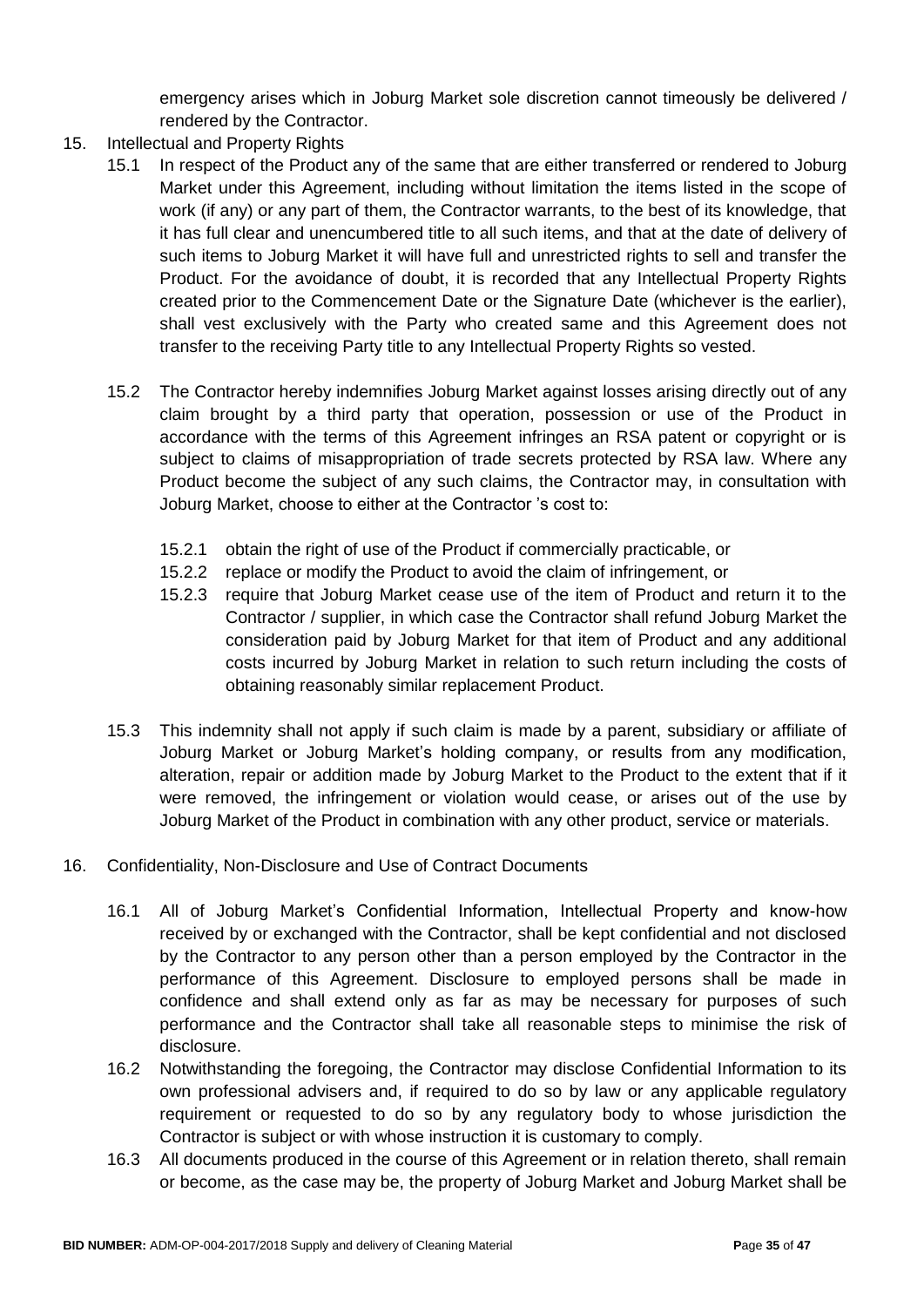entitled to require the return (all copies) to Joburg Market on completion of the Contractor's performance

16.4 The Contractor's confidentiality and non-disclosure obligations shall endure indefinitely beyond the termination of this Agreement until such Confidential Information enters the public domain.

### 17. Restraint

17.1 The Contractor undertakes in favour of Joburg Market that it shall not during the currency of this Agreement nor for a period of one year after its termination (for whatsoever reason) in any manner entice away, offer employment to or employ whether directly or indirectly, alone or jointly any of Joburg Market's employees in any capacity including that of advisor, agent, consultant, director, employee, financier, manager, member of a close corporation, member of a voluntary association, partner, proprietor, or trustee unless the express, prior written consent of Joburg Market is obtained thereto.

### 18. Cession and Assignment

18.1 The Contractor shall not without Joburg Market's prior written consent being obtained, which consent shall not unreasonably be withheld, be entitled to cede, assign, transfer, make over or otherwise part with or encumber its rights and/or obligations under this Agreement. When requesting such consent, or at any time thereafter, the Contractor shall notify Joburg Market in writing of all subcontracts awarded under this Agreement. Such notification shall not relieve the Contractor from its liability or obligation under this Agreement.

### 19. National Industrial Participation (NIP) Programme

19.1 The NIP Programme administered by the Department of Trade and Industry shall be applicable to all contracts that are subject to the NIP obligation.

### 20. Indemnity and Insurance

- 20.1 The Contractor hereby indemnifies Joburg Market and agrees to keep it indemnified and hold it harmless against any loss or claim, including claims for damage to equipment or property or, personal injury resultant disability or, loss of profit, income or opportunity, howsoever caused and whether general or special, direct or consequential (collectively "any loss"), either on or about the premises of Joburg Market, including by or in relation to third parties arising out of this Agreement or the Product delivered, rendered or manufactured pursuant thereto.
- 20.2 The Contractor shall maintain a paid up policy of public liability insurance suited to the risks inherent to its business and the possible exposures it may encounter in the execution of this Agreement. The Contractor shall be obliged to notify Joburg Market of any claims made against the said policy.
- 21. Impossibility of Performance
	- 21.1 No Party shall be responsible to the other for its failure to perform or any delay in performing any obligation under this Agreement in the event and to the extent that such failure or delay is caused by impossibility of performance ("Force Majeure"). For the purposes of this Agreement, Force Majeure shall mean any circumstance which is beyond the reasonable control of the Party giving notice of Force Majeure ("the affected Party"), which may include but will not be limited to war (whether declared or not), revolution, invasion, insurrection, riot, civil commotion, mob violence, sabotage, blockage, embargo, boycott, the exercise of military or usurped power, fire, explosion, theft, storm, flood,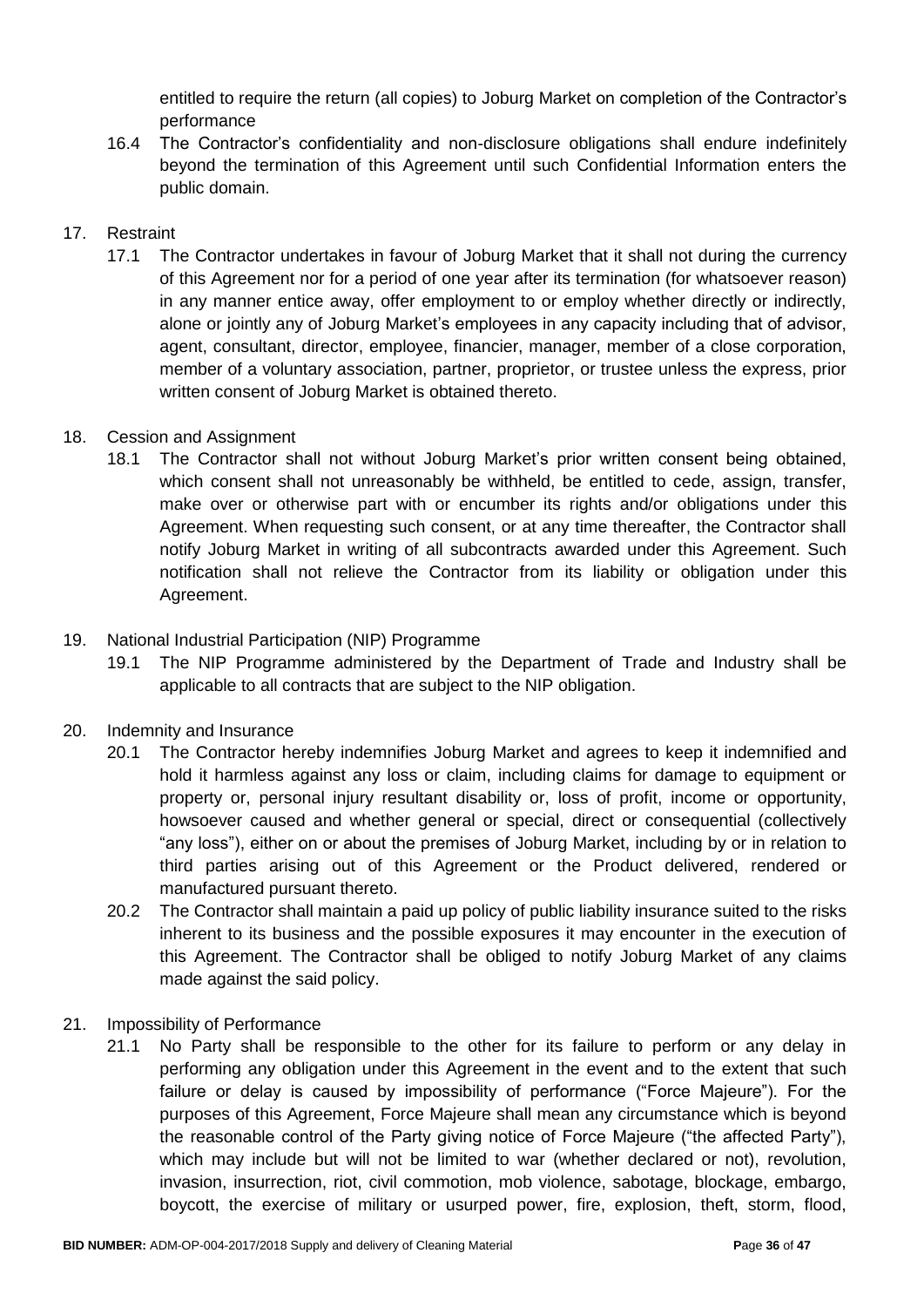drought, wind, lightening or other adverse weather condition, epidemic, quarantine, accident, acts or restraints of government imposition, or restriction of or embargoes in imports or exports.

- 21.2 Notwithstanding the foregoing, the following shall in no circumstances be treated as an event of Force Majeure:
	- 21.2.1 a labour dispute, strike or lockout that could have been averted had the Contractor reasonably acceded to the demands made of it.
	- 21.2.2 economic distress and/or inability to meet a payment because of a lack of funds or exchange rate fluctuation.
	- 21.2.3 breakdown or damage to Contractor equipment and/or other machinery.
- 21.3 The affected Party shall give notice to the Party not so affected ("the other Party") immediately upon the occurrence of an event of Force Majeure. If the event that the Force Majeure is of such a nature that it will:
	- 21.3.1 result in impossibility of performance of an obligation going to the root of the agreement, the other Party shall be entitled on receipt of notice of the Force Majeure event to terminate this Agreement upon notice to the Affected Party but shall not be entitled to recover any damages, which it may suffer as a result of premature termination.
	- 21.3.2 not result in impossibility of performance of the obligation in question but will delay its performance, the affected Party shall be entitled to such extension of time in which to perform that obligation as may be reasonable in the circumstances, taking into account the interests of both Parties, provided that if any Force Majeure event persists for a period in excess of three Months the other Party shall be entitled to terminate this Agreement forthwith but shall not be entitled to recover any damages which it may suffer as a result of such premature termination.
- 22. Breach and Early Termination
	- 22.1 Should a Party breach any of its obligations in terms of this Agreement and fail to remedy such breach within ten (10) days from receipt of a written notification calling upon such Party to do so, the aggrieved Party shall, without prejudice to any other right or remedies which it may have, be entitled to cancel this Agreement without further notice being required.
	- 22.2 Notwithstanding the foregoing and in addition to any other recourse Joburg Market may have, Joburg Market shall be entitled (without prior notice to remedy any particular breach having been given or being required) to cancel this Agreement forthwith on written notice should any of the following events occur:
		- 22.2.1 The Contractor and/or its officials, employees and/or representatives commit any crime of which dishonesty is an element against Joburg Market or maliciously destroys the property of Joburg Market or take any violent, abusive, coercive or threatening action against any person whilst on the Property or in relation to customers, Contractors or suppliers of Joburg Market or collude in such conduct.
		- 22.2.2 The Contractor repudiates this Agreement by acting, or omitting to act, in a manner that reasonably demonstrates to Joburg Market the Contractor's intention not to be bound by this Agreement.
		- 22.2.3 Any composition, compromise or arrangement with the creditors of the Contractor and/or procedure taken in relation to the suspension of payments, moratorium of any indebtedness, winding-up, dissolution, administration or re-organisation by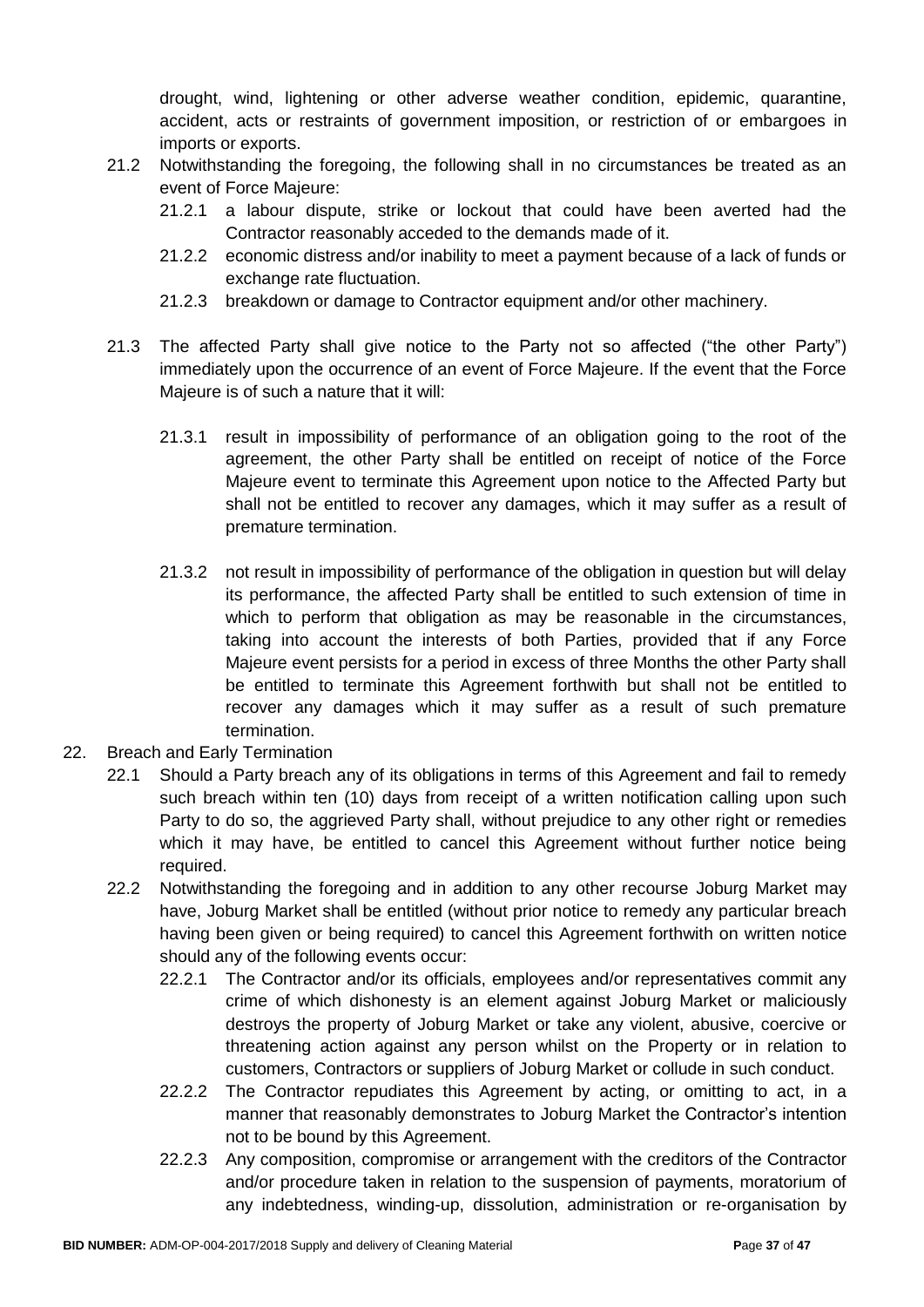way of arrangement or otherwise of the Contractor including the appointment of a liquidator, administrator, judicial manager other than where such action is dismissed, withdrawn or discharged within ten (10) days of being brought or, if demonstrated to the satisfaction of Joburg Market, within that ten-day period, that such action is frivolous or vexatious and is being contested by the Contractor.

22.2.4 The Contractor suspends or ceases to carry on, or threatens to suspend or cease to carry on, all or a material part of its business activities or, whether or not it has acted as aforesaid, abandons any works at Joburg Market's premises or the particular site of work.

### 23. Dispute Resolution

Save in respect of those provisions of this Agreement which provide for their own remedies or disputes which would be incompatible with arbitration, any dispute which arises and cannot be resolved by the operational personnel of the Parties shall be resolved through a process of alternative dispute resolution in accordance with the procedure set out below:

### **Mediation**

23.1 In the event that the operational personnel of the Parties, acting within the scope of their (delegated) authority, are unable to resolve a dispute, that dispute shall be referred to a joint committee comprising of the Chief Executive Officer of each of the Parties (or their suitably authorised alternate or nominee) who will use their reasonable commercial endeavours to resolve the dispute within twenty (20) days of the dispute having been referred to them; however, should the joint committee be unable to resolve a dispute within that time period, any Party shall have the right to demand that the dispute be referred for determination by an arbitrator agreed on by the Parties.

### **Prescription**

23.2 The Parties agree that upon the failure to reach a mediated resolution that a written demand given by either Party to submit such a dispute in terms of this clause to arbitration is to be deemed a legal process for interrupting extinctive prescription in terms of the Prescription Act (68 of 1969).

### Arbitrator

- 23.3 The arbitrator shall be, if the matter in dispute is principally:
	- 23.3.1 an accounting matter independent auditors agreed between the Parties or, failing such agreement within five (5) business days after the arbitration has been demanded, at the request of either of the Parties shall be nominated by the president for the time being of the South African Institute of Chartered Accountants (or its successor body), whereupon the Parties shall forthwith appoint such person as the arbitrator,
	- 23.3.2 any other matter an impartial attorney or advocate of not less than ten (10) years' standing agreed between the Parties or, failing such agreement within five (5) business days after the arbitration has been demanded, at the request of either of the Parties shall be nominated by the president for the time being of the Law Society of the Northern Provinces (or its successor body), whereupon the Parties shall forthwith appoint such person as the arbitrator,
- 23.4 Should the Parties to the dispute fail to agree whether the dispute is principally an accounting or any other matter within five (5) business days after the arbitration was demanded, the matter shall be deemed to be any other matter and the provisions in relation to "any other matter" shall apply.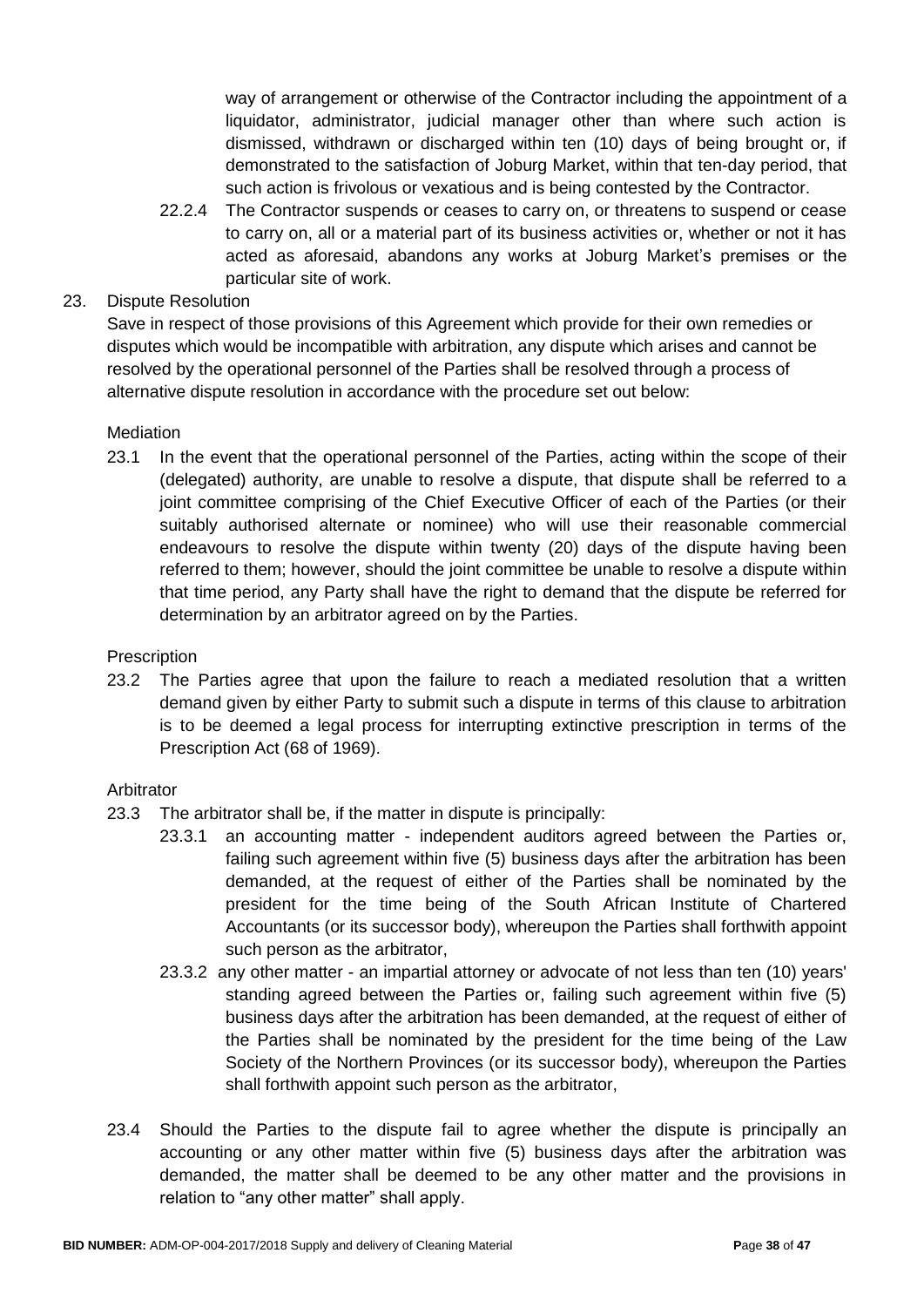- 23.5 Should any person appointed to do so fail or refuse to nominate an arbitrator, either Party may approach any court having jurisdiction to make such appointment and, to the extent necessary, such court is expressly empowered to do so.
- 23.6 The arbitrator shall:
	- 23.6.1 have power to open up, and review any certificate, opinion, decision, requisition or notice relating to all matters in dispute submitted to him and to determine all such matters in the same manner as if no such certificate, opinion, decision or notice had been issued.
	- 23.6.2 be obliged to give his award in writing fully supported by reasons and shall have the power to give default judgment if any Party fails to make submissions on due date and/or fails to appear at the arbitration.

Arbitration

- 23.7 The arbitration shall be conducted in accordance with, save as set out herein, the Commercial Rules of the Arbitration Foundation of Southern Africa:
	- 23.7.1 held with only the Parties and their representatives present thereat at Johannesburg unless mutual agreement on an alternative place is reached between the Parties; and
	- 23.7.2 where possible, be concluded in twenty (20) days after it has been demanded and the Parties shall use their reasonable commercial endeavours to procure the expeditious completion of the arbitration.
- 23.8 The evidence, representations, transcript and information generally made available during the course of the arbitration and/or arbitrator's award constitute Confidential Information and shall be treated as such.
- 23.9 The costs of the arbitrator and the incidental costs of the arbitration shall be borne equally by the Parties to the dispute subject thereto that the arbitrator shall be competent to make any interim and/or final order as to the costs, or parts thereof, as he deems appropriate.
- 23.10 The award of the arbitrator shall be final and binding on the Parties and any Party shall be entitled to apply to a competent court to have the award made an order of court.
- 23.11 Nothing under this heading shall prevent any Party from seeking urgent relief in the High Court of South Africa.
- 24. Notices and Domicilia
	- 24.1 Any notice or communication required or permitted to be given in terms of this Agreement shall be valid and effective only if in writing. The addresses of the Parties set out in the Contract Schedule shall be the Parties' chosen as its *domicilium citandi et executandi.*
	- 24.2 A Party may by notice to the other Party change the physical address chosen as its *domicilium citandi et executandi* to another physical address provided that the change shall become effective on the tenth day from the deemed receipt of the notice by the other Party.
	- 24.3 Any notice to a Party, and it shall be competent to give notice by fax and email, unless the contrary is proved, deemed to have been received if delivered by:
		- 24.3.1 registered post to the Party's postal address, on the tenth (10th) Day after posting;
		- 24.3.2 hand to a responsible person during ordinary business hours at the Party's physical address, on the date of delivery; or
		- 24.3.3 fax to its usual fax number, on the date of dispatch.
		- 24.3.4 email to its usual email address, on the date of dispatch.
	- 24.4 Notwithstanding anything to the contrary herein contained a written notice or communication actually received by a Party shall be an adequate written notice or communication to it notwithstanding that it was not sent to or delivered at its chosen *domicilium citandi et executandi* or its usual fax number or email address.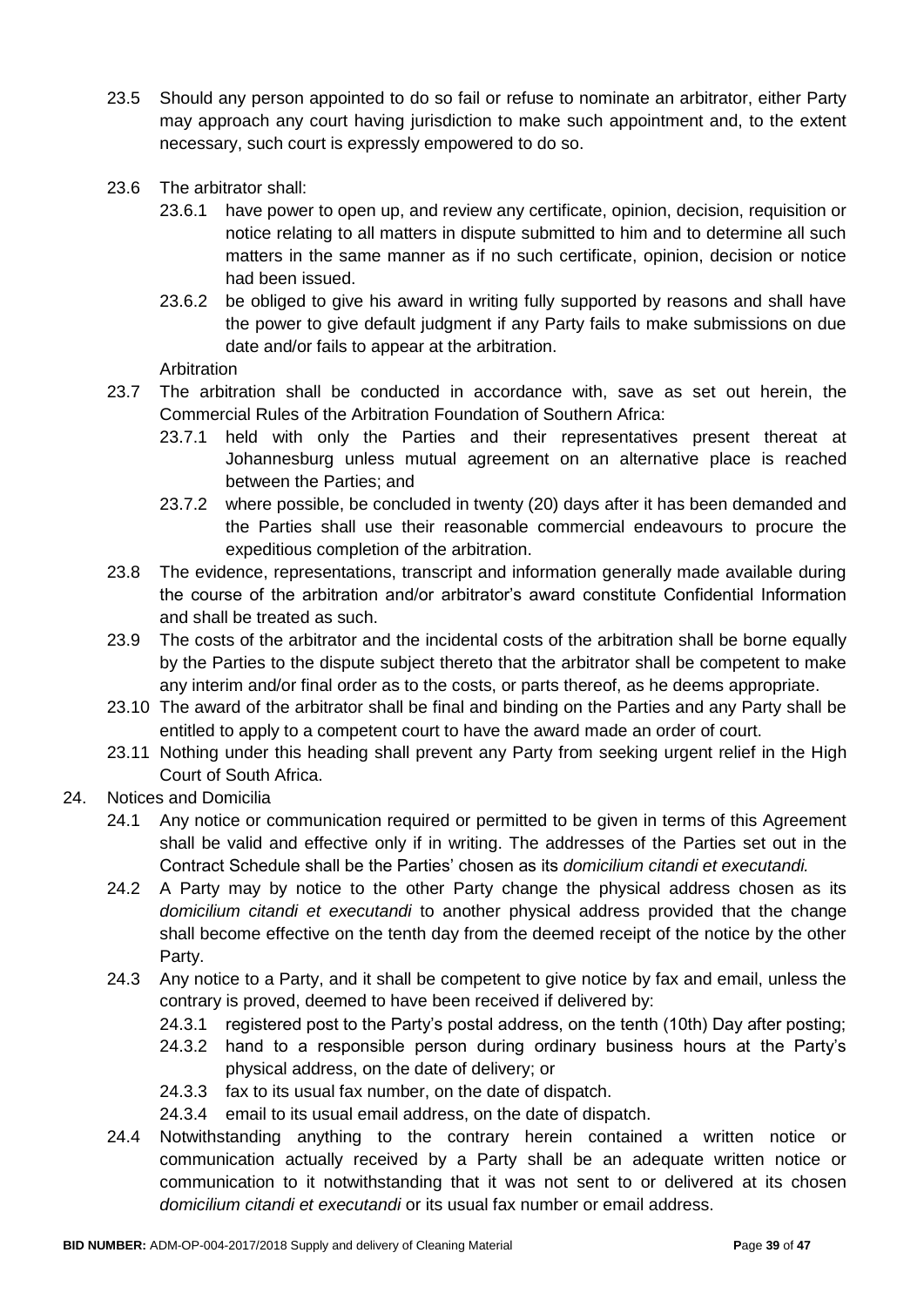#### 25. Counterparts

- 25.1 This Agreement may be executed in one or more counterparts, each of which shall be deemed an original, and all of which together shall constitute the same agreement as at the Signature Date of the Party last signing one of the counterparts.
- 26. Legal Advice and Costs
	- 26.1 The Parties acknowledge that the provisions of this Agreement are fair and reasonable in the circumstances and in accordance with the Party's intentions and they had been free to secure legal and professional advice as to the nature and effect of the provisions of this Agreement and that it had either taken such advice or dispensed with the necessity of doing so and, each Party will bear its own costs incidental to the negotiation and preparation of this Agreement
	- 26.2 In the event of a dispute arising between the Parties, the guilty Party shall be liable to the innocent Party for any costs, including attorney and client costs, the cost of expert witnesses, advocates costs as on brief and any other professional costs incurred by a Party arising out of the breach by a guilty Party of any of the provisions of this Agreement.
- 27. General
	- 27.1 This Agreement constitutes the whole agreement between the Parties and supersedes any other discussions, agreements and/or understandings regarding the subject matter hereof. To the extent permissible by law no Party shall be bound by any express or implied term, representation, warranty, promise or the like not recorded herein, whether it induced the contract and/or whether it was negligent or not.
	- 27.2 No amendment or consensual cancellation of this Agreement or any provision or term hereof or of any agreement or other document executed pursuant to or in terms of this Agreement and no settlement of any disputes arising under this Agreement and no extension of time, waiver or relaxation or suspension of or agreement not to enforce or to suspend or postpone the enforcement of any of the provisions or terms of this Agreement or of any agreement or other document issued pursuant to or in terms of this Agreement shall be binding unless recorded in a written document signed by the Parties.
	- 27.3 No extension of time or waiver or relaxation of any of the provisions or terms of this Agreement or any agreement or other document issued or executed pursuant to or in terms of this Agreement, shall operate as an estoppel against any Party in respect of its rights under this Agreement, nor shall it operate so as to preclude such Party thereafter from exercising its rights strictly in accordance with this Agreement.
	- 27.4 The Parties are in express agreement that it is not the intention of any Party to violate any public policy, statutory or common law, and that if any sentence, paragraph, clause or combination of the same is in violation of the law of the RSA, such sentence, paragraph, clause or combination of the same alone shall be void in the jurisdiction where it is unlawful, and the remainder of such clause and this Agreement shall remain binding upon the Parties hereto.

I Letterman the state of the undersigned hereby certify that I've is a state of the undersigned hereby certify that I've read the content of the general conditions of contract and accept the conditions herein.

\_\_\_\_\_\_\_\_\_\_\_\_\_\_\_\_\_\_\_\_\_\_\_\_\_\_\_\_\_\_\_\_\_\_\_\_\_\_\_ \_\_\_\_\_\_\_\_\_\_\_\_\_\_\_\_\_\_\_\_\_\_\_

\_\_\_\_\_\_\_\_\_\_\_\_\_\_\_\_\_\_\_\_\_\_\_\_\_\_\_\_\_\_\_\_\_\_\_\_\_\_\_ \_\_\_\_\_\_\_\_\_\_\_\_\_\_\_\_\_\_\_\_\_\_\_

**Signature Date**

**Position Name of Bidder**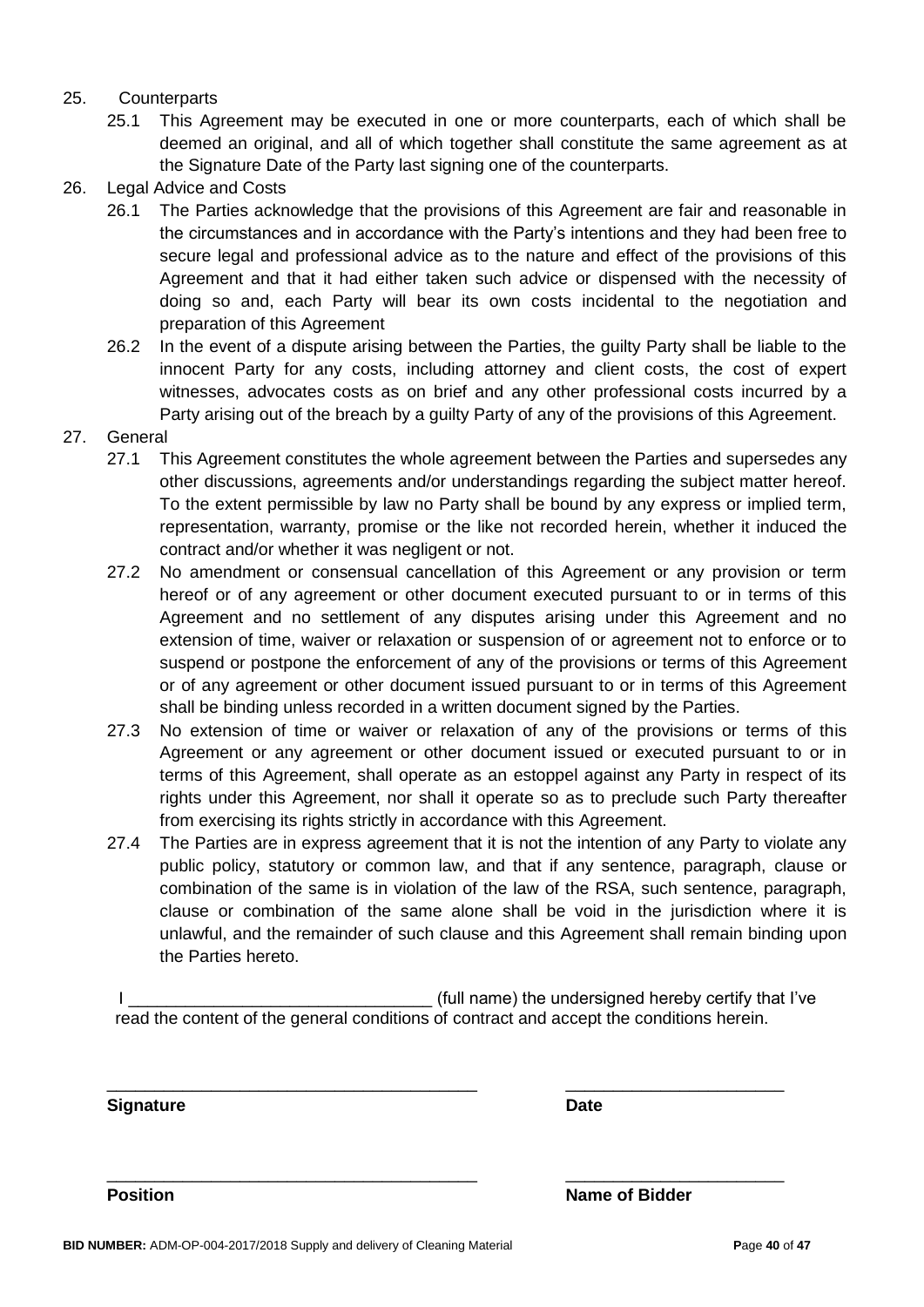#### **TERMS OF REFERENCE**

#### **1. BACKGROUND**

Joburg Market requires the services of a Service provider to supply and deliver Cleaning Material as and when required for a period of 36 months. Appointing a service provider to supply cleaning material will ensure the premises are kept clean and hygienic as required.

The cleaning material is required for the cleaning of the following area's in and around the Joburg Market:

- Main building
- Compacter area
- Gym
- The Workshop
- Consignment new entrance and exit
- Mandela market
- Perimeter outside Joburg Market
- Roller bins
- Commercial services

#### **2. REQUIREMENTS**

| <b>Description</b>                                                                                          | <b>Quantities</b> |
|-------------------------------------------------------------------------------------------------------------|-------------------|
| Refuse bags (heavy duty black)                                                                              | Pack of 20        |
| <b>Floor Stripper</b>                                                                                       | 20 Litre          |
| $\bullet$                                                                                                   | $\bullet$         |
| Power heavy duty cleaner<br>$\bullet$                                                                       | 20 Litre          |
| Methylated spirit 750ml                                                                                     | Pack of 6         |
| $\bullet$                                                                                                   | $\bullet$         |
| Disinfectant liquid                                                                                         | 25 Litre          |
| $\bullet$                                                                                                   | $\bullet$         |
| Deo Blocks                                                                                                  | 2kg or box        |
| $\bullet$                                                                                                   | $\bullet$         |
| Soft brooms                                                                                                 | 5                 |
| $\bullet$                                                                                                   | $\bullet$         |
| Toilet scrubbing brush                                                                                      | 5                 |
| $\bullet$                                                                                                   | $\bullet$         |
| Platform broom (Small and big)                                                                              | 5                 |
| $\bullet$                                                                                                   | $\bullet$         |
| Gloves household                                                                                            | Per box           |
| $\bullet$                                                                                                   | $\bullet$         |
| Gel detergent                                                                                               | 25 Litre          |
| $\bullet$                                                                                                   | $\bullet$         |
| (EN149:2001,FFP2<br>Face masks<br>$\bullet$<br>NR, CE 0194)                                                 | Box of 20         |
| Swabs                                                                                                       | 10 Per pack       |
| $\bullet$                                                                                                   | $\bullet$         |
| Mutton cloths                                                                                               | Per roll          |
| $\bullet$                                                                                                   | $\bullet$         |
| Expandable window cleaner<br>$\bullet$                                                                      | 5                 |
| <b>Bucket 20 litres</b>                                                                                     | 5                 |
| $\bullet$                                                                                                   | $\bullet$         |
| Feather duster-long                                                                                         | 5                 |
| $\bullet$                                                                                                   | $\bullet$         |
| Feather duster - short<br>$\bullet$                                                                         | 5                 |
| Cleaning ammonia                                                                                            | 25 litre          |
| $\bullet$                                                                                                   | $\bullet$         |
| Dish washing liquid<br>$\bullet$                                                                            | 25 litre          |
| <b>Bleach</b>                                                                                               | 25 litre          |
| $\bullet$                                                                                                   | $\bullet$         |
| Liquid<br>detergent for<br>superior<br>$\bullet$<br>cleaning in and around drains,<br>refuse and compactors | 25 litre          |
| Medium size Mops<br>٠                                                                                       | 5                 |
| Toilet rolls double ply<br>$\bullet$                                                                        | 48 per pack       |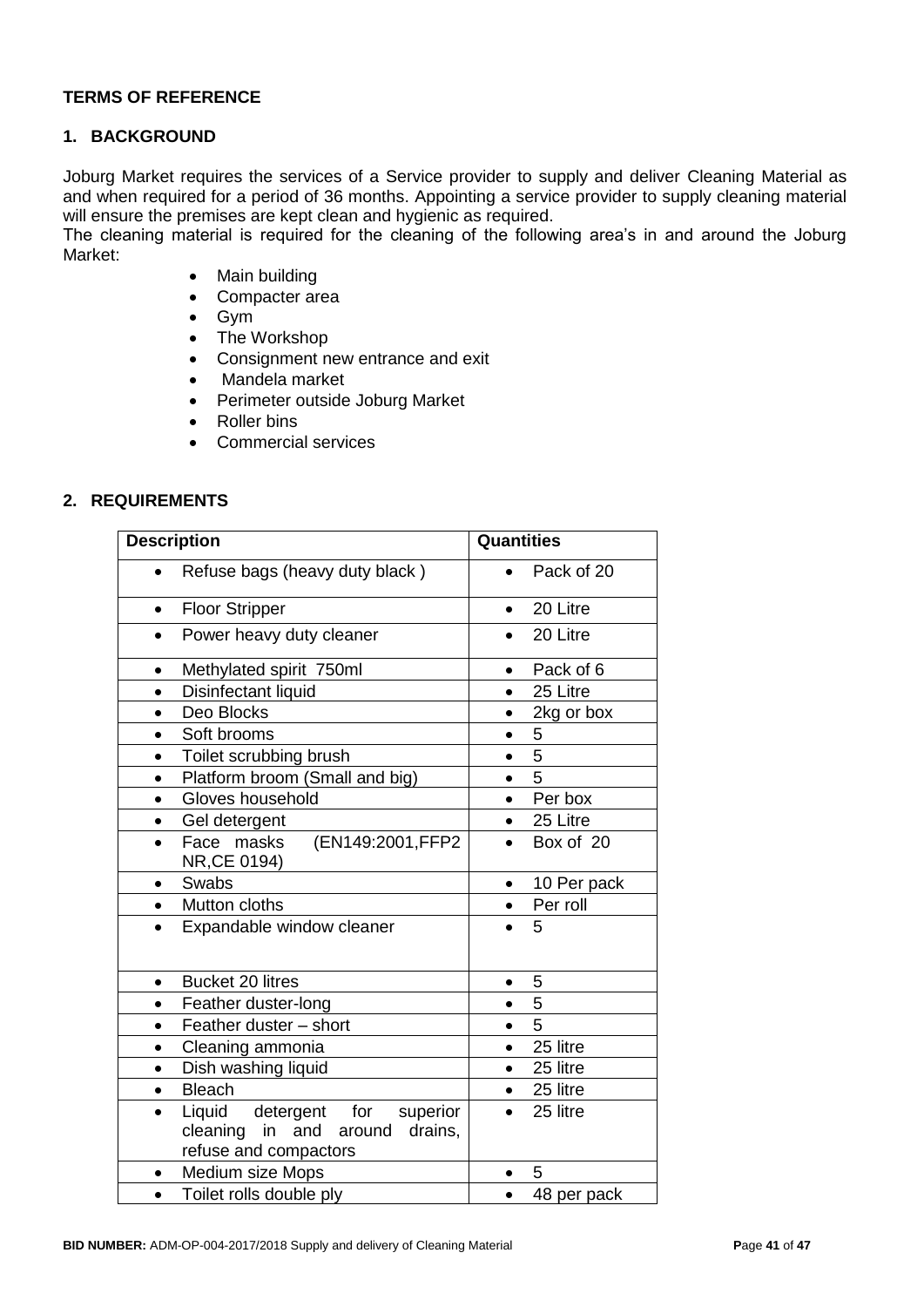| • Furniture polish                 | Pack<br>6<br>∩f<br>industrial size |
|------------------------------------|------------------------------------|
| Toilet hand paper towels           | Box of 20                          |
| Air fresher 750 ml                 | Pack of 6                          |
| Self- Shine Liquid Floor Polish    | 25 litre                           |
| Green Bar soap Of 500g             | Box of 20                          |
| Liquid window cleaner              | 25 Litre                           |
| Carpet cleaner (for machine usage) | 25 Litre                           |
| Multi insects odourless 300ml      | Pack of 6                          |
| Heavy duty dish cloth              | Pack of 10                         |
| size 45x70cm)                      |                                    |
| Dish washing sponge                | Pack of 6                          |

#### NB: Products must be SABS approved

#### **3. MINIMUM REQUIREMENTS**

#### **3.1** Mandatory Requirements

Please note that failure to meet the requirements or to lodge the following documentation and/or proof thereof will lead to an immediate disqualification:

a) -Registration on the National Treasury Central Database

Or

-Submissions of a valid Tax Clearance Certificate or alternatively supply the unique pin number to access the Tax compliance status

-Proof of company registration documents.

-Certified I.D. copies for directors/shareholders and share certificates, certification not older than three months

#### **Including the following**

- b) Completed and signed MBD 1,2,4,6.1, 8 and 9
- c) General Condition of Contract (GCC) must be signed
- d) Only service providers that are EME or QSE will be considered
- e) Initial / sign for ALL alterations in the tender document, failure to do so **may** lead to a disqualification
- f) Signed JV agreement for Joint Venture companies

Note: Joint Ventures need submit a consolidated BBBEE certificate

#### **3.2** Additional Requirements

#### **This document may be submitted with the bid but will be required prior to awarding**

- a) Rates and taxes account not older than three months or signed lease agreement
- b) Proof of JV bank account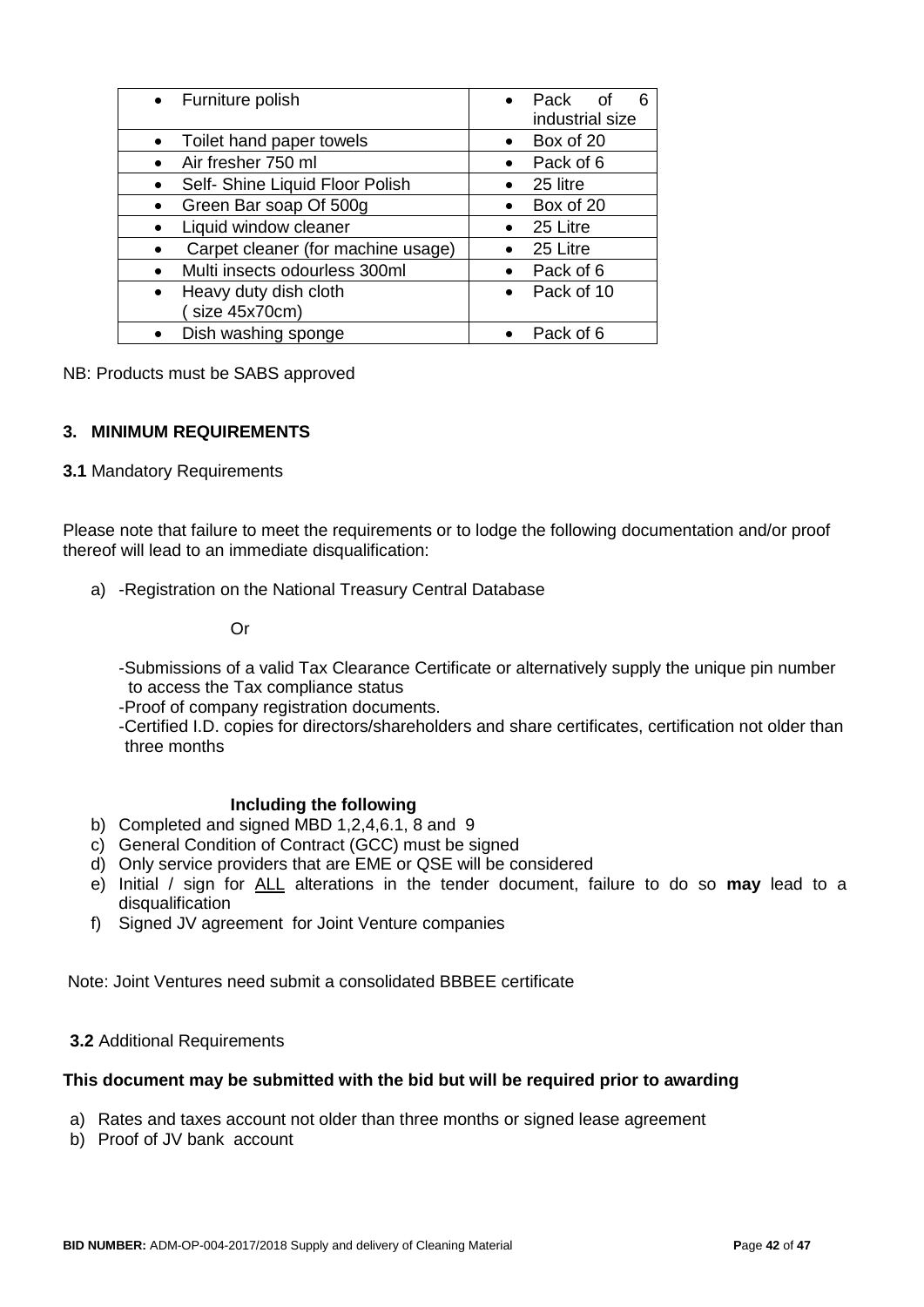### **4. EVALUATION CRITERIA**

NOTE: For purpose of comparison and in order to ensure a meaningful evaluation, bidders must submit detailed information in substantiation of compliance to the evaluation criteria mentioned (e.g. details of relevant previous work undertaken, letters from previous /current clients, proof of ownership of manufacturing facility, etc)

Minimum Required Score for functionality is: **80 points out of 100 points and any bidder scoring less than 80 points will not be considered for further evaluation.** Service Providers that qualified pre-evaluation in terms of the functionality cut-off points of **80** points will then be evaluated in terms of price and preference points

| <b>CRITERION</b>                                                                                           | <b>WEIGHTING</b> |
|------------------------------------------------------------------------------------------------------------|------------------|
| Past Relevant Experience (attach signed letters from contactable<br>references on the client's letterhead) | 60               |
| Lead time                                                                                                  | 40               |
| <b>TOTAL</b>                                                                                               | 100              |

A bidder/s that score less than 80 out of 100 in respect of functionality will be regarded as submitting a non-responsive bid and will be disqualified.

| <b>CRITERION</b>                                                                                                                                                                                           | <b>WEIGHTING</b>                   |
|------------------------------------------------------------------------------------------------------------------------------------------------------------------------------------------------------------|------------------------------------|
| Attach signed and dated letters from contactable references on client<br>letterhead for the supply and delivery of cleaning material supplied<br>within the last 5 years                                   | Total Points - 60 points           |
| Three (3) reference letters<br>$\bullet$                                                                                                                                                                   | 60 points                          |
| Two (2) reference letters<br>$\bullet$                                                                                                                                                                     | 40 points                          |
| Lead / Delivery Time                                                                                                                                                                                       | Total Points - 40 points           |
| Completion of order within 2 days from date of confirmation<br>$\bullet$<br>Completion of order within 5 days from date of confirmation<br>$\bullet$<br>Anything above the set timelines and No submission | 40 points<br>20 points<br>0 points |

**Indicate lead time indicate lead time** 

**Note:** A bidder/s that scores less than 80 points in respect of functionality, or submits solutions that are not according to requirements will be regarded as submitting a non-responsive bid and will be disqualified.

Bidder/s that meets the minimum required percentage or minimum points will be subject price and preference points evaluation as per the PPPFA Act, No.5 of 2000 as amended and its associated Regulations,2017 issued by the National Treasury.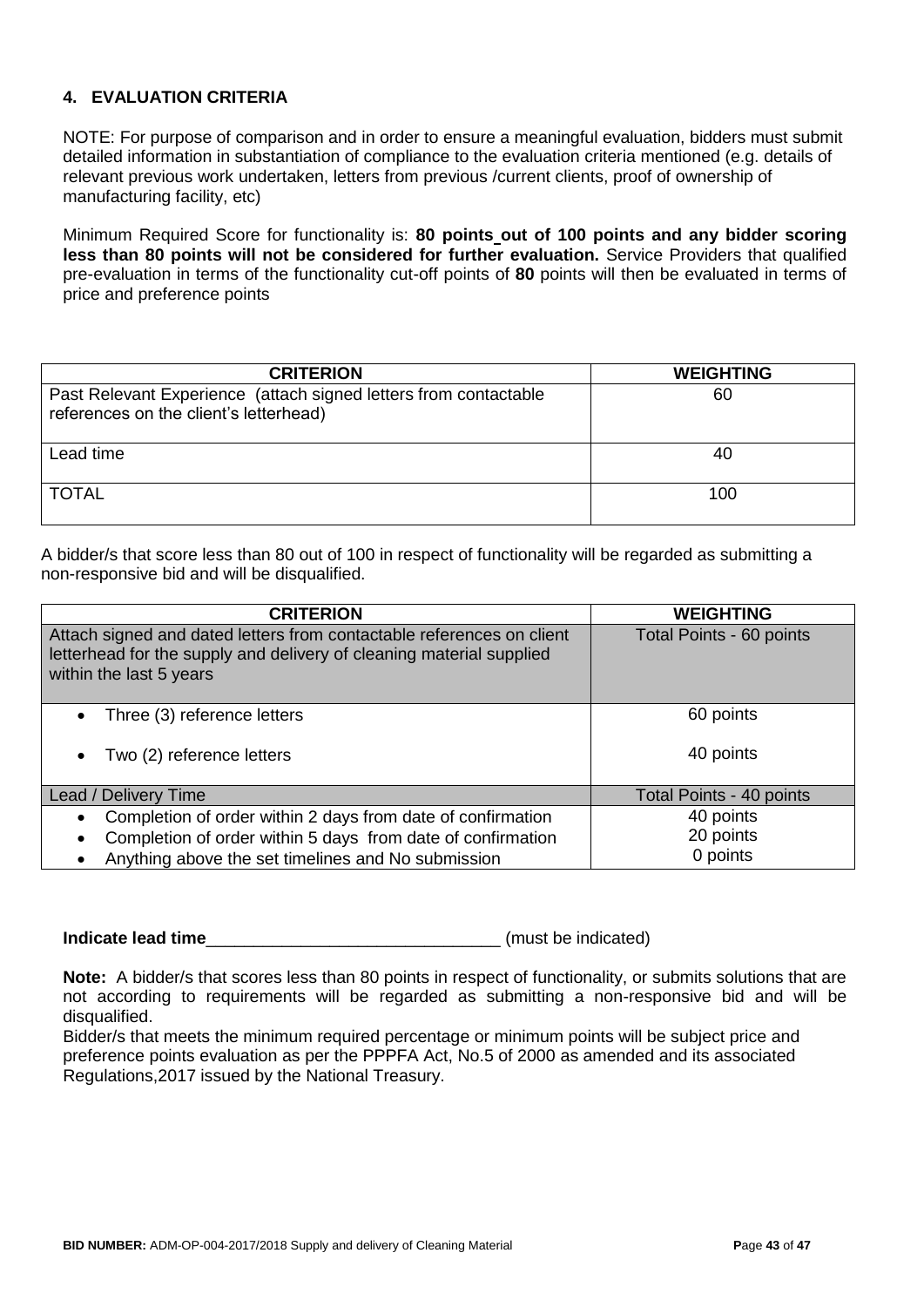

#### **Joburg Market**

| <b>Heidelberg Road</b> | PO Box 86007                         | Tel +27(0) 11 992 8000                                                            |
|------------------------|--------------------------------------|-----------------------------------------------------------------------------------|
| <b>City Deep</b>       | City Deep,                           | Fax +27(0) 11 613 7381                                                            |
| Johannesburg<br>2049   | Johannesburg<br>South Africa<br>2049 | E-mail:<br>info@joburgmarket.co.za<br>www.joburgmarket.co.za<br>www.joburg.org.za |

#### **5. PRICING SCHEDULE**

| <b>SCOPE OF WORK</b>           |                   |                   |                          |                   |
|--------------------------------|-------------------|-------------------|--------------------------|-------------------|
|                                |                   |                   |                          |                   |
| <b>ITEMS</b>                   | <b>Quantities</b> | Unit Price year 1 | <b>Unit Price year 2</b> | Unit Price year 3 |
|                                |                   |                   |                          |                   |
| Refuse bags (heavy duty black) | Pack of 20        |                   |                          |                   |
| <b>Floor Stripper</b>          | 20 Litre          |                   |                          |                   |
| Power heavy duty cleaner       | 20 Litre          |                   |                          |                   |
| Methylated spirit 750ml        | Pack of 6         |                   |                          |                   |
| Disinfectant liquid            | 25 Litre          |                   |                          |                   |
| Deo Blocks                     | 2kg or box        |                   |                          |                   |
| Soft brooms                    | 5                 |                   |                          |                   |
| Toilet scrubbing brush         | 5                 |                   |                          |                   |
| Platform broom (Small and big) | 5                 |                   |                          |                   |
| Gloves household               | Per box           |                   |                          |                   |
| Gel detergent                  | 25 Litre          |                   |                          |                   |
| Face mask                      | Box of 10         |                   |                          |                   |
| Swabs                          | 10 Per pack       |                   |                          |                   |
| Mutton cloths                  | Per roll          |                   |                          |                   |

Non-Executive Directors **Ms. Doris Dondur** (Chairperson), **Mr. Jan Mocke, Mr. Livhuwani Nengovhela, Mr. Sihle Ndlovu, Ms. Abigail Ramakoaba, Dr Pat Naidoo Pr.Eng, Mr. Madumetsa Makopo**

Chief Executive Officer **Mr. Ayanda Kanana,** Chief Financial Officer (Acting) **Ms. Benvinda Rocha**

Auditors: **Auditor General** Registration Number: **2000/023383/07**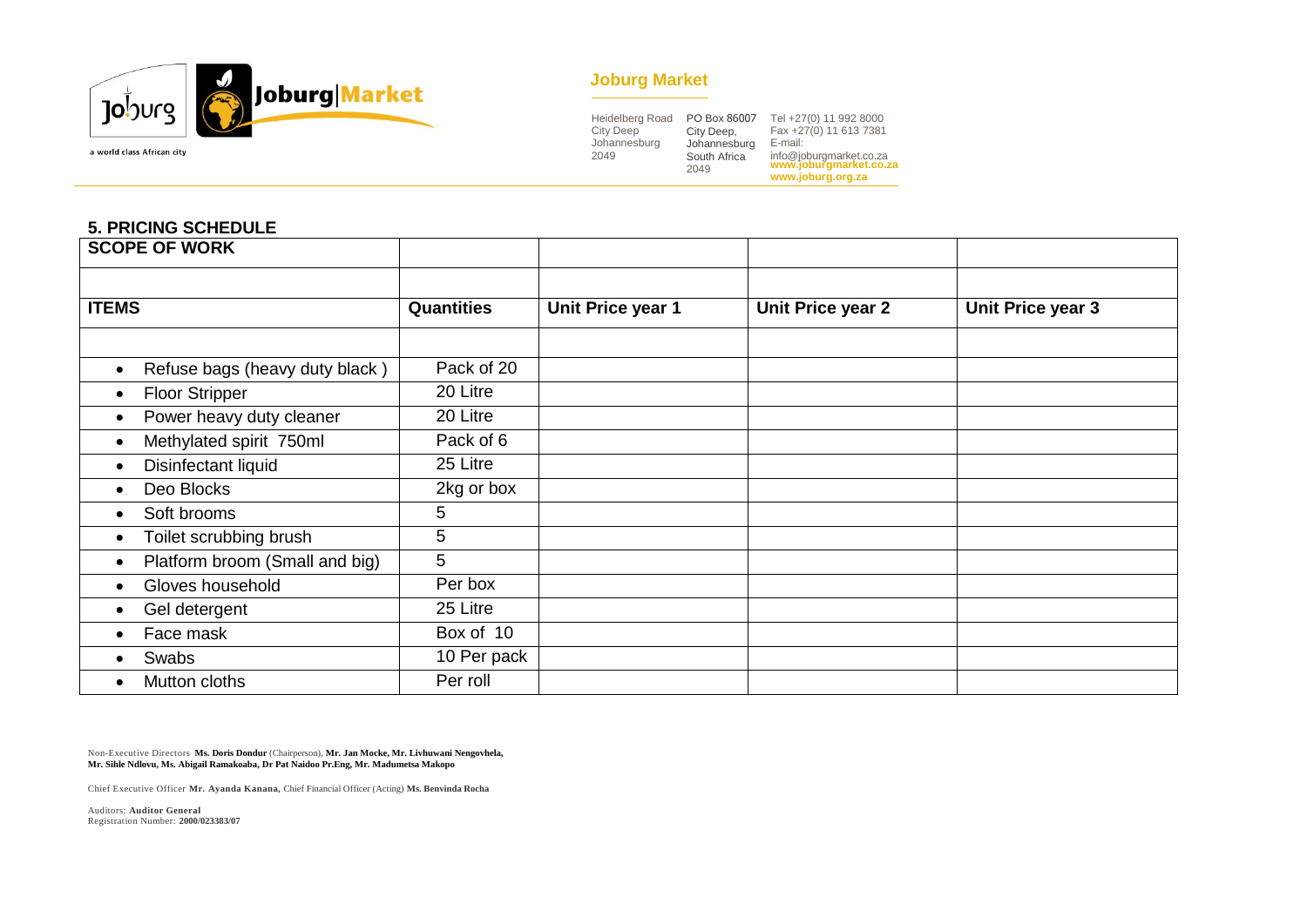| Expandable window cleaner                                                                             | 5                               |  |  |
|-------------------------------------------------------------------------------------------------------|---------------------------------|--|--|
| <b>Bucket 20 litres</b><br>$\bullet$                                                                  | 5                               |  |  |
| Feather duster-long<br>$\bullet$                                                                      | 5                               |  |  |
| Feather duster - short<br>$\bullet$                                                                   | 5                               |  |  |
| Cleaning Ammonia<br>$\bullet$                                                                         | 25 litre                        |  |  |
| Dish washing liquid<br>$\bullet$                                                                      | 25 litre                        |  |  |
| <b>Bleach</b><br>$\bullet$                                                                            | 25 litre                        |  |  |
| Liquid detergent for superior<br>$\bullet$<br>cleaning in and around drains,<br>refuse and compactors | 25 litre                        |  |  |
| Medium size Mops<br>$\bullet$                                                                         | 5                               |  |  |
| Toilet rolls double ply<br>$\bullet$                                                                  | 48 per pack                     |  |  |
| Furniture polish<br>$\bullet$                                                                         | Pack of 6<br>industrial<br>size |  |  |
| Toilet hand paper towels -<br>$\bullet$<br>folded                                                     | Box of 20                       |  |  |
| Air fresher 750 ml<br>$\bullet$                                                                       | Pack of 6                       |  |  |
| Self- Shine Liquid Floor Polish<br>$\bullet$                                                          | 25 litre                        |  |  |
| Green Bar Of soap 500g<br>$\bullet$                                                                   | Box of 20                       |  |  |
| liquid window cleaner<br>$\bullet$                                                                    | 25 Litre                        |  |  |
| Carpet cleaner<br>$\bullet$                                                                           | 25 Litre                        |  |  |
| Multi insects odourless 300ml<br>$\bullet$                                                            | Pack of 6                       |  |  |
| Heavy duty dish cloth<br>size<br>$\bullet$<br>45x70cm                                                 | Pack of 10                      |  |  |
| Dish washing sponge<br>$\bullet$                                                                      | Pack of 6                       |  |  |
| <b>Subtotal</b>                                                                                       |                                 |  |  |
| <b>VAT</b>                                                                                            |                                 |  |  |
| <b>Totals (VAT inclusive)</b>                                                                         |                                 |  |  |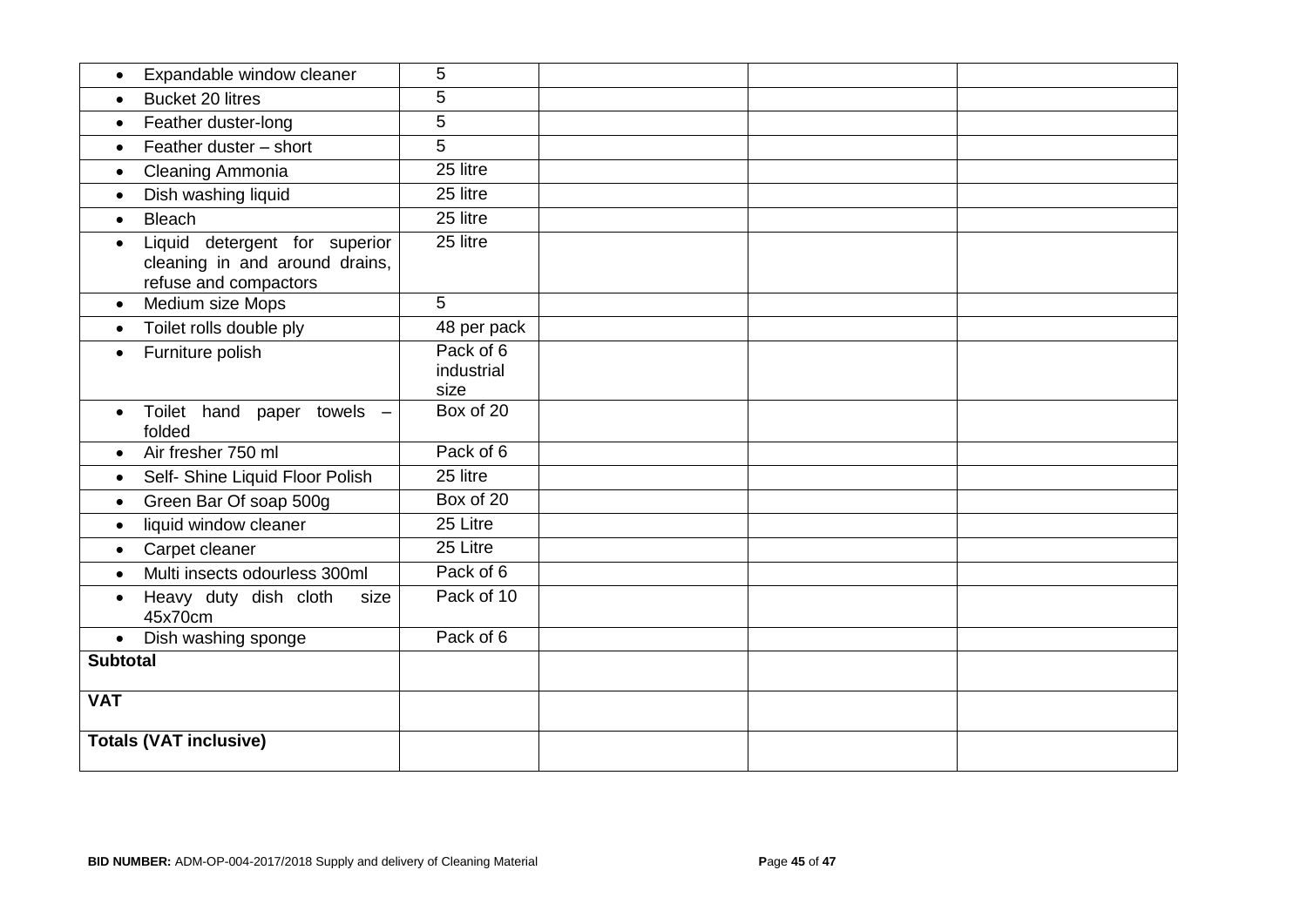| <b>Descriptions</b>                | <b>Price (VAT inclusive)</b> |
|------------------------------------|------------------------------|
| <b>Total Year 1</b>                |                              |
| <b>Total Year 2</b>                |                              |
| <b>Total Year 3</b>                |                              |
| Total tender price (VAT inclusive) | R                            |

**For the purpose of evaluation all bidders are requested to assume a CPI figure of 6.5% for year 2 and year 3 pricing, however escalation will not exceed CPIX**

### **PLEASE NOTE THAT THE TOTAL TENDER PRICE MUST BE INDICATED ON MBD 1**

**The total tender price will be used for evaluation purposes and is not indicative of the total tender value.**